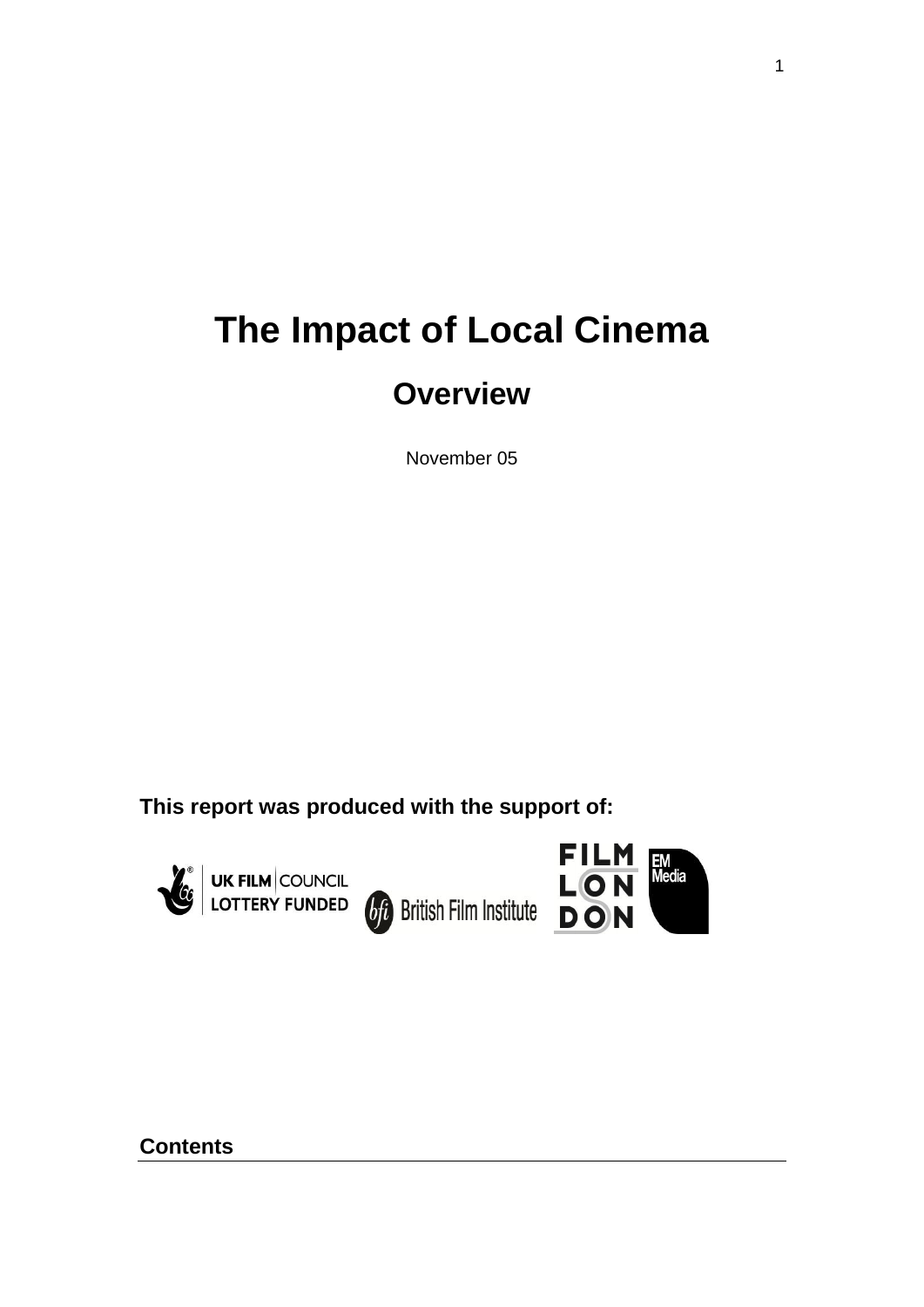| <b>Executive Summary</b>                                                                                                                                                                                                                 | 3                    |
|------------------------------------------------------------------------------------------------------------------------------------------------------------------------------------------------------------------------------------------|----------------------|
| Foreword                                                                                                                                                                                                                                 | 6                    |
| 1. Introduction                                                                                                                                                                                                                          | $\overline{7}$       |
| 2. Outline of Study<br>2.1 Overview of five case study cinemas<br>2.2 Issues to be explored at each case study cinema<br>2.3 Structure of this report                                                                                    | 10<br>10<br>13<br>13 |
| 3. The social, cultural and environmental impact of local cinema<br>3.1 Who visits the cinema?<br>3.2 What impact do the cinemas have on their visitors and the wider<br>community?                                                      | 14<br>14<br>20       |
| 4. The impact of local cinema on the local economy<br>4.1 Overview of income and expenditure<br>4.2 Measuring local money flows: cinemas' local spending in their<br>communities<br>4.3 Other direct and indirect local economic impacts | 45<br>45<br>46<br>50 |
| Acknowledgements                                                                                                                                                                                                                         | 53                   |
| Appendix                                                                                                                                                                                                                                 | 54                   |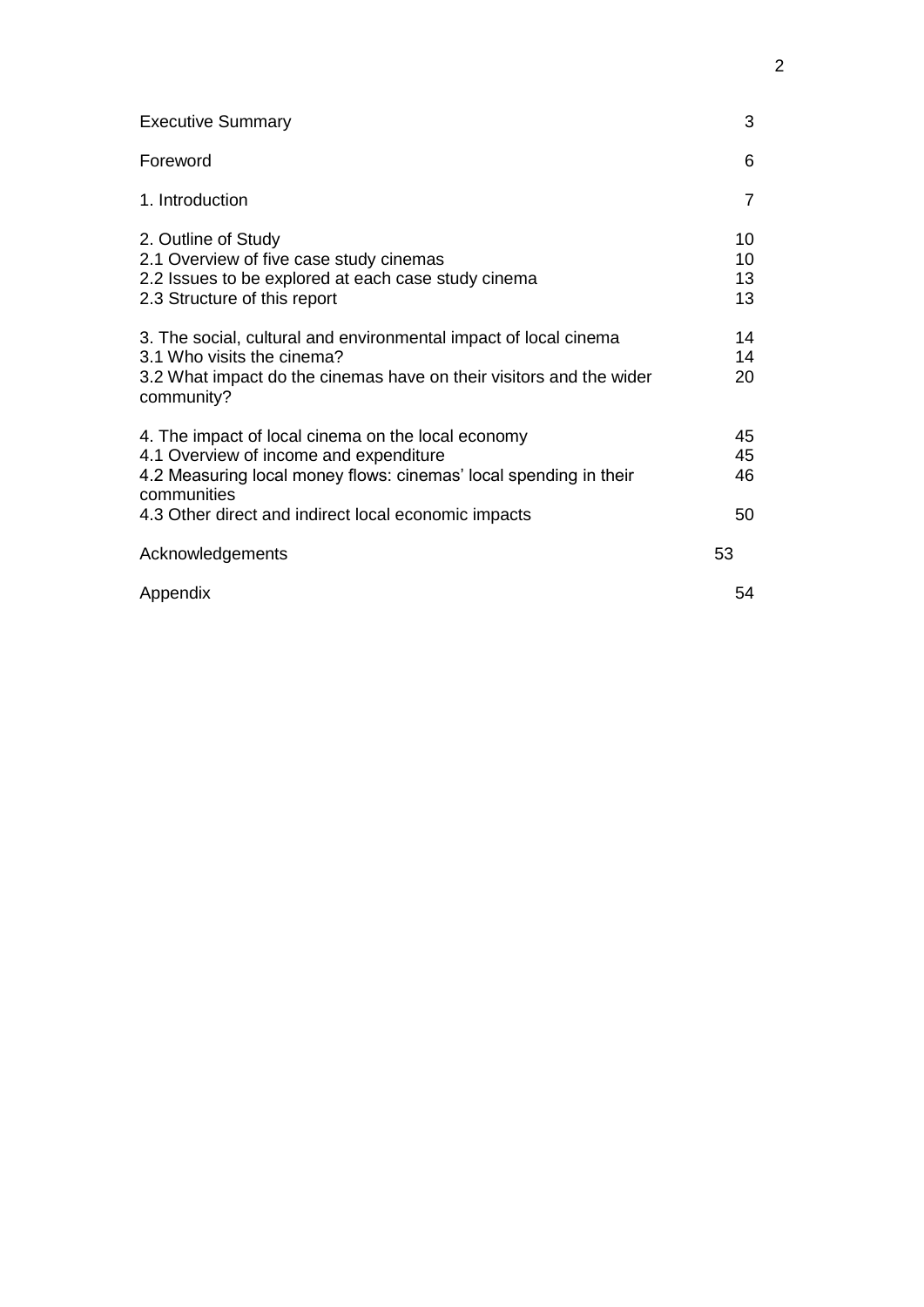## **Executive Summary**

#### **1.0 Summary**

- This overview demonstrates the wide range of positive impacts local cinemas have on their communities. The venues foster a sense of place and provide a focus for the local community, whilst enhancing local cultural life through the provision of mainstream and/or specialised film. The cinemas play an important social inclusion role, reaching out to otherwise underserved elements of the local population. They enhance learning opportunities through links with local schools and colleges, improving the skills and knowledge base of the community.
- Cinemas also contribute to the vitality and vibrancy of town centres, encouraging the evening economy and increasing footfall. This often has a positive impact on safety and security.
- Cinemas contribute to the local economy through audience and visitor spend, the use of local suppliers, and their (albeit limited) impact on the local labour market

#### **1.1 Background to report**

- In 2003, the British Film Institute and the UK Film Council commissioned a study to measure and assess the impact of local cinemas on the social, cultural and economic life of their communities. Two Regional Screen Agencies, EM Media and Film London, also funded case study elements of the project.
- This report is aimed at cinema exhibitors, local authorities, development agencies and those interested in cinema provision and/or the vitality of smaller towns.

#### **1.2 Measuring impact**

The study had two aims:

- To investigate and describe the impact of local cinemas on their communities
- To develop a package of "impact measurement" tools that could be used by other research teams to assess the impact of other small venues

#### **2.1 Methodology**

To meet the aims of the study, a multi-method approach was adopted with the following elements:

- initial desk research to explore existing literature on impact measurement methodologies
- selection of five case study cinemas

Then for each of the five cinemas:

- a site visit
- depth interviews (and regular follow-ups) with cinema manager and staff
- focus group with cinema audience
- telephone interviews with some of the cinema's local suppliers, community groups or educational organisations with links to the cinema, the local council and the local press

Additional fieldwork was conducted for certain case studies, including interviews and a postal survey with local residents, a focus group with educational programme participants and a cinema audience survey.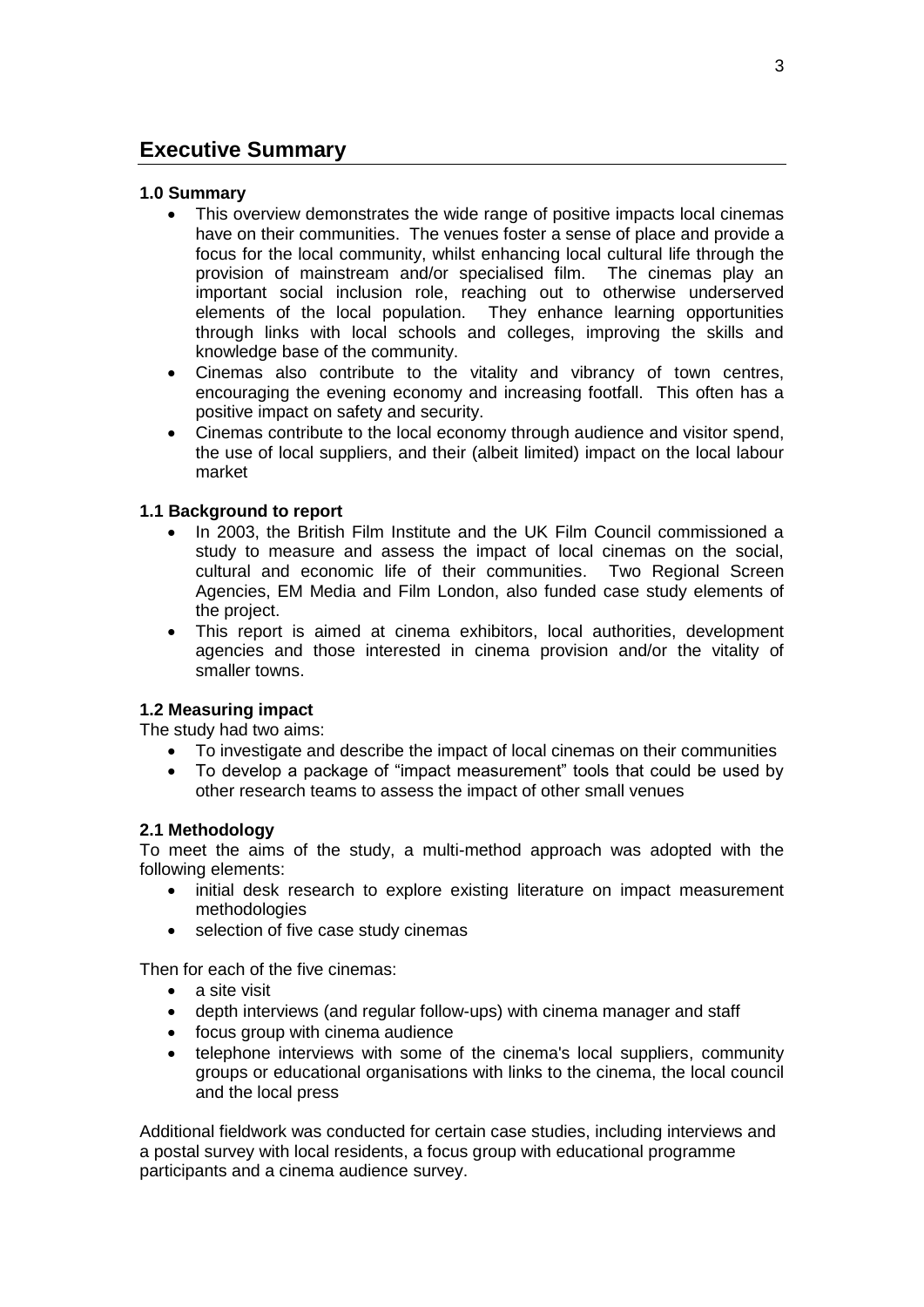#### **2.2 Selection of case studies**

- Five independent, locally owned and operated cinemas were selected (The Savoy, Penzance; The Curzon, Clevedon; The Lonsdale, Annan; The Rio, Dalston; and The Metro, Derby).
- The cinemas are located across the UK, and were selected to cover a range of characteristics - both urban and rural settings, mainstream and specialised programmes, single screen and multiple screen cinemas, and private, trust and public funding.

#### **3.1 Local social and cultural impacts**

All five case study cinemas enhance the social and cultural lives of their local communities in the following ways:

- Local cinemas play a crucial part in fostering a "sense of place" for their communities as key venues with a community focus. They provide a strong social function as a meeting place and centre in which to socialise.
- The venues widen the range of cinema-going opportunities for local residents, enhancing local cultural life. They either provide a mainstream programme where no other cinemas exist in the locality, or a specialised alternative in those areas with multiplex provision.
- The opportunity to see mainstream films in a non-multiplex atmosphere is attractive to some sections of the audience.
- Moreover, the cinemas play an important social inclusion role, particularly for elderly people who would otherwise not have the opportunity to watch films "for them" in an easily accessible "traditional" environment, and for other excluded groups such as young parents with babies. The cinemas are "reintroducing" people to film.
- Special events and activities target various community groups which would otherwise be excluded. Film festivals, special screenings and educational initiatives often reach underserved subgroups of the population. For example, The Metro, Derby holds special screenings for children with autism and with hearing impairments. Two of the case study cinemas also enhance access and participation among otherwise excluded local minority ethnic groups through film festivals and special screenings of world cinema.
- Cinemas enhance local learning opportunities through links with local schools, screenings and courses, although lack of funding often restricts the range of educational activities.
- The case study cinemas are also involved in the delivery of "lifelong learning" opportunities through courses around film. Their role in improving the skills and knowledge base of the community is recognised by participants and practitioners alike.
- Cinemas also make an important social contribution to their local communities through the provision of volunteering opportunities.
- Links with Film Societies have a strong impact on local film culture, with the cinemas providing a venue, and often taking the lead in booking films.
- Local cinemas are seen in general as affordable leisure options for families, with fewer concerns over travel and food costs than other activities. The cinemas are seen as safe, secure venues fostering independence among young people.

#### **3.2 Local environmental impacts**

The local cinemas make a positive contribution to the built environment and town centre vitality: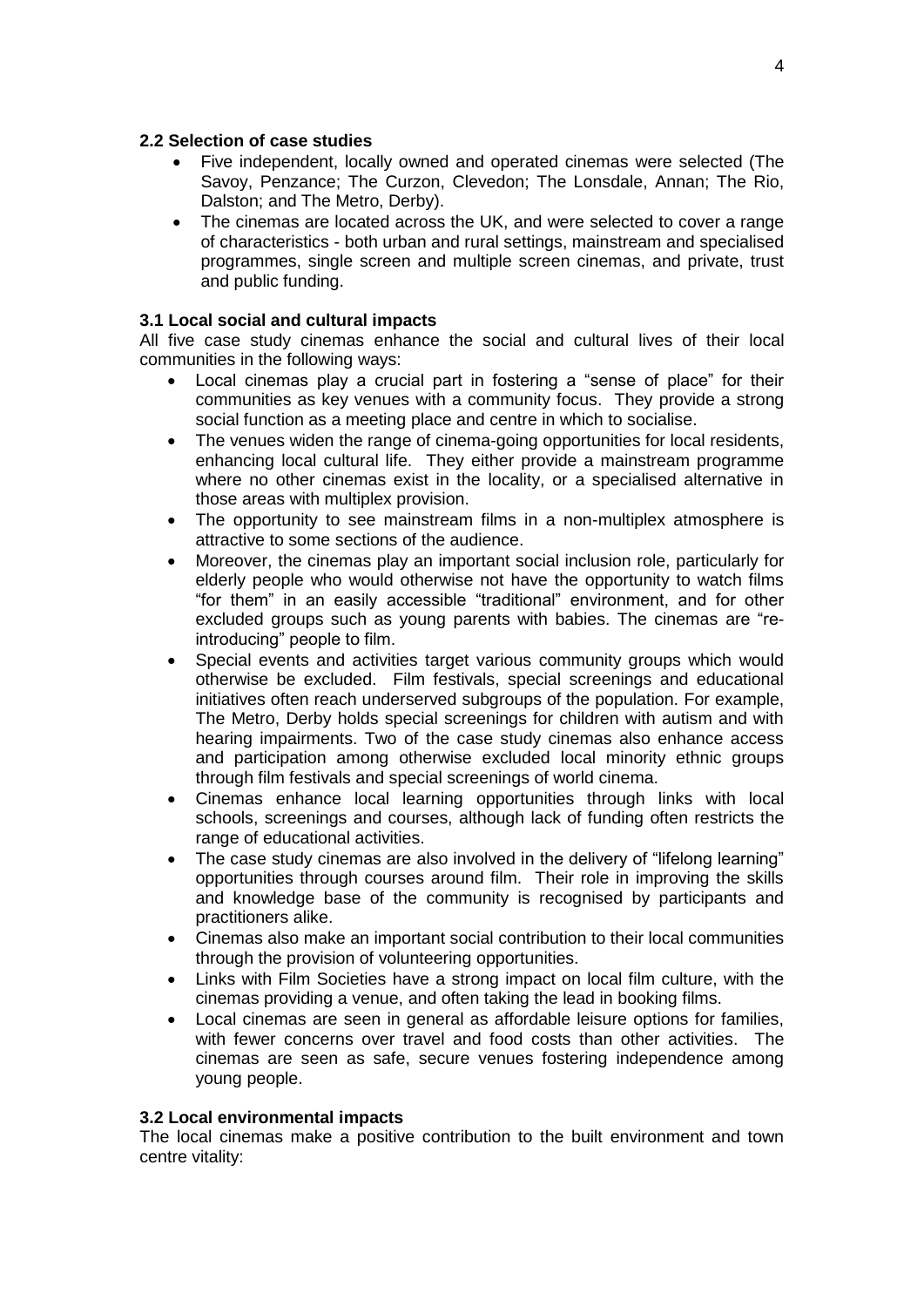- Most of the cinemas retain a traditional façade, creating a positive architectural ambience and providing a strong focal point in the town centres.
- Their presence has a positive knock-on effect for other traders in the vicinity. The cinemas encourage footfall, particularly in the evening, and make the local area feel safer.

#### **3.3 Local economic impacts**

The case study cinemas contribute to the local economy in terms of audience/visitor spend, the sourcing of local suppliers, and the local labour market.

- The cinema audiences generate money for the local economy through visits to local bars, restaurants, bakeries, food shops and take-aways as part of their cinema trip.
- All five cinema managers, where the market allows it, try to seek out local suppliers in favour of more distant alternatives. There is a feeling that, as small businesses themselves, they should try to help sustain the local economy.
- The cinemas have a direct, albeit limited, positive impact on their local labour markets through the employment of local residents as staff.
- The cinemas also provide valuable job opportunities to otherwise excluded groups. For example, The Curzon makes part-time jobs available to older residents not in search of a full-time job.
- Staff training and provisions of career development opportunities enrich local labour markets.
- Association with the cinema, with its prominent local image, creates important marketing opportunities for other businesses.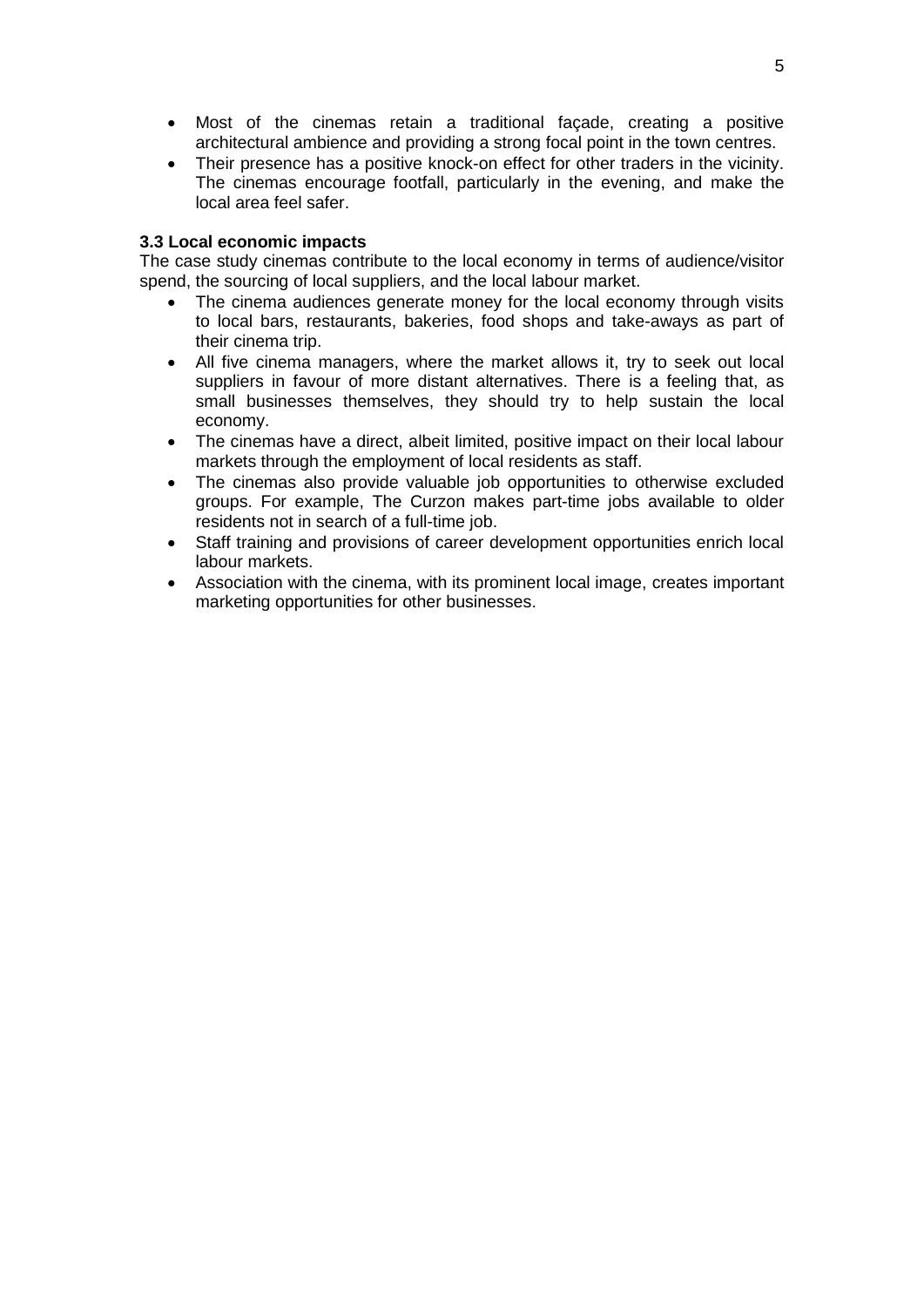## **Foreword**

Film has the power to inspire us. It allows us to inhabit new identities, hear new voices and to see the world from many different perspectives. Film brings us news of other cultures, other mores, other values. The apparently universal ability of film to excite and enthral audiences, to make them think, to encourage empathy and compassion, to provoke laughter and tears, makes it the most pungent, mysterious and international of art forms.

Such a significant and popular medium should be accessible to all communities in its most potent form, which is the cinema. The magic of cinema in the cinema is connected to two unique conditions – the sharing of an experience in an audience and the contemplation of images projected on a scale beyond the perspective of normal perception. A face in an average television screen approximates to our sense of the human head. On a cinema screen, eyes, mouths, smiles, kisses, guns are amplified, pulling us into their power, for good or bad.

This document aims to draw attention to the many benefits of local cinema provision. Of course, providing access to this most democratic and popular cultural pursuit of our times is at the heart of the argument but it's also evident that a well-supported local cinema can make less obvious contributions to small communities, providing economic benefit, confronting social exclusion, enhancing tourism. It's also clear from the report that such advantages are often forgotten; local cinema is not perhaps as celebrated as it might be. It is my real hope that this report will act as a valuable resource to those who support and champion local cinema.

Anthony Minghella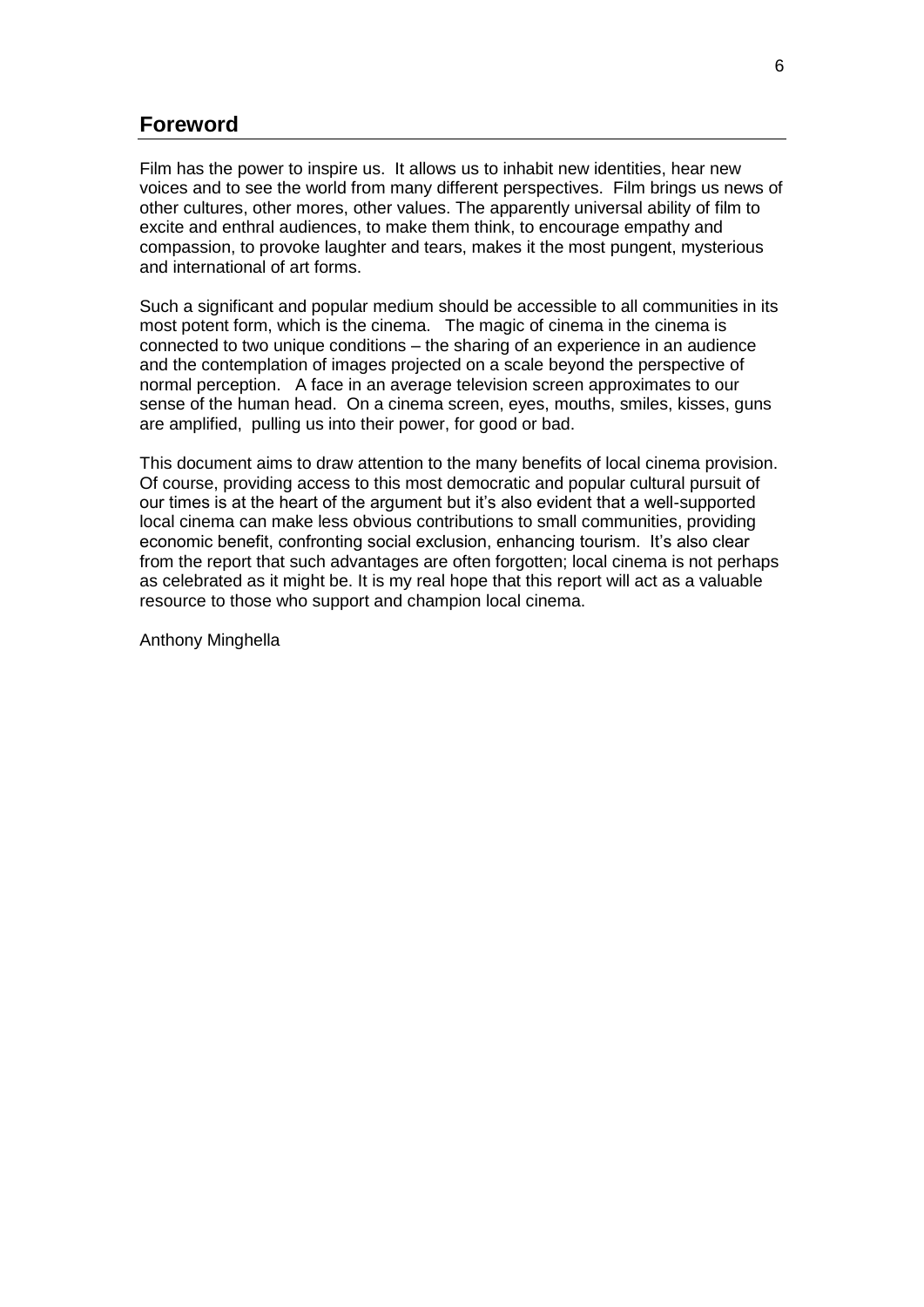## **1. Introduction**

In 2003, the British Film Institute (*bfi*) and the UK Film Council commissioned a study to measure and assess the impact of local cinemas on the social, cultural and economic life of their communities. Joining the two national bodies were the Regional Screen Agencies EM Media and Film London, funding case studies in Derby and Hackney respectively.

The background to this study lies in the dramatic changes that have taken place in the cinema landscape over the last two decades which has seen the rise of multiplex cinemas and the consequent decline of town centre or 'traditional' cinemas. This has resulted in an increase of 232% between 1995-2004 of multiplexes from 730 to 2426 and a decline of 28% in traditional cinemas from 1275 to 916 in the same period. The Dodona Cinemagoing report of 2000 noted that multiplexes were increasingly being planned in towns with a population catchment area of 50,000 whereas a few years previously double this population would have been required.<sup>1</sup> This is actually a relatively low figure and reflects a level of screen density which has increasingly lead operators to explore these 'smaller' population areas. Nevertheless, the majority of multiplexes remain in higher population areas – for example in 2002 only 1% of multiplexes were in populations of less than 55,000. Many smaller communities or areas with low population densities have therefore lost access to cinema through the closure of so many traditional sites and the inability/reluctance of larger operators to take their place. In the last 3-4 years, the arrival of newly built multinationally-owned town and city centre midi and multiplexes has had an additional but more complex impact on existing local cinemas (e.g. Scunthorpe and Nottingham). Furthermore, the mainstream programming of the vast majority of multiplexes has restricted the breadth of the cinemagoing experience for audiences outside the major metropolitan areas wishing to see more specialised films<sup>2</sup>.

The prevalence of out of town developments was a particular feature of the multiplex transformation which has paralleled a general decline in town centres. Recent years have seen a concerted policy effort by local and central government to address this decline and arrest the development move away from the centre. Two Policy Planning Guidances were of particular note here. PPG13 had its background in the mounting concern at the increased reliance on the private car to support out of town developments with its consequent environmental, transport and social exclusion impacts. The Guidance meant that accessibility by public transport should now be a key feature in drawing up development plans.

The decline of shops and services in town centres was seen to have a negative impact both on the town itself and on the surrounding area. PPG6 stated that wherever possible, new developments should take place in the town centre. This is part of a general trend which has also manifested itself in other ways. Local authorities and central government have increasingly recognised the importance of revitalising small towns – market towns in particular have been the focus of attention in recognition of their hub role for the surrounding catchment area. The need for a vibrant evening economy (or indeed any evening economy) and the role of leisure in this has been at the heart of small town initiatives. The Rural White Paper which was

 $\overline{a}$ 

 $<sup>1</sup>$  Dodona - Cinemagoing 8, p. 61</sup>

 $2$  The UK Film Council defines a specialised film as one which engages current political, social and cultural issues; challenging English language films; UK minority indigenous language films; Foreign language films; Films where ethnicity, disability or sexual orientation are key themes; Classic films; Archive films, and films which appeal to underserved audiences.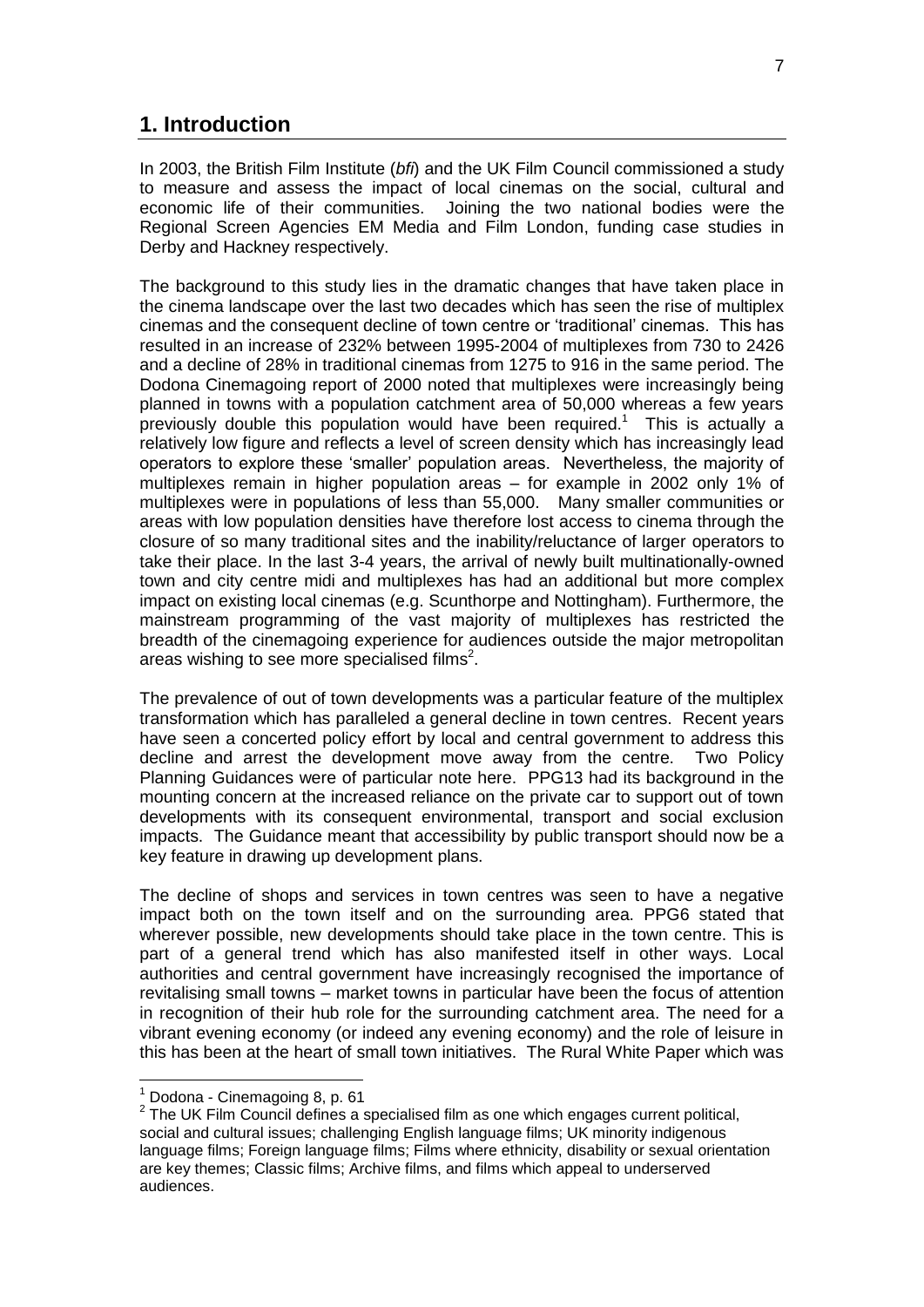presented to Parliament in 2000 focused on sustainability of local communities and on the issues of quality of life in areas of smaller population. Using work done by the East Midlands Development Agency, the white paper proposed a set of facilities that should be available in a market town of a given size. For a community with a population of 2,000-10,000 weekly cinema provision was required; for a larger town with a population of 10,000-25,000 it proposed a full time local cinema as desirable. This template of provision was used as the basis for Government's policy of 'asking public service providers to make Market Town provision a key element in their strategies' <sup>3</sup>

#### **1.1 Background to the report**

This report is aimed at cinema exhibitors, local authorities, development agencies and those interested in cinema provision and/or the vitality of smaller towns. It seeks to build on previous work in the field by establishing a more robust evidence base upon which to support the case for local cinema provision.

The interest of the *bfi* in the area of local cinema goes back many years. The establishment of the regional film theatre network was overseen and developed by the *bfi* throughout the 1960s and 1970s and many of these were in smaller communities (often part time). During the 1990s the *bfi* was involved in various early initiatives to create enhance the provision of cinema in rural areas including the CineLincs consortium project and the Cinemobile touring cinema.

In 1999, along with East Midlands Arts and Eastern Arts, the *bfi* commissioned a report, *The Case for Rural Cinema*, which considered the issues around rural cinema exhibition and various models of provision and was followed up in 2000 with a conference, Delivering Local Cinema, aimed at local authorities in particular. Most recently, the *bfi* publication *At a Cinema Near You: Strategies for sustainable local cinema* (2002) has been widely distributed and offers practical advice and guidance to those wishing to set up a cinema in their area.

The UK Film Council supports distribution, exhibition (theatrical and non-threatrical) and audience development through a variety of funds. Diversity is key to all UK Film Council strategy, and the role of local cinema in terms of social inclusion and community cohesion is directly relevant to its ambition for a vibrant UK film culture.

The National and Regional Screen Agencies also perform a vital role at a local level in terms of supporting regional and national distribution and exhibition, and this research will directly inform future initiatives.

#### **1.2 Measuring impact**

The research team were clear from the outset of the study that the local impact of cinema would be by no means a simple thing to measure, and that ultimately it would be impossible to *prove* a cause and effect relationship between cinema services or characteristics and a measured outcome in individuals or the local area, given the complexities of the context in which the cinema is operating. It would be impossible, within the constraints of a research project with a limited budget, to measure and take account of *all* circumstances in individuals' lives and in the local area.

However, in this study, we have attempted to build on the best methodologies currently being used in impact measurement. One of the aims of the study was to develop an 'impact measurement package' which could be used by local venues wishing to measure their own local data. So our aim was to develop a simple

-

 $3$  Rural white paper p. 76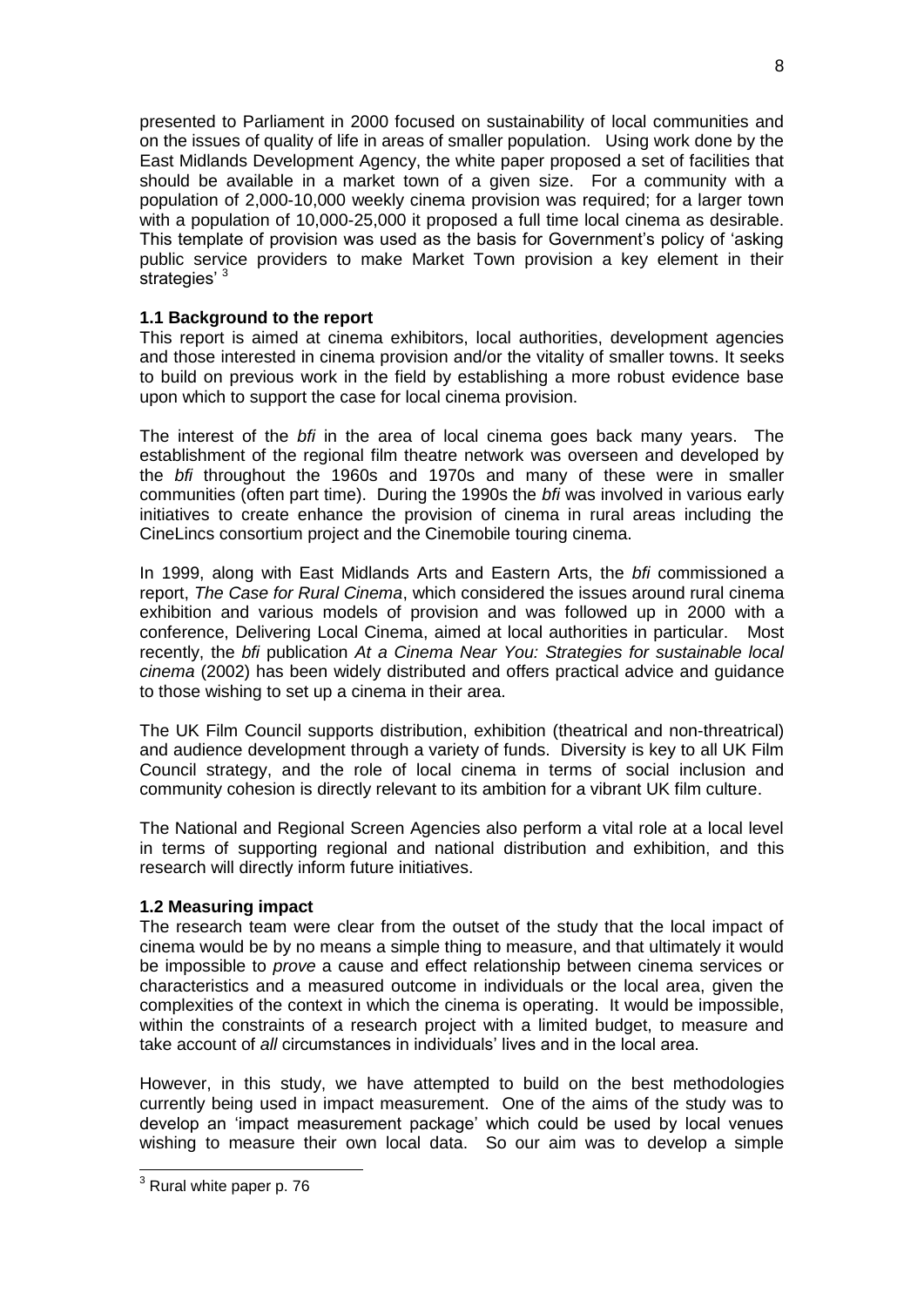methodology which can be used to give an *indication* of the likely impact, and to provide a greater understanding of the value of cinema to the social and cultural lives of the community, the local economy, and the environment.

Previous impact measurement studies have been criticised for lack of conceptual clarity, lack of methodological transparency, over-reliance on data from small unrepresentative samples, and over-claiming conclusions. Throughout the development of this project, the research team made efforts to avoid these shortcomings.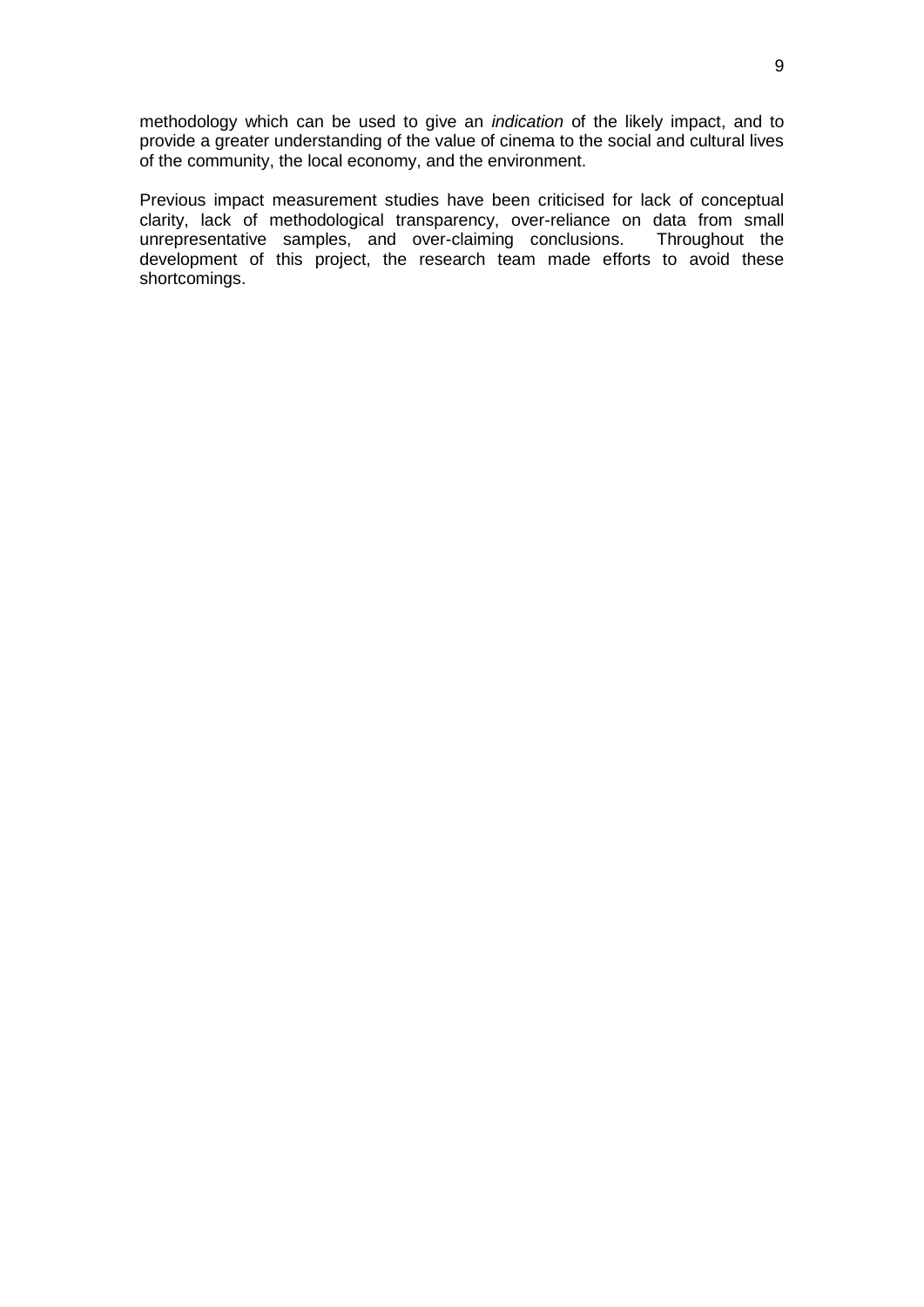## **2. Outline of study**

The study had two aims:

a) To investigate and describe the impact of local cinemas on their communities

b) To develop a package of 'impact measurement' tools that could be used by other research teams to assess the impact of other small venues

To meet these aims, the study involved the following elements:

- initial desk research to explore existing literature on impact measurement methodologies
- selection of five case study cinemas

Then for each of the five cinemas:

- a site visit
- depth interviews (and regular follow-ups) with cinema manager and staff
- focus group with cinema audience
- telephone interviews with some of the cinema's local suppliers
- telephone interviews with some of the community groups or educational organisations with links to the cinema
- telephone interviews with the local council
- telephone interviews with the local press

In two of the case study areas, local residents (who were not necessarily regular visitors to the case study cinemas) were also interviewed.

And in one of the case study areas, a focus group with participants in the cinema's educational programme was conducted, together with a quantitative survey of the cinema audience and a small-scale local resident postal survey.

#### **2.1 Overview of the five case study cinemas**

The research team decided to focus on independent, locally owned and operated cinemas, and the five case studies selected were:

- The Savoy, Penzance
- The Curzon, Clevedon
- The Lonsdale, Annan
- The Rio, Dalston
- The Metro, Derby

The cinemas were located across the UK, and were selected to cover a range of characteristics - both urban and rural settings, mainstream and specialised programmes, single screen and multiple screen cinemas, and private, trust and public funding.

While three of the cinemas were offering the only significant film-screening service in the local area, two - the Metro in Derby and the Rio in Hackney - were presenting a more specialised programme alongside other more mainstream multiplex cinemas.

A brief overview of each case study cinema is given below. A full report on each individual case study is available separately in sections 5-9.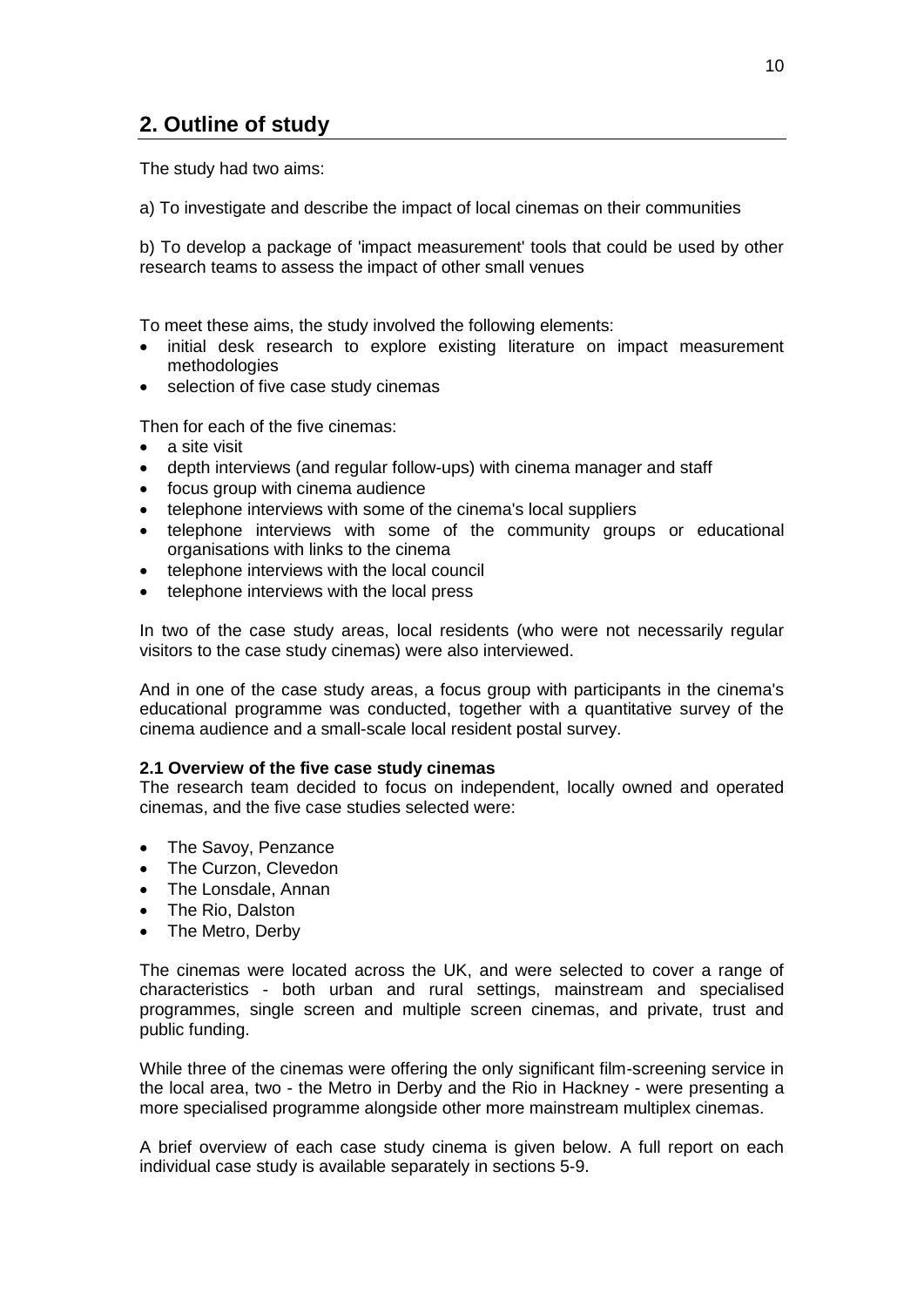#### *The Savoy Cinema, Causewayhead, Penzance [www.merlincinemas.co.uk/penzance.php](http://www.merlincinemas.co.uk/penzance.php)*

The Savoy cinema is the only cinema in Penzance, which is a small coastal town in West Cornwall with a population of about 17,000. It is one of a chain of five cinemas run by the Merlin group: four cinemas in West Cornwall (Penzance, Redruth, St Ives and Helston) and one in Torquay, Devon. The Savoy offers a predominantly first-run mainstream programme, with most major releases secured on date. It is a threescreen cinema with 273 seats, purpose-built in 1912 and claims to be the longest continuous running cinema in England (a claim also made by another case study cinema - the Curzon in Clevedon!). The Savoy sells more than 90,000 tickets a year. The Merlin group has little cinema competition in West Cornwall, and the Savoy's nearest non-Merlin cinema is a 50 minute drive away in Truro. The Savoy differs from the other case study cinemas in that it has an on-site restaurant, take-away pizza and ice-cream kiosk, all of which are available to non-cinema goers. This added dimension clearly makes an important contribution to the town as a place to meet and socialise. As a result of this additional provision, the Savoy has a larger, more diverse group of staff than some of the other cinemas in the study, employing four regular full-time staff, and 16 regular part-time staff. It is also unique in the study in that its audience profile varies considerably with the time of year, due to a seasonal influx of visiting tourists during the summer months.

#### *The Curzon Cinema, Old Church Road, Clevedon [www.curzon.org.uk](http://www.curzon.org.uk/)*

Clevedon is a seaside town in Somerset, with a population of about 22,000. The Curzon cinema is a purpose-built cinema dating from 1912 with an art deco facade, and proudly claims to be the longest continuously running cinema in England. The cinema has one screen, with a capacity for seating 380 people. It is located in the centre of the town and offers a largely mainstream programme, with monthly Film Club screenings of more specialised films. The cinema sells about 55,000 tickets every year. It is the only cinema in the town, and its nearest competitors are more than 12 miles away. The manager is the only member of full-time staff at the cinema, and he is supported by a small group of part-time staff who work in the projection room and front of house.

The cinema was threatened with closure in the mid-nineties, but was saved as a result of a successful 'Save the Curzon' campaign run by Jon Webber, a local resident and the ex-manager of the Rio cinema in Dalston, another of the cinemas taking part in this study. Jon had successfully led a campaign in the 1970's to purchase the Rio cinema, and to operate it as a community business; and he put together a similar business plan to buy and run the Curzon. As a community cinema, local people are now involved in all aspects of the Curzon's operation: there is an elected management body, and a substantial pool of local volunteers who help out with day-to-day ushering, maintenance, stock control and so on, providing an important social function in the town.

The cinema is currently working with the local community to raise  $£1.2$  million as "match funding" as part of a Lottery bid for £5.2 million to restore the cinema to its former Art Deco glory.

### *The Lonsdale Cinema, Moat Road, Annan*

#### *[www.lonsdalecitycinemas.co.uk](http://www.lonsdalecitycinemas.co.uk/)*

Annan is a small (population: 8,000) Scottish market town near the English border. The Lonsdale cinema in Annan is linked to a sister cinema in Carlisle, both run by the same family-owned company. The same, predominantly mainstream, programme is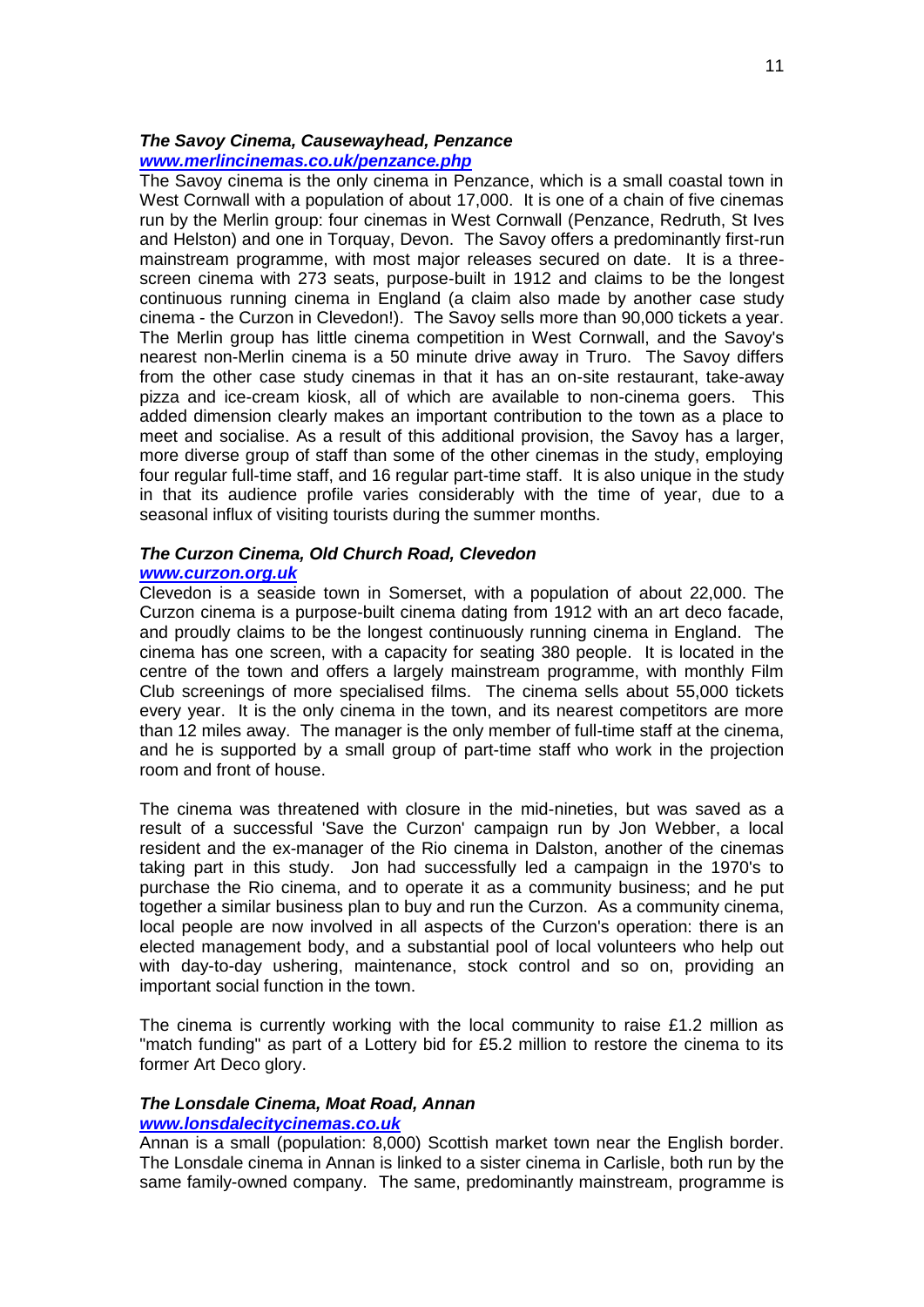screened at both cinemas, with a world cinema screening every week. The building's use has varied over the years, but it has been used as a cinema since early in the 20th century. The recently refurbished Annan cinema has two screens, seating a total of 150 people, and sells about 30,000 tickets a year. Although it is the only cinema in Annan, there are competing cinemas, both specialised and mainstream, in nearby Carlisle and Dumfries. The cinema has two permanent full-time staff, and four part-time staff, with an additional six casual staff working as projectionists or front of house.

#### *The Rio Cinema, Kingsland Street, Dalston [www.riocinema.ndirect.co.uk](http://www.riocinema.ndirect.co.uk/)*

The Rio cinema is located in Dalston, Hackney. The Rio is a purpose-built cinema dating from 1915 and is an English Heritage Grade II listed building, with 1930s art deco facade. It is a one-screen cinema with 402 seats, offering a mainly specialised programme, although in recent years, also showing an increasing number of popular mainstream films. The Rio sells about 70,000 - 80,000 tickets every year. It is the only cinema in Hackney, although there are a number of both mainstream and more specialised cinemas within the neighbouring wards of Islington and Tower Hamlets. There are 23 members of staff on the pay roll, mostly part-time, and the cinema is supported by a voluntary board of 13 directors, who help with marketing, finance and other operational matters. Film London provided extra funding to the Rio cinema in order to conduct a resident's discussion group and widen the scope of the study.

#### *The Metro Cinema, Green Lane, Derby*

#### *[www.derby.ac.uk/metro-cinema](http://www.derby.ac.uk/metro-cinema)*

Metro cinema in Derby, established in 1981, is the only cinema in the study that receives significant amounts of public funding from a variety of sources. It offers a mainly specialised programme and offers a range of educational activities from prescreening talks to courses in film studies and screen-writing. It is a single screen cinema, seating 126 people. It sells about 25,000 tickets a year. While it is the only specialist cinema in Derby, there are two mainstream competitors within the city. Metro employs nine permanent members of staff (3 full-time, 6 part-time), with a further 12 or so part-time staff working front of house. The cinema is currently housed in a Grade II listed building, owned by the University, and although within walking distance of Derby City Centre, its location is in a residential area and not well sign-posted.

The Metro is currently working with Q Arts - a Derby based contemporary visual arts organisation - on the planning of a major building and relocation project. This will result in a purpose-built, accessible building in the centre of Derby, and will include three additional screens for an expanded Metro programme and audience.

The Derby case study received additional funding from EM-Media, which gave the research team scope to collect more detailed data. This was the only cinema for which separate audience and local resident surveys were conducted. We also held an additional discussion group in this area, with participants in the Metro's educational programme.

#### **2.2 Issues to be explored at each case study cinema**

At the outset of the study, the research team put together an initial checklist of the sorts of issues to be explored. This list is presented in the appendix as a series of tables, along with the intended purpose behind collecting each piece of data, i.e. whether it was of potential use in informing an assessment of the social, cultural, economic or environmental impact of the cinema.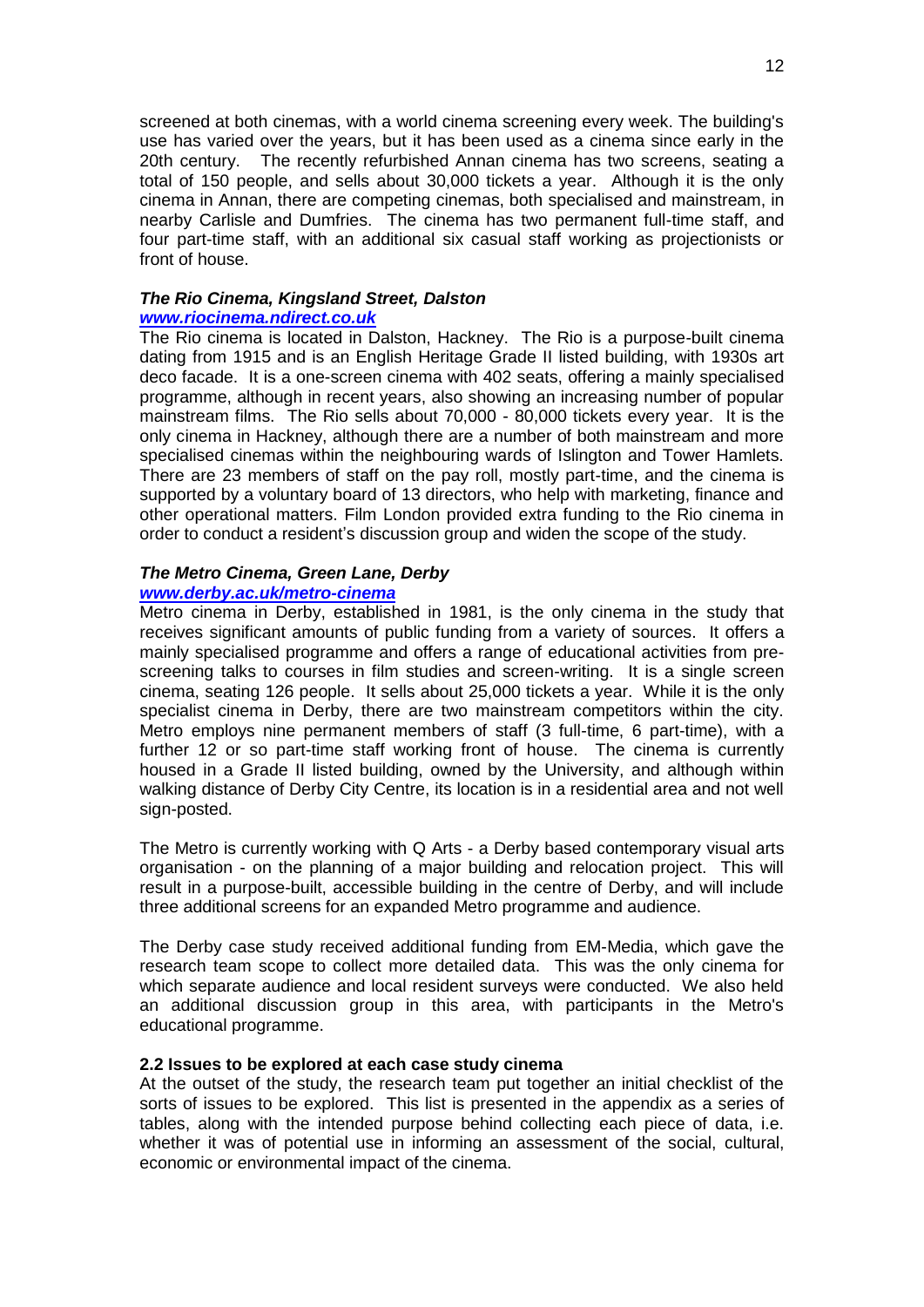In many cases, data items have been identified as potentially informing more than one of these three impact types. For example, a good range of films offered by the case study cinema could be assessed in terms of its *social* and *cultural* impact, i.e. provision of access to film for local residents. This in turn affects the cinema's local *economic* impact - if residents are impressed with the range of films on offer, ticket sales are likely to be high, bringing more money into the cinema, which can then in turn spend it on the salaries of local staff, and buying services from local suppliers, and so on.

These issue checklists were then converted into a number of topic guides and questionnaires, which were used for the interviews with cinema managers, suppliers, audience, local residents, council staff and so on. The research tools are all included in section 11, the methodological toolkit, published separately.

#### **2.3 Structure of this report**

The rest of this report is structured as follows. Section 3 looks at the social, cultural and environmental impact of local cinema, followed by section 4 which examines the impact of local cinema on the local economy.

Sections 5 to 9 present the findings of individual case studies in full, and are published separately.

Also available separately are sections 10 and 11, which provide a methodological discussion and a set of impact measurement tools for use in similar projects.

All documents relating to this project are available from the UK Film Council website (www.ukfilmcouncil.org.uk/statistics/localcinema).

**Note:**

Where tables in this report present percentages, figures have usually been rounded to whole numbers. This may mean that on occasion, percentages do not sum to 100%. In addition, \* is used to indicate a value that is less than 0.5%.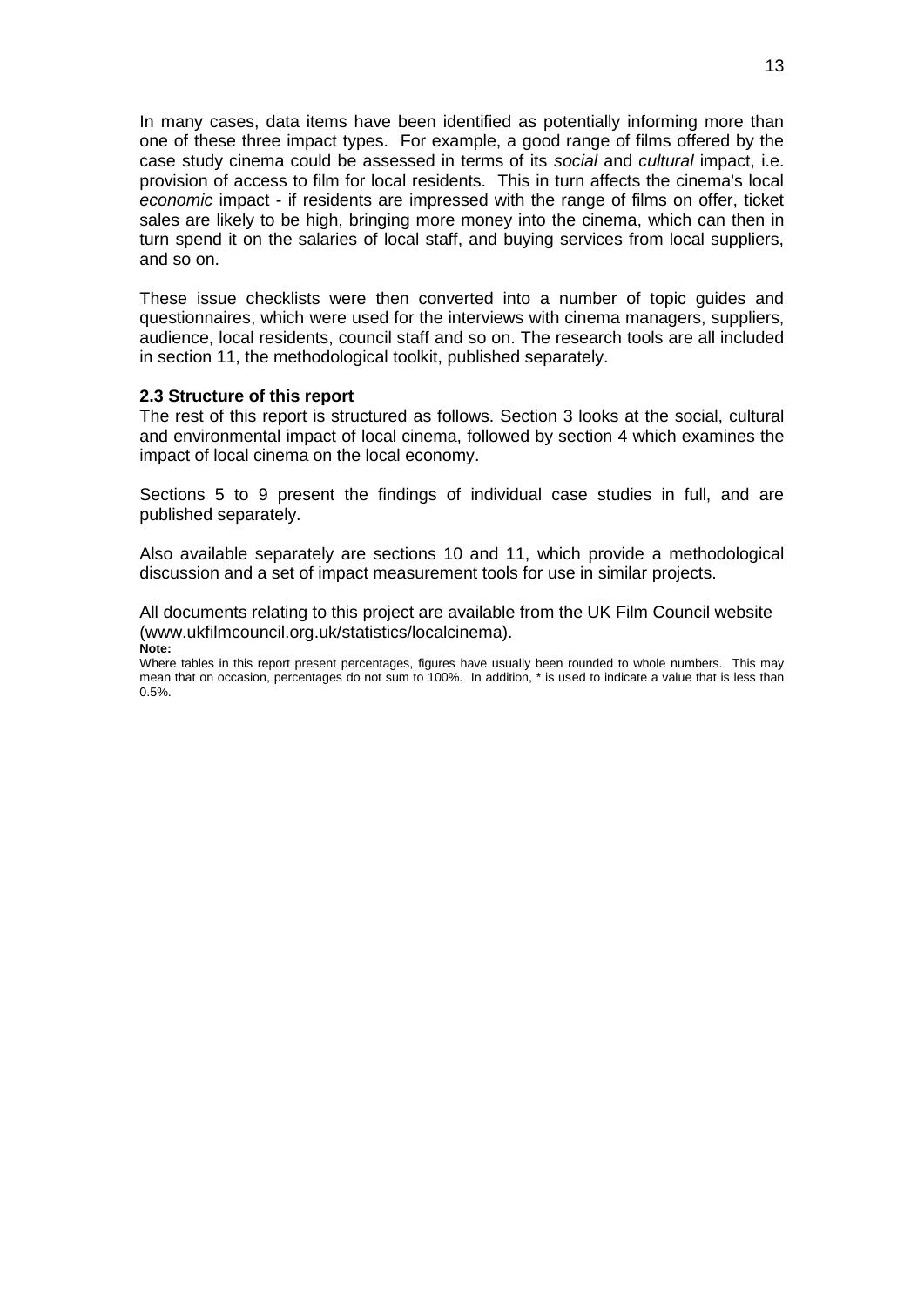## **3. The social, cultural and environmental impact of local cinema**

As described earlier, the five case study cinemas were located across the UK, and were selected to cover a range of characteristics - both urban and rural settings, mainstream and specialised programmes, single screen and multiple screen cinemas, and private, trust and public funding.

|                               | Savoy,<br>Penzance | Curzon,<br>Clevedon | Lonsdale,<br>Annan   | Metro,<br>Derby | Rio,<br>Dalston |
|-------------------------------|--------------------|---------------------|----------------------|-----------------|-----------------|
| Number of screens             | 3                  |                     | 2                    |                 | 1               |
| Number of seats               | 273                | 380                 | 150                  | 126             | 402             |
| Main type of programme        | Mainstream         | Mainstream          | Mainstream           | Specialised     | Specialised     |
| Annual number of ticket sales | 92,000             | 54.000              | 30,000               | 25,000          | 75,000          |
| Type of location              | Seaside town       | Seaside town        | Small market<br>town | Urban           | Inner city      |
| Town / borough                | Penzance           | Clevedon            | Annan                | Derby           | Hackney         |
| Population of town / borough  | 17.000             | 22,000              | 8.000                | 222,000         | 201.000         |

#### Table 3.1 Main characteristics of case study cinemas

#### **3.1 Who visits the cinema?**

#### **3.1.1 Regular cinema audience**

Clearly, one of the main groups of people on whom the five cinemas have a direct impact is their regular audience, who benefit from the cinema's programme of films. As mentioned earlier, the cinemas attract between 25,000 and 90,000 ticket sales every year.

Three of the case study cinemas are operating as the only cinema in their towns, and are offering the local residents the opportunity to see current or recent mainstream films on their doorstep, rather than having to travel further afield. On the other hand, the Metro cinema in Derby and the Rio in Dalston both have several competing cinemas within their local areas. The more specialised programmes of the Metro and Rio are designed as an alternative to the mainstream fare available at the local multiplexes.

The type of audience attracted by the different case study cinemas is a reflection of both the film programme that is on offer, and the demographic profile of the local population.

#### **Table 3.1.1 Analysis of cinema programmes 2002 - 2003**

|                   |                    | % of annual screenings |                    |                 |                 |  |  |  |
|-------------------|--------------------|------------------------|--------------------|-----------------|-----------------|--|--|--|
|                   | Savoy,<br>Penzance | Curzon.<br>Clevedon    | Lonsdale,<br>Annan | Metro,<br>Derby | Rio.<br>Dalston |  |  |  |
| Specialised films |                    | 13                     | 6                  | 65              | 55              |  |  |  |
| Mainstream films  | 93                 | 87                     | 94                 | 35              | 45              |  |  |  |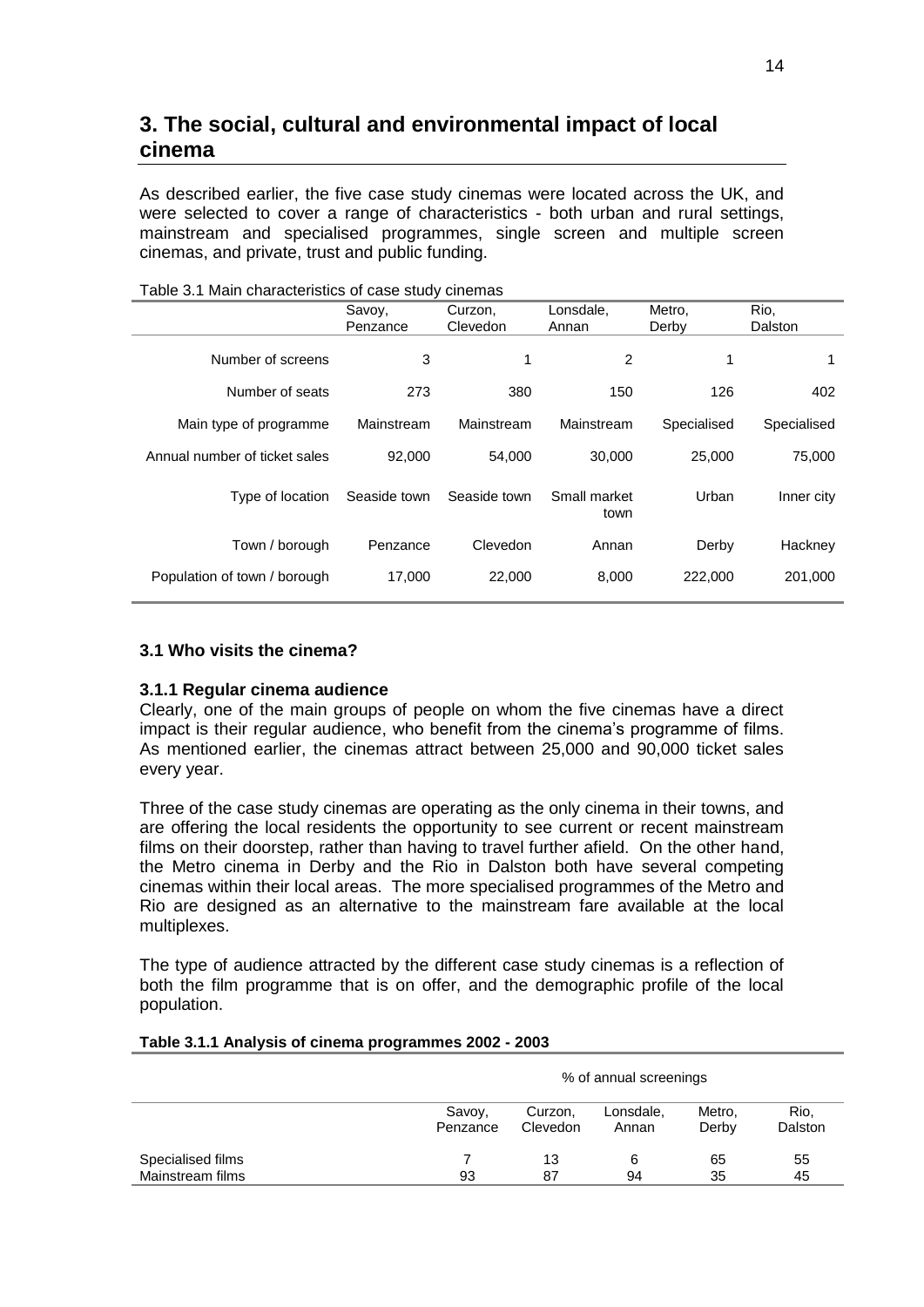| English language<br>Foreign language | 99 | 97<br>3 | 99 | 72<br>28 | 65<br>35 |
|--------------------------------------|----|---------|----|----------|----------|
| Certificate                          |    |         |    |          |          |
|                                      | 17 |         | 29 | 6        | 18       |
| PG                                   | 31 | 16      | 31 |          | 9        |
| 12/12A                               | 30 | 37      | 24 |          | 19       |
| 15                                   | 19 | 24      | 14 | 53       | 40       |
| 18                                   |    | 3       |    | 13       | 14       |

#### *Mainstream cinemas*

The three mainstream cinemas all cater well for families with children. The Savoy in Penzance, for example, sees this sector of both the local and the tourist population as an important part of its audience, and a high proportion of the films at the Savoy are screened to appeal to families. The vast majority (93%) of the Savoy screenings are of mainstream films; and about half of the annual screenings are of films with certificate PG or U. However, the cinema manager also recognises the fact that the local Penwith population is older than the national average, and has a significant proportion of residents interested in the arts. Therefore, outside the school holidays, there are three or four weekly screenings on a Sunday and Monday of a specialised film.

The Lonsdale, Annan similarly caters well for families, particularly those with young children. Among its most successful films in 2003 were *Peter Pan*, *The Haunted Mansion* and *Looney Tunes: Back in Action*, and 60% of the annual screenings were of films were certificate PG or U. However, the cinema also does well with older people, and this is a reflection of both the cinema's programming (which includes weekly matinees with free tea and biscuits for older audiences) and the profile of the local population - Annan has a higher than average proportion of pensioners amongst its residents.

The Curzon, Clevedon views its audience as a mixture of family groups, and adults (predominantly women) aged 35 or older. Its programme therefore caters for both groups. A third of the screenings are of PG or U certificate films (70% are films of 12A and below). However, in the top ten most popular films shown at the cinema during 2003 were *Calendar Girls*, *Chicago*, *Love Actually* and *The Hours*, films which appealed to the older, female members of the audience.

Both the Curzon and the Lonsdale report that 15-24 year olds, usually a key group of mainstream cinema visitors, are under-represented in their audiences. For the Curzon, this is likely to be at least partly due to the local population profile which is notable for its high proportion of residents over 64, and correspondingly low proportions of residents under 25, and students. The cinema manager at the Lonsdale suspects that this shortfall is due to the fact that local teenagers are drawn towards the multiplexes in Carlisle, which are more likely to screen first-run films, and offer additional entertainment and catering options that are attractive to this age group.

#### *Specialised cinemas*

The programmes, and as a result the audiences, at the Metro and Rio cinemas are quite different. For both cinemas, a minority of their annual screenings are of mainstream films, and about three in ten screenings are of foreign language films. And compared with the other case study cinemas, there are far fewer films designed to appeal to children and young families.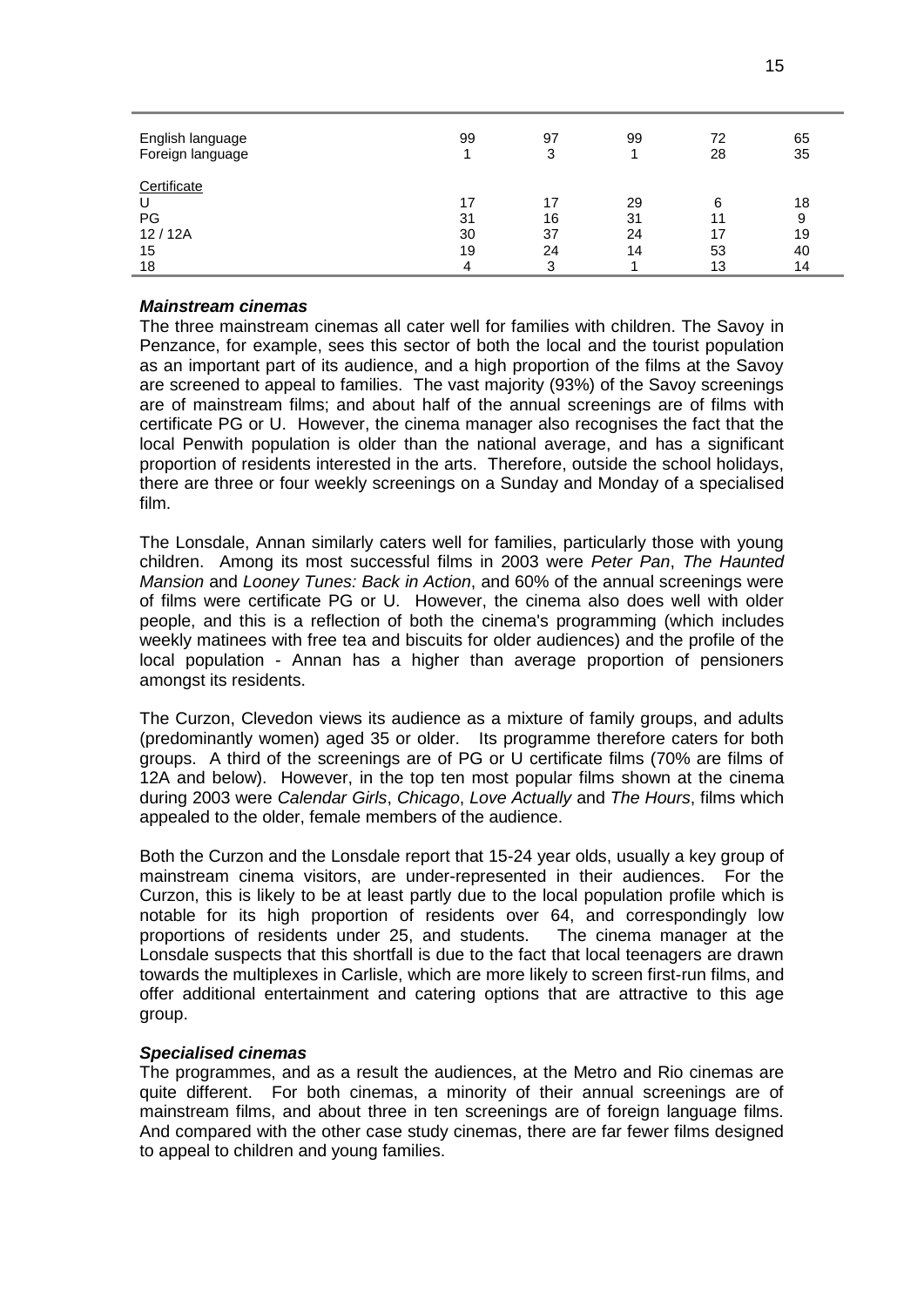Both cinemas have specific programme aims. The Rio aims *"to bring the best of world cinema to north and east London"*, and the Metro aims *"to offer choice beyond the commercial mainstream, bringing to Derby a diverse selection of titles which would otherwise never reach the city"*. As a result, both cinemas tend to attract a particular sub-group of the local population - typically described by the cinemas as predominantly middle class, middle aged, well-educated and interested in independent film.

However, both specialised cinemas also actively seek to complement this niche film enthusiast audience by scheduling films and events to appeal to otherwise excluded groups of the local community such as the minority ethnic population.

The Rio, although predominantly specialised, is also the only cinema in Hackney, and therefore tries to ensure that a substantial proportion of its screenings are of popular films of wide enough appeal to attract a mainstream audience from Hackney.

While the Metro does not try to compete directly with the multiplex cinemas in Derby by showing popular mainstream films, it also has a varied programme of events and activities targeted at specific local community groups, as detailed in the next section.

#### **3.1.2 Additional cinema visitors targeted by special events**

As well as their main programme of films, all five cinemas sought to engage particular sub-groups of the local population through a series of specific screenings and events. Examples of these types of event are detailed in the following table.

| Savoy, Penzance  | End of term screenings for local primary schools<br>$\bullet$<br>Annual screening for local Further Education (FE) college students<br>٠<br>Occasional screenings for local hospital patients<br>$\bullet$<br>Weekly screenings of "arts films" for Penwith Film Society<br>$\bullet$<br>Cinema occasionally hired out for meetings & conferences to local<br>$\bullet$<br>groups<br>Savoy restaurant used every year for local bank's Christmas party |
|------------------|--------------------------------------------------------------------------------------------------------------------------------------------------------------------------------------------------------------------------------------------------------------------------------------------------------------------------------------------------------------------------------------------------------------------------------------------------------|
| Curzon, Clevedon | Weekly Cinema and Baby club<br>$\bullet$                                                                                                                                                                                                                                                                                                                                                                                                               |
|                  | Weekly Tea & Biscuit matinees for older people<br>$\bullet$                                                                                                                                                                                                                                                                                                                                                                                            |
|                  | (Until recently), Kid's Clubs matinees<br>$\bullet$                                                                                                                                                                                                                                                                                                                                                                                                    |
|                  | End of term screenings for local primary and secondary schools<br>$\bullet$                                                                                                                                                                                                                                                                                                                                                                            |
|                  | Involvement in local primary school's local history project<br>$\bullet$                                                                                                                                                                                                                                                                                                                                                                               |
|                  | Involvement in video production training course at local youth clubs:<br>$\bullet$<br>resulting reels screened at cinema before main feature                                                                                                                                                                                                                                                                                                           |
|                  | Monthly Film Club screenings of specialised films<br>$\bullet$                                                                                                                                                                                                                                                                                                                                                                                         |
|                  | Regular charity screenings, to help raise funds for various local<br>$\bullet$<br>societies                                                                                                                                                                                                                                                                                                                                                            |
|                  | Cinema occasionally hired out as a venue for non-film events, such<br>$\bullet$<br>as wedding receptions, concerts                                                                                                                                                                                                                                                                                                                                     |
|                  | Rent-free space provided for Curzon FM, a local community radio<br>$\bullet$<br>station                                                                                                                                                                                                                                                                                                                                                                |
|                  | Occasional screenings of films with particular local interest, e.g.<br>$\bullet$<br>documentary about local man's attempt to swim the Irish sea;<br>special screening of Land Girls for local ex-land girls                                                                                                                                                                                                                                            |
| Lonsdale, Annan  | Saturday morning birthday parties for young children, involving<br>$\bullet$<br>private screening and special trip to the projection box                                                                                                                                                                                                                                                                                                               |
|                  | Regular end of term screenings for several local primary and<br>٠                                                                                                                                                                                                                                                                                                                                                                                      |

#### **Table 3.1.2 Examples of special events and screenings at each case study cinema**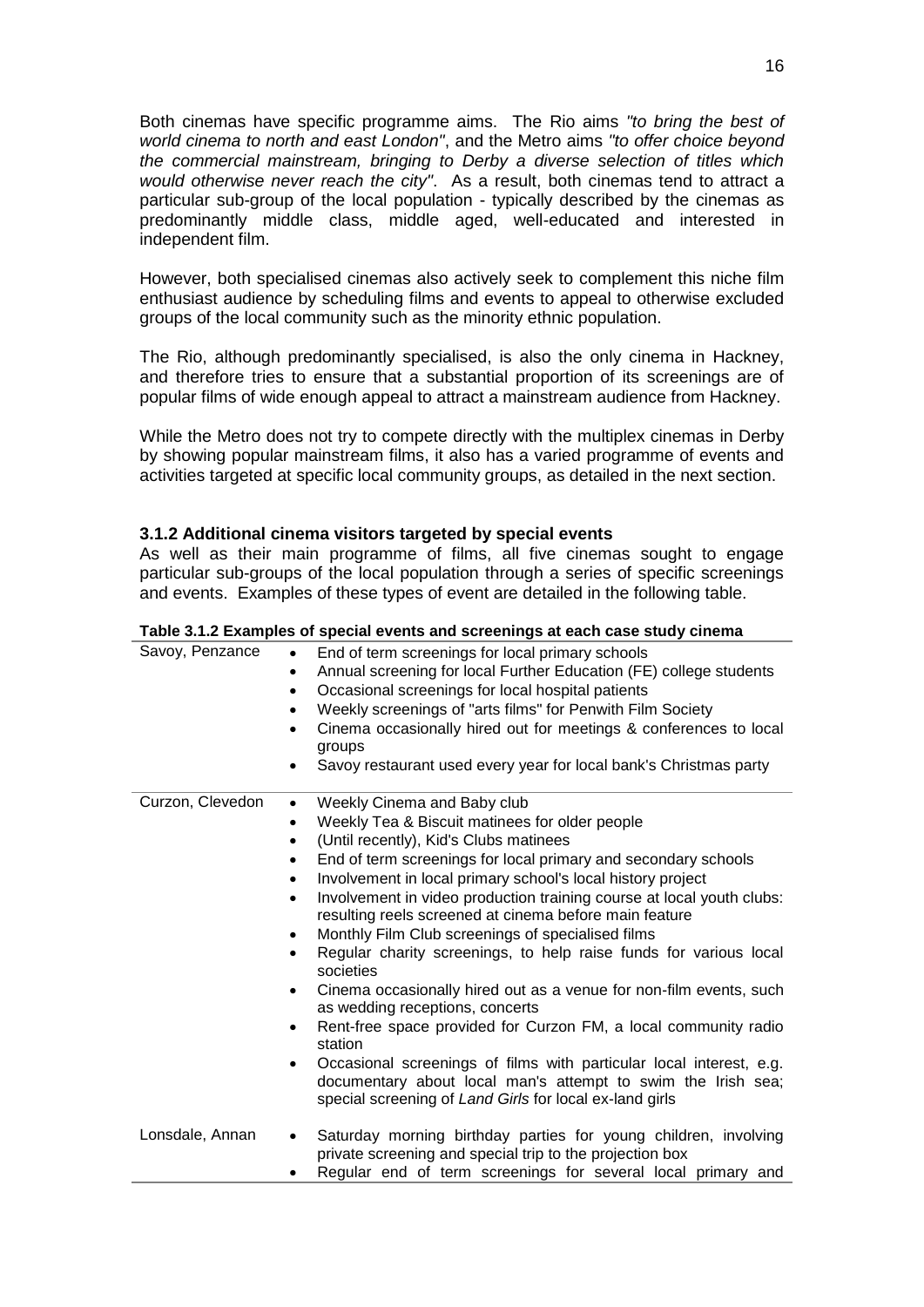secondary schools Regular private screenings for local youth groups, such as Girls' Brigade, Scouts and Beavers Weekly Tea & Biscuit matinees for older people Weekly world cinema screenings Cinema occasionally hired by local groups for special fund-raising events Metro, Derby • Films included in the programme to appeal to particular sections of the local community, e.g. series of lesbian/gay films, films shown as part of Black History Month, Japanese films for local Japanese community Regular private screenings for South Asian women's group Monthly sign-interpreted screenings for children with hearing impairments and their families Monthly screenings for children with autism and their families Special screenings for adults with complex needs Special events for various local community groups, e.g. Derbyshire Cuba Network, Derby multi-faith centre, Derby African Association, local Tibetan society Extensive programme of educational activities, involving various local primary and secondary schools, colleges and youth clubs, including film-illustrated lectures, screenings preceded by talks; events aimed at KS3 to A level students, and often linked to the National Curriculum Regular screenings of work by film students at local FE college Involvement in film and video production courses for local African-Caribbean youth group, and local people with few or no qualifications • Programme of lifelong learning activities, including pre-film talks, informal and formal film studies courses, script-writing course, and study evenings on particular film genres Monthly screenings for parents and babies Screenings in community buildings and town halls, for audiences living in rural areas Rio, Dalston • Annual Turkish and Kurdish film festivals Provision of space in cinema building for Turkish-speaking youth video training project, plus screening of course members' work at the Turkish festival Screenings for Black History Month Special screenings and events for a mentoring organisation working with young black people Subsidiary venue for Raindance East film festival, screening work by local Hackney film-makers and young people, and films with connections to local communities from various ethnic backgrounds Weekly Saturday morning Children's Picture Club, Playcentre Matinees, and School Holiday Matinees Weekly Parents and Babies Club screenings Free screenings available for primary and secondary schools, plus regular end of term screenings for local schools, play schemes and youth groups Monthly free classic matinees for older people Annual screenings as part of Hackney Festival for Older People Annual Rio Tape Slide course, organised with a local community college • National Schools Film Week screenings for secondary and primary school pupils, in conjunction with Film Education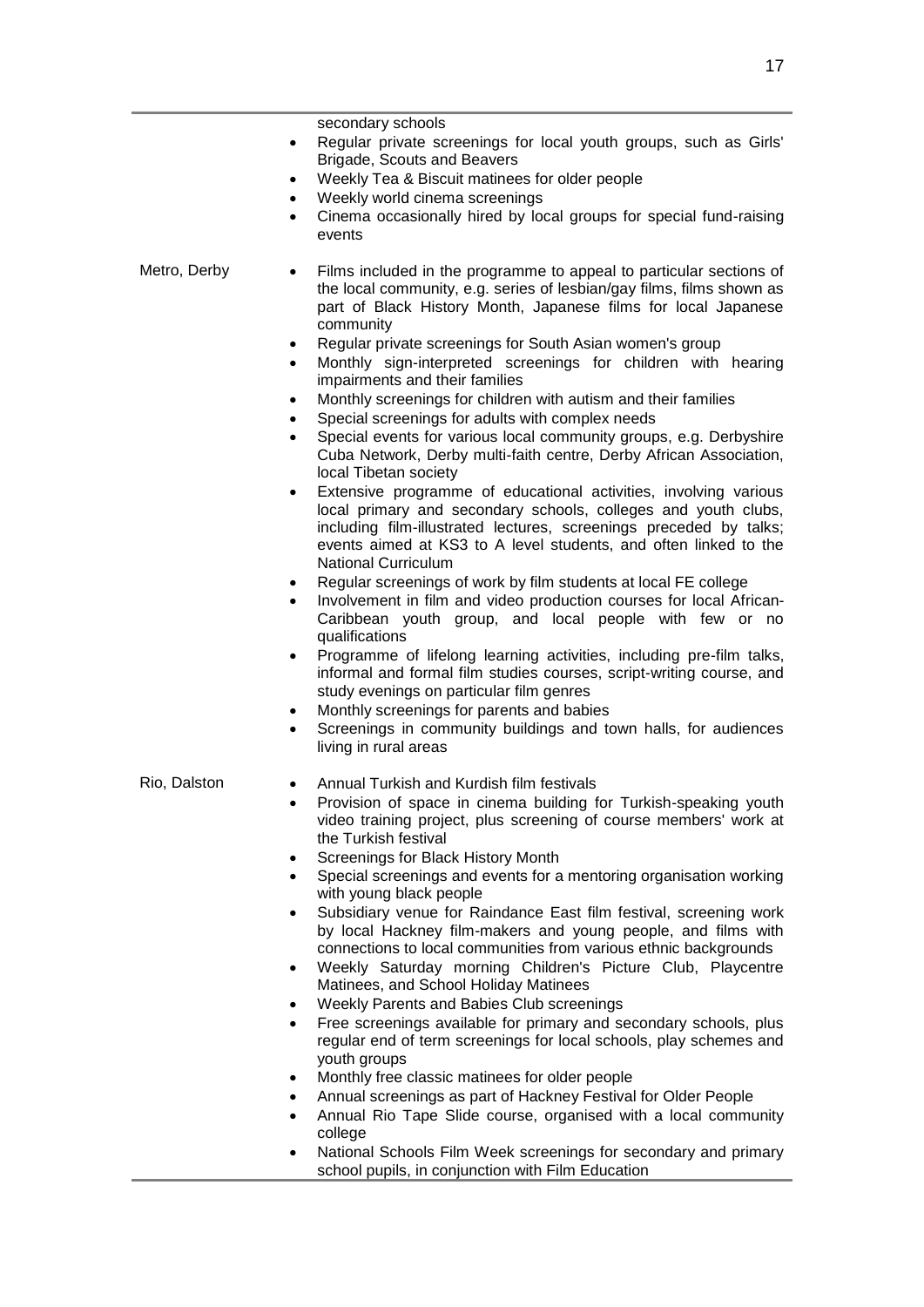| One-off events for local community groups and organisations, e.g.<br>local African dance group, special film show organised by Learning<br>Difficulties Service in Hackney, event organised in collaboration |
|--------------------------------------------------------------------------------------------------------------------------------------------------------------------------------------------------------------|
| with a local yoga group, workshops on black visual artists.                                                                                                                                                  |
|                                                                                                                                                                                                              |

As the above table shows, the case study cinemas are involved in a range of initiatives targeted at various local communities and groups.

#### *Local minority ethnic communities*

Both the Metro and Rio cinemas are located in areas with significant proportions of residents from minority ethnic backgrounds. Both cinemas schedule events and activities to appeal to their local minority ethnic communities. For example, the Metro often actively promotes films from particular countries to appeal to local minority ethnic communities, as well as incorporating direct requests for particular films from local ethnic groups. The cinema has a well-established link with a local group of South Asian women, and holds regular private screenings of Indian films for them. The main Metro programme has also recently included Japanese films to appeal to the significant Japanese community living in the area (Toyota is a major employer in Derby), films screened as part of Black History Month films; as well as one-off events or series of events in conjunction with local Cuban, Tibetan, African, Jewish, Congolese and Bosnian-Herzegovnian societies.

The Rio has established good links with the Turkish and Kurdish communities in Hackney, and two key annual events for the Rio are the Turkish film festival, now in its 12th year, and the Kurdish Film Festival, now in its third year. Given that about a quarter of the population of Hackney are Black or Black British, the Rio is also involved in various events and collaborations designed to appeal to and promote the work and issues of this section of the community. For instance, in recent years, the Rio has screened films as part of Black History month, and as part of the Black Filmmakers International Film Festival. It has also worked with a number of organisations that run training courses or activities for young African-Caribbean people.

#### *Local school pupils, college students and lifelong learners*

All five cinemas have established links with local schools. The extent of these links varies between the case studies. The Savoy, Curzon, Lonsdale and Rio all hold regular end-of-term screenings for pupils at local schools, and several cinemas also hold special screenings for local youth groups and FE college students. Both the Curzon and Rio have been involved in the delivery of video and film production training courses to young people, and screening of course members' work.

The Metro is the only one of the five cinemas to have a dedicated education officer, who organises an extensive educational programme, targeted at local primary and secondary school pupils, colleges and youth clubs. Activities such as film-illustrated lectures, and screenings preceded by talks, are aimed at local children from Key Stage 3 to A level, and screenings are also programmed to coincide with books being studied on the National Curriculum. The cinema regularly screens the work of students at two local FE colleges, and is planning to extend this kind of event to local secondary schools. The Metro also regularly works with a local African-Caribbean group who run after school video-making clubs. The cinema helps with editing and screening their work.

In addition to this educational work with school pupils and students, the Metro also offers its older visitors a range of 'lifelong learning' options. Some of the screenings are preceded by introductory talks by academics, film makers, screen writers and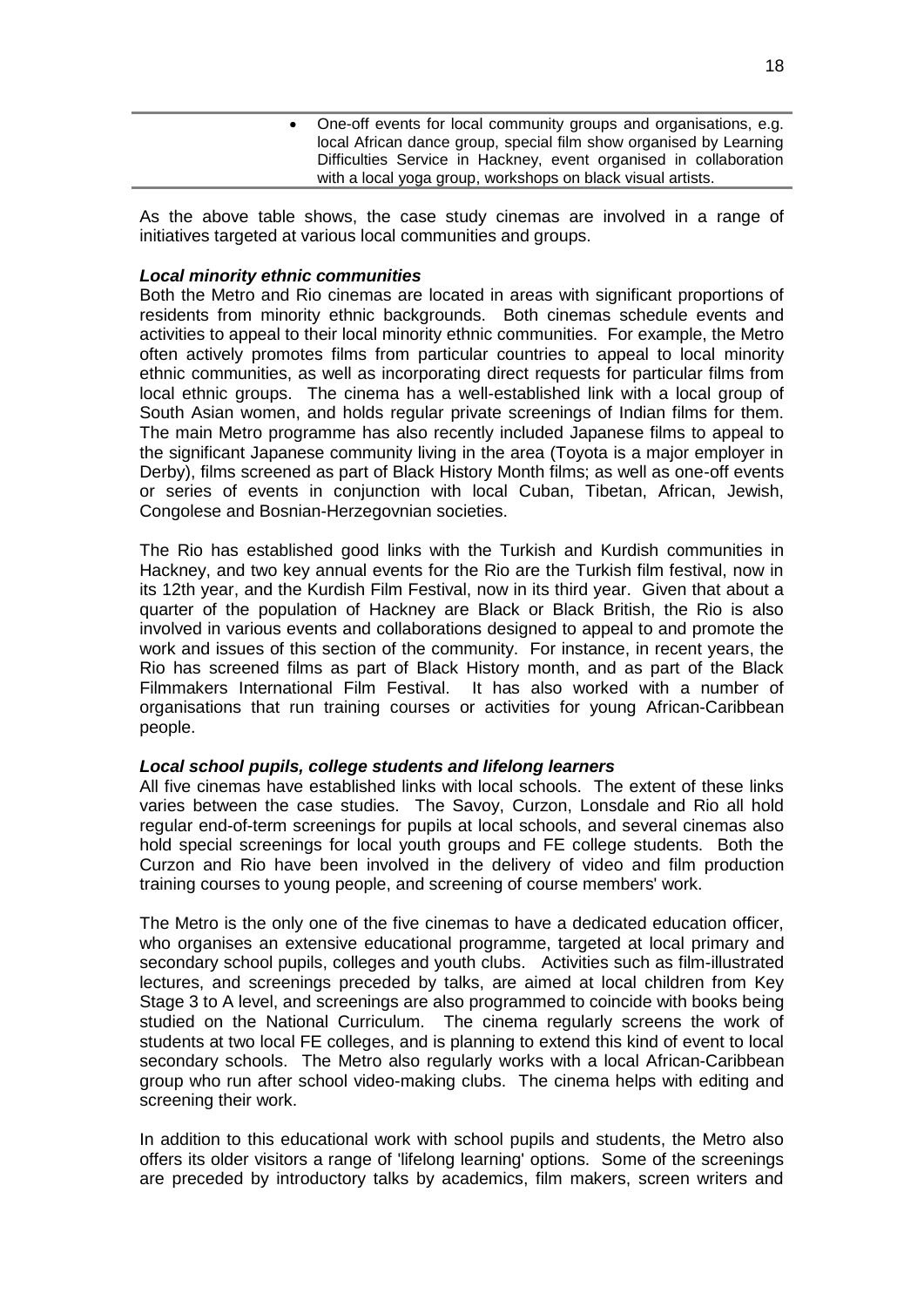other industry practitioners. There is also an informal 'Talk Cinema' course, and a more formal 'Introduction to Film Course' every year. Other Metro courses include an amateur script-writing course, and study evenings on particular film genres such as film noir or Japanese animation.

The Rio also offers a regular course open to all ages in tape slide production. This course is run in conjunction with Shoreditch Community College, and leads to a qualification accredited by the London Open College Network.

#### *Children and families*

Several of the case study cinemas have recently introduced Parent and Baby screenings, the purpose of which is to enable parents or carers with babies under one year old to visit the cinema without having to find a baby sitter, or worry about their babies causing a disturbance.

As well as the regular programme of films, two of the cinemas are involved in additional initiatives targeted directly at young children. The Lonsdale arranges on request Saturday morning birthday parties for young children, involving a private screening and a special trip into the projection room for the birthday child. The Rio runs a weekly Saturday Morning Children's Picture Club, as well as weekly Playcentre matinees and School Holiday Matinees of films to appeal to children.

The Metro has recently successfully applied for support from the charity Children in Need for an officer to organise screenings, events and outreach activities for deaf and autistic children and their families. The officer works two days a week, organising special events for them every few weeks, including regular BSLinterpreted screenings of children's films. Derby has become an important city for deaf people: the local population has about three times the national average of people with hearing impairments, in part due to the location in Derby of the Royal School for the Deaf and the Derby College for Deaf People. In addition to the Children in Need work, the Metro holds special events directed at this community: for example, a recent screening of work produced by deaf people.

#### *Older people*

Three of the case study cinemas hold regular (weekly or monthly) matinees for older people, often preceded or followed by tea and biscuits. In addition to this, the Rio also holds an annual screening as part of the Hackney Festival for Older People, and the Curzon holds special screenings for the residents of local nursing and retirement homes.

#### *Independent film enthusiasts*

The three mainstream case study cinemas all cater, to varying extents, to local residents who are interested in viewing films outside the popular mainstream. Both the Savoy and the Curzon schedule regular Film Club or Film Society screenings, which are also open to the public. The Savoy holds several screenings per week of a film selected by the Penwith Film Society; the Curzon's Film Club screenings are held monthly. The Lonsdale also programmes weekly world cinema screenings.

#### *Other cinema visitors*

As table 3.1.2 shows, there are a variety of other occasional users of the case study cinemas. These include local charities that hire the cinemas' auditoria or meeting rooms for fund-raising events, local dance or theatre groups who hire the venue as performance space, and local societies for which the cinemas hold special private screenings.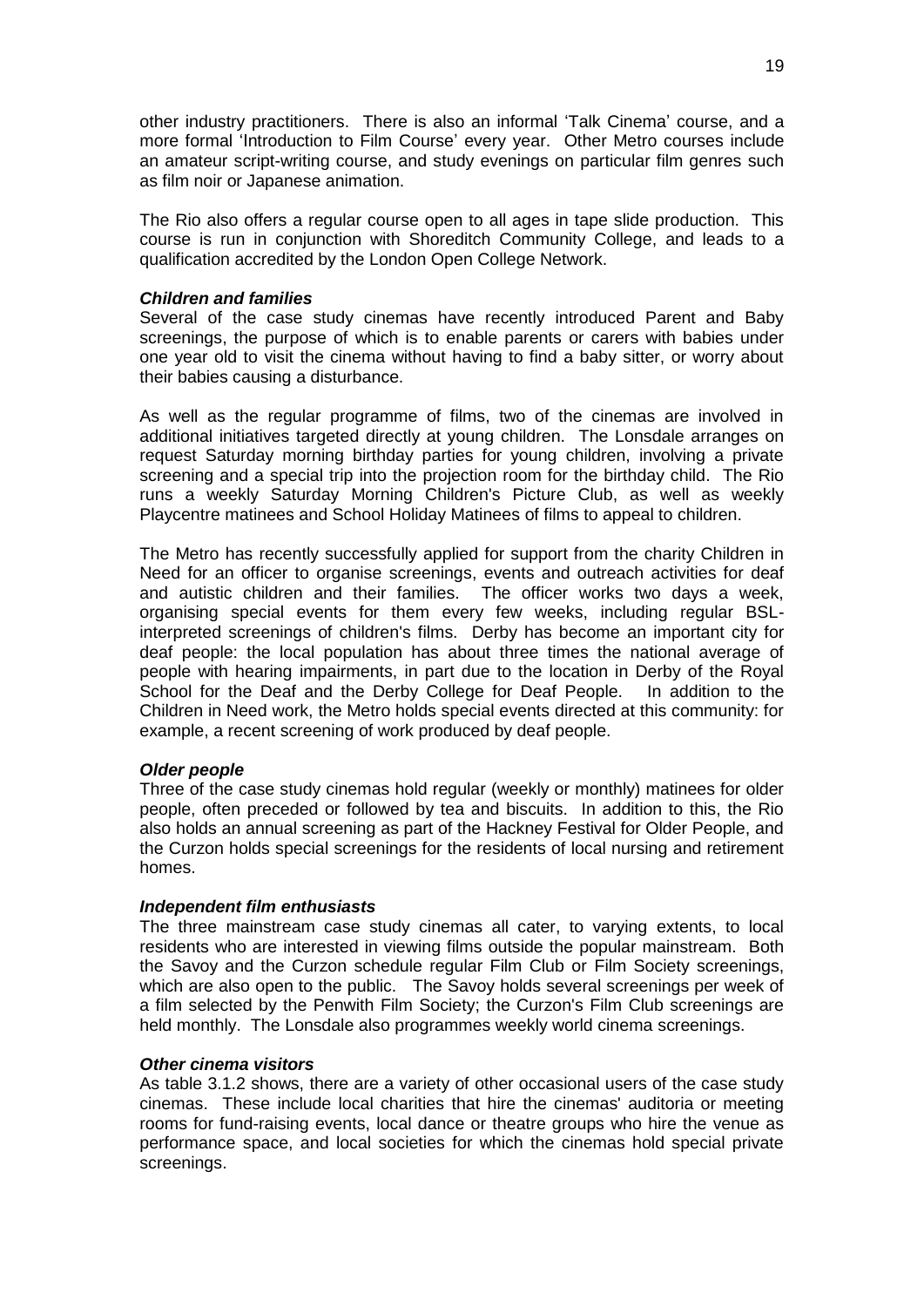The Curzon also provides rent-free space to a local community cinema, Curzon FM. The Metro reaches additional audiences in rural areas by screening films in community buildings and town halls across Derbyshire. The Savoy, in addition to its film-watching visitors, attracts customers to its first floor bar and restaurant, and the street-front pizza and ice-cream outlets.

#### **3.2 What impact do the cinemas have on their visitors, and the wider community?**

In the previous section, we described the type of people that visit the case study cinemas. In this section, we explore the type of impact that the cinemas have on their visitors, and the local community as a whole. This section draws on the views expressed by regular audience members, the cinemas' suppliers, local schools and youth groups, and representatives from the local press and councils.

#### **3.2.1 Local access to a cinema**

As the only cinema in Hackney, the Rio is seen by local residents as an important resource, enabling them to see films without having to travel further afield. Although there are other cinemas within a few miles, travel across London to these for Dalston residents can be costly and time-consuming. For some in the local community participation can also be inhibited by a lack access to affordable tickets in addition to the travel costs.

Similarly, as the only cinemas in their towns, local residents in Penzance, Clevedon and Annan see their cinemas as important local venues. Although there are alternative cinemas in each area, these are ten to fifteen miles away and local public transport to and from the towns is generally regarded as inadequate, particularly in the evenings. So the case study cinemas are seen as providing a valuable service to residents without cars, who would be unable to access cinemas in other towns.

All five case study cinemas are centrally located, on or near the high street. This, together with nearby or adjacent car parking for most of the cinemas, helps to ensure good access for residents living in the immediate vicinity. Several of the cinemas reported that a significant proportion of their audience walked from home.

*"Me and my friends come here because it is just a ten minute walk, and you can see films in the evenings. Whereas if you want to go to a Warner Village, there is a bus there and it takes up a whole Saturday to go and come back. This is much more convenient"*

#### Regular Curzon visitor

Poor public transport, particularly in the evening, was cited by cinema visitors in all five areas as a barrier to access for some local residents living further afield. For instance, the lack of good public transport to outlying villages in the Penwith district, and the distance of the cinema from Penzance bus or train station, meant that rural residents without cars were under-represented in the Savoy audience. And in Dalston, it was thought that the lack of a tube station in the area put off some potential visitors from other parts of Hackney or adjacent boroughs, although the cinema is served by numerous bus routes and Dalston Kingsland train station is a five minute walk away.

Although the central location of each cinema is seen as positive, there are some aspects of the cinemas' neighbourhoods that were identified as possible problems for the cinemas. The perceived safety of the area is an issue for the Metro, Rio and Savoy. The Metro and Rio are both located in areas of their cities that are slightly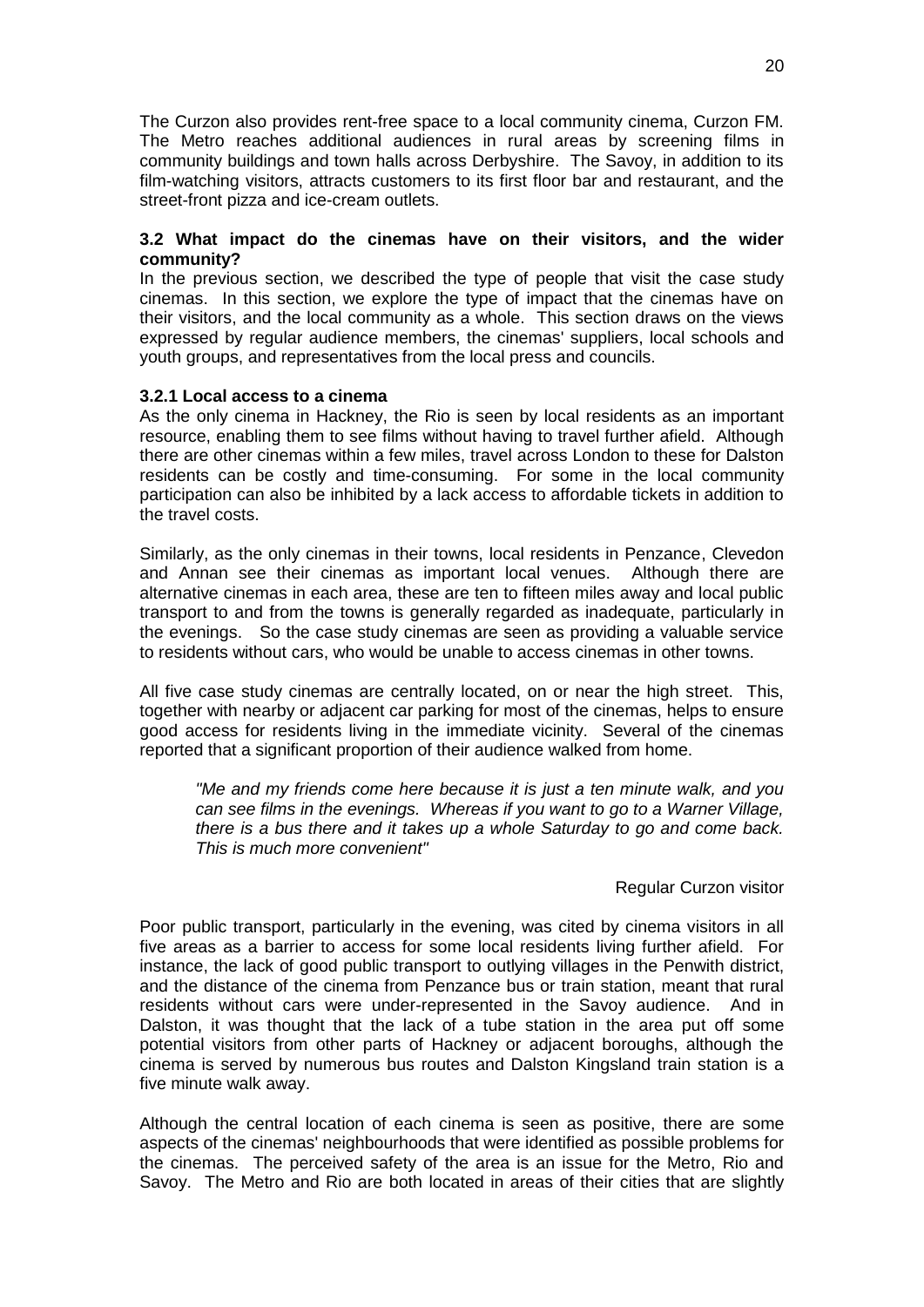run-down and have reputations for crime; and the Savoy is located on a pedestrianised street, the southern end of which has been a meeting place for rough sleepers and drinkers. While most of the visitors to these three venues felt safe when visiting the cinemas, it was acknowledged that some potential audience might find the areas a little intimidating and stay away as a result.

In the Lonsdale audience discussion group, it was felt that the scarcity of good eating and drinking places near the cinema made it difficult for the cinema to generate good audiences. For people who wanted to "make an occasion" of a trip to the cinema, bars and restaurants were a key factor in their decision about which cinema to choose.

#### **3.2.2 Local access to varied programme of films**

All the case study venues, to varying extents, were screening both mainstream (i.e. big budget "Hollywood" films) and specialised cinema (i.e. independent, challenging, sometimes foreign language films). In focus groups with regular cinema visitors, this access to a mixed programme of films was welcomed. Importantly, both the Savoy and Curzon were seen as offering access to unusually varied programmes for such small towns. In interviews and discussion groups with regular audience members, all were impressed at both the number and range of films on offer every week, and appreciated the opportunity to see interesting films on their doorstep, for which they might otherwise have to travel to Bristol or London. This suggested a clear cultural impact on members of the community who would not otherwise have access to such a variety of film.

Similarly, in a focus group of local Rio audience members, the cinema's programme variety - again ranging from blockbusters to lesser known foreign films - was greatly welcomed, and was compared favourably both with the nearby multiplexes which offered only mainstream films, and with some other independent cinemas in London that tended to show only one or two films all week.

There were a few Rio regulars who would prefer a more predominantly specialised programme. However, they also recognised the need for the Rio, as the only Hackney cinema, to screen popular films in order to attract the custom of a wider range of Dalston residents.

*"The programming is surprisingly diverse: I have the opportunity to see films here that I might have expected to have to go to London for"*

Regular Savoy visitor

*"I think it's wonderful because you do get to see a whole range of films from the blockbusters like Lord of the Rings, down to small films you wouldn't normally see in Clevedon"*

Regular Curzon visitor

*"My partner and I come to quite a range of films here, from blockbusters to quite a good selection of foreign films, which are not as easy to find elsewhere"*

Regular Rio visitor

Although the weekly world cinema screenings at the Lonsdale were also recognised by local residents as an unusual programme for such a small cinema, they were fairly poorly attended with average audiences of only six or seven. This is likely to be in part due to the size of the town - only 8,000 residents - and possibly also the Sunday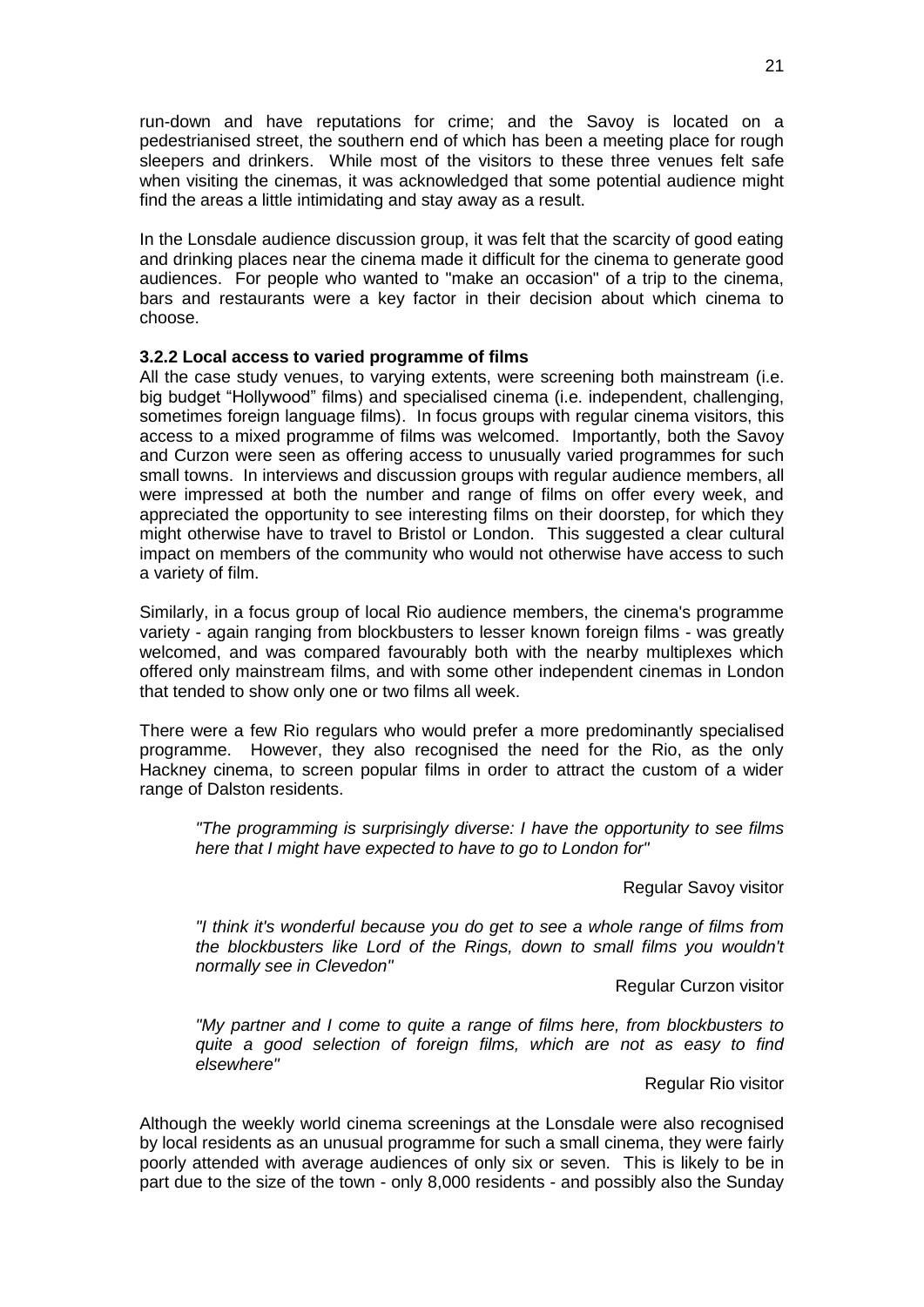evening screenings. Several people in the Lonsdale audience focus group felt that Sunday night was a time for the family, and that the screenings might be more successful if they were shown on a weekday evening.

As discussed earlier, the Metro's programme was predominantly specialised, aiming to offer a choice of films beyond the commercial mainstream; and the regular Metro audience welcomed the opportunity to see films that were not available at local multiplexes. In a survey of the Metro audience, 70% said that the main reason they had chosen to visit the Metro that day was because "the particular film was showing only at the Metro".

*"We come to see the sort of films that you can't see at other cinemas"*

*"Knowing there is something else, knowing there is really good cinema to be seen, if only you can find it. And cinemas like this offer that. You would never get that from mainstream multiplexes"*

Regular Metro visitors

As well as the regular programme of specialised cinema, the Metro also screens a number of mainstream films, several weeks after their first release. Although some Metro visitors found it frustrating that the Metro didn't show more first run mainstream films, many appreciated the opportunity to see these more popular films in a nonmultiplex atmosphere, and when they had missed their initial run.

The varied programmes at the case study cinemas were seen as helping to expand people's horizons, introducing them to films they might not otherwise consider. And world cinema screenings were recognised as an opportunity to learn about different societies and ways of life:

*"I have found that I have come to see films that I thought I wouldn't enjoy. So it's actually made me step outside of what I thought I would enjoy"*

Regular Curzon visitor

*"The Rio is good if you want to learn something about other cultures"*

Regular Rio visitor

In Penzance, the link between the cinema and the Film Society was highly valued. Society members felt very fortunate that they were able to select their own films, and then view them in a "real" cinema, unlike their counterparts in most other film societies who had to meet in church halls and other community buildings.

#### **3.2.3 Access to film for families, children and teenagers**

Films and events targeted at families and children were welcomed by regular visitors to all five case study cinemas. Parents welcomed the opportunity to take their children to a local cinema. The combination of the cinemas' convenient town centre locations, and the cheap ticket and confectionery prices, meant that a trip to the cinema was an affordable option for local families.

Family trips to the multiplexes further afield were sometimes seen as prohibitively expensive, once the travel costs, higher ticket prices and expensive confectionery on offer at multiplexes were taken into account.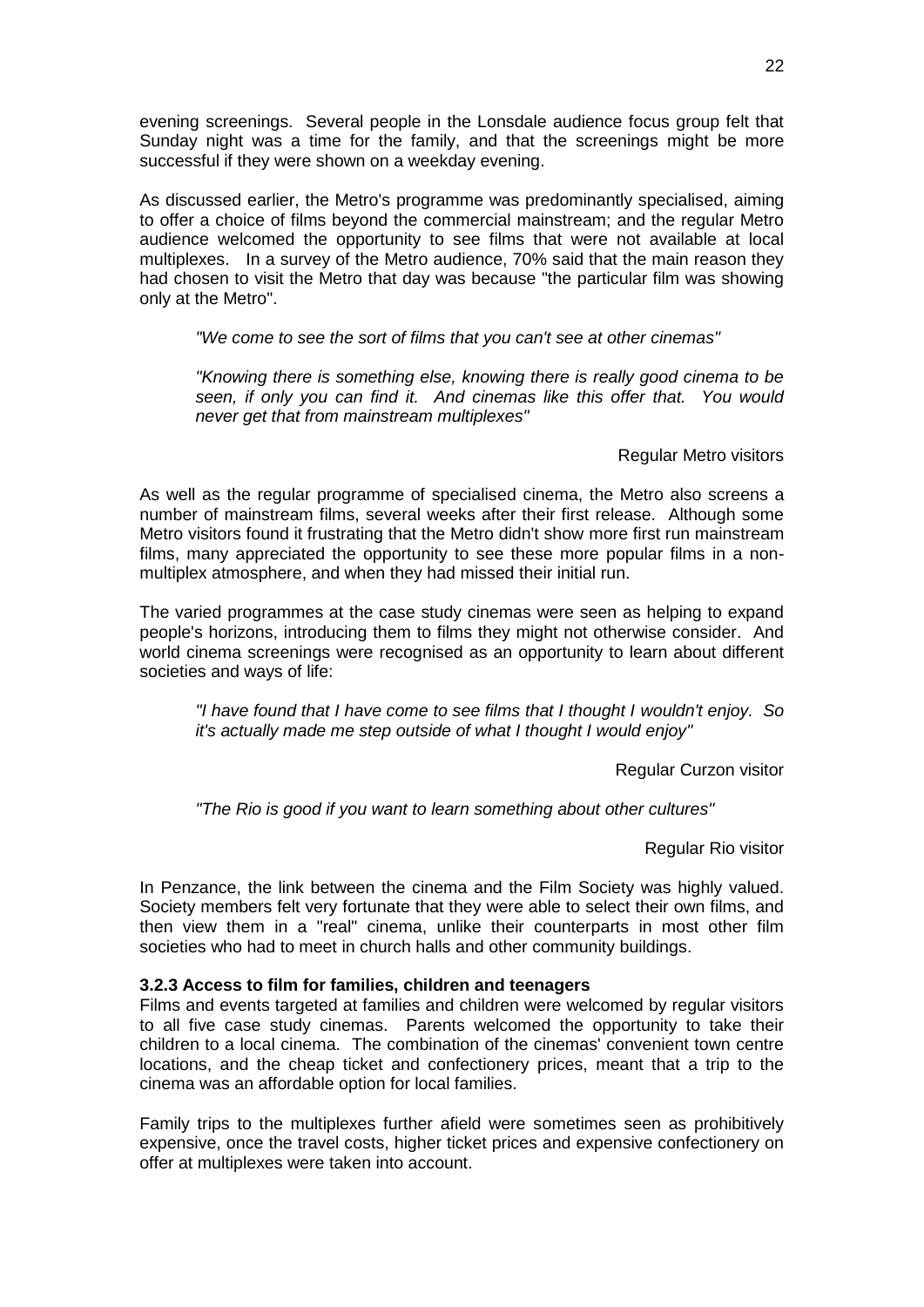*"The price has to be a consideration. I mean, where we lived before, when we had our three boys at home, we used to think twice about going to the cinema. I mean a fiver for each child, well, we just couldn't do it. But here it's so cheap"*

Regular Lonsdale visitor

The Savoy's weekly bargain price screenings of family films, at which a £1.99 ticket covered admission, a small carton of popcorn and a drink, were seen as a very important way of increasing cinema access for families. Keeping ticket prices low was a way of ensuring that films were accessible to as many local residents as possible, particularly important in locations like Penzance and Dalston, some areas of which are among the more deprived in England and Wales.

The time involved in such a trip to neighbouring towns or districts was also seen as a problem that cinema visitors were delighted not to have to contend with. As a regular Curzon visitor explained, it meant that for families with very small children, they could eat their tea at home, pop out to the cinema to see the film, and then be back at home very quickly, which made the trip much more manageable for everyone.

The safe, friendly environment of these small independent cinemas, compared to bigger more impersonal establishments, was also an important draw for family audiences. As one Rio regular explained:

*"I come on a Saturday morning to the Picture Club, which is brilliant with my two children.... they love it, and they come week after week. It's a really nice atmosphere, and they feel a strong sense of loyalty to the cinema"*

The more personal atmosphere in small cinemas meant that on family trips to the cinema, the parents or guardians could be more relaxed about keeping an eye on their charges at all times; but it also meant that local parents were happy for the older children to go to the cinema on their own. This demonstrated the social value of the cinema as a safe place for the children to exert some independence. For example, the following quotes were typical of the discussion among audience members in Annan:

*"You know maybe in a big cinema, you might not even let them go to the toilet on their own, whereas here you know it's OK. In the city, I would probably be waiting outside for them"*

*"Parents are probably more willing for them to come here on their own than travel to Carlisle. And so they can have their bit of independence by coming here without mum and dad"*

#### Regular Lonsdale visitors

This view of small cinemas as offering a safer, more personal environment than multiplexes was repeated in Derby during a discussion group with local residents. All of the residents in this group were multiplex visitors rather than Metro visitors, and they explained that a key driver behind cinema choice for them was the desire of their children to see the latest family films. Although the Metro gave special screenings of these type of films for children with hearing impairments and autism, it did not appear to be offering this service to all families. Within the focus group, there was a shared view that the Metro would be an attractive cinema to which to bring their children if there was a more family-oriented programme, because it was seen as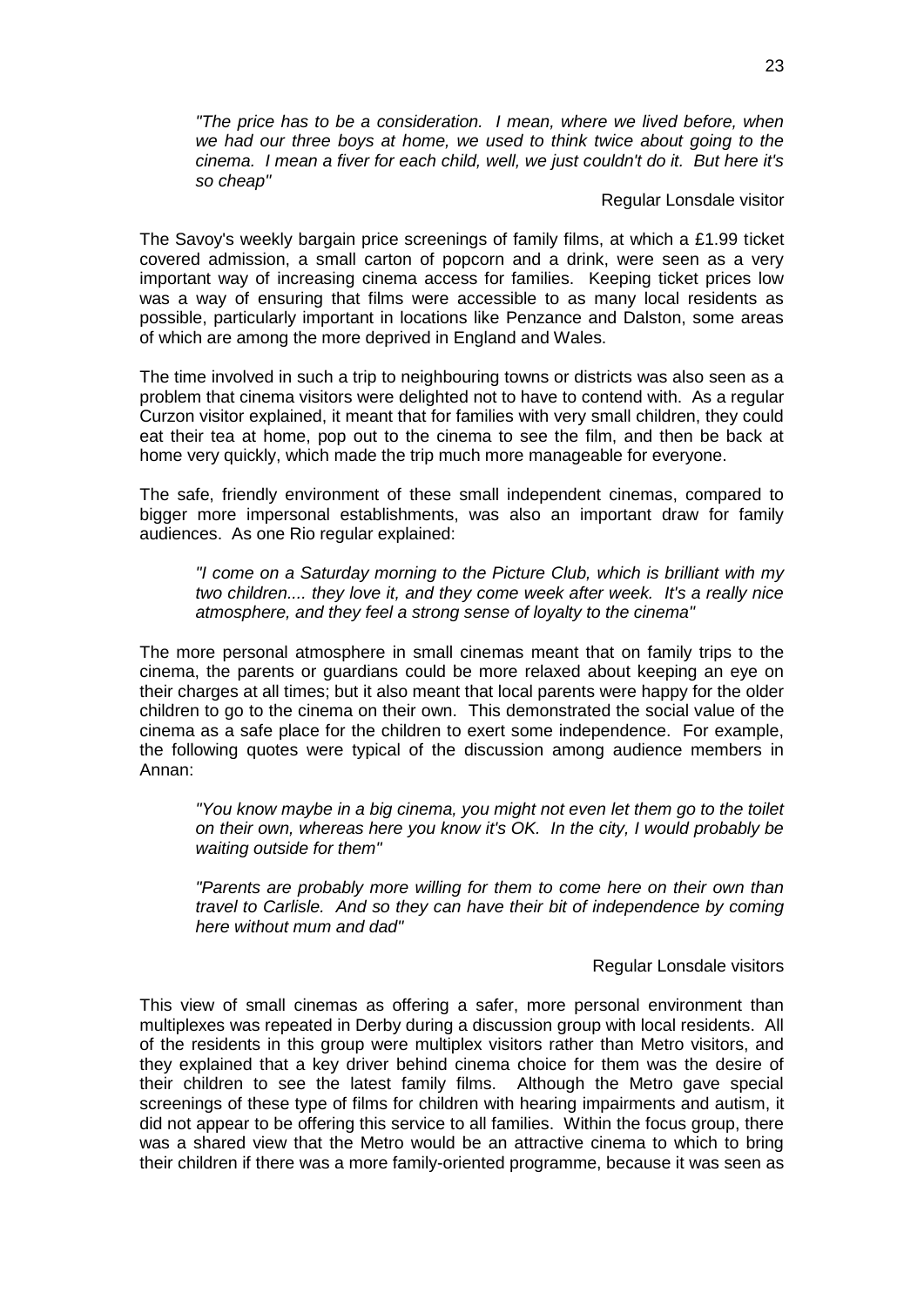a safer place to take children than the large multiplexes, and several members of the group fondly recalled trips to another local independent cinema (now closed).

*"I was sad when we lost Long Eaton's [cinema] as I always used that, always took a group of kids... It was a family run cinema. We were always there. It was where the old fashioned sweetie shop was, it was ever such a little place and the kids loved it... because it was easy to get to, small"*

*"With the smaller cinema, I could take a group of ten kids, and I knew people well enough so they would keep an eye on them while you took the others to the toilet. So having that personal touch does make you feel better"*

Local Derby residents

The central location of the Metro, and its nearness to the shops and eating places, would also make it an attractive option for families at the weekends, if it were to show more family films.

In Annan, it was suggested that as there were not that many options for family entertainment in the town, the cinema was providing an important opportunity for families to do something together that they could all enjoy.

*"It's a family thing. You enjoy it together and talk about it when you get home"*

Regular Lonsdale visitor

As mentioned earlier, three of the case study cinemas had recently introduced Parents & Babies clubs. These were proving very popular, enabling parents, who were keen movie-goers before becoming parents, to continue enjoying trips to the cinema, without having to find a babysitter or worrying about their baby disturbing other cinema-goers. As one mother was recently quoted in the Hackney Gazette:

*"I thought I'd have to wait for the latest films to come out on DVD before I saw them, but now I go to the cinema more than my partner"*

These weekly or monthly screenings were also a social occasion for new parents, and had led to new friendships being made.

In Clevedon, these screenings were particularly welcomed by local authority youth workers as a good way of including mothers under 21, who can otherwise be an excluded group.

While most of the cinemas were doing well with young children, and parents of young babies, the cinemas were not always engaging so well with older children and young people. This issue was discussed with various participants in the study, and it was felt that the modern multiplexes were more of a draw for this age group for various reasons - the bigger screens and sound, the less "old-fashioned" image, the opportunity to choose from a number of mainstream films on any one day, cafes in which to "hang out", and the food on offer at the cinema.

*"If I go with a group of friends, the food is a big factor - they all want the whole experience. The hotdogs, the popcorn, the massive drinks... Cakes [at the Rio] don't attract the junk food loving youth of today"*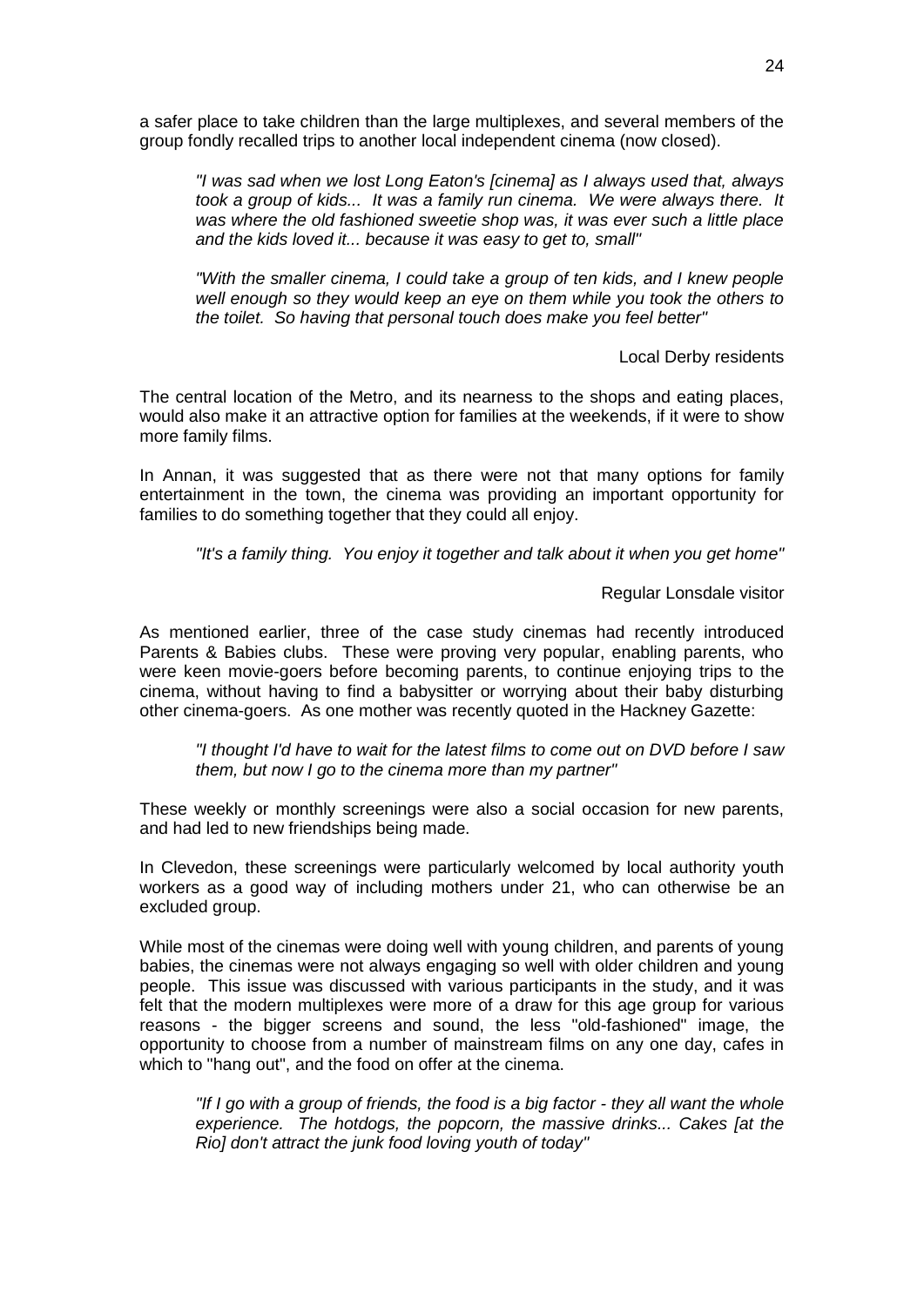The fact that the smaller cinemas were not always able to secure mainstream films on the date of their release could also be a deterrent for this age group. For some major blockbuster films, such as *Lord of the Rings* and *Harry Potter*, the two week wait before the film was screened at the local cinema was just too long for some people to wait, particularly children and teenagers.

*"A film like that, especially for the kids, they want to see it straight away, so you feel you have to go and see it somewhere else. That's a shame"*

Regular Lonsdale visitor

*"Here, you do sometimes have to wait for the big films, so the youth market probably go to the Warner Village to see those films"*

Regular Curzon visitor

Ticket price was also an issue for young people: one young Dalston resident explained that although she was interested in going to the cinema, most of her contemporaries were not, and that many preferred to hire videos or DVDs because it was cheaper. This is an important point when considering the potential social and cultural value of the local cinema for some young people who may be excluded by unfavourable ticket price structures.

#### **3.2.4 Access to film for children with autism & hearing impairments**

At the Metro in Derby, although the main programme was not very family-oriented, there were frequent screenings for children with autism and hearing impairments. Telephone interviews were conducted with representatives of local support groups for deaf and autistic children, and both were strongly supportive of the Metro's work.

The representative of the Derbyshire Autistic Support Group sees these screenings as a "godsend" for autistic children and their families. It's often the only opportunity that these children have of experiencing a trip to the cinema. Because the screening is exclusively for autistic children and their families, it means that parents and siblings can accompany the autistic child, without worrying about his/her behaviour, knowing that they are in the company of understanding people.

Sometimes, this is the only opportunity that families have to go out together. Families with autistic children often lead very fragmented lives, with parents taking turns to care for the autistic child while the other parent takes out the siblings, or does the supermarket shopping.

There is also some indication that this opportunity to visit the cinema has increased some of the older children's interest in cinema, with two young people expressing interest in taking drama lessons and a third wanting to get involved in film making.

As well as increasing access to film and cinema for these children and their families, other benefits were mentioned such as introducing the children to new experiences, giving them the opportunity to learn basic skills such as how to sit still, how to behave in a cinema, and learning to be flexible about the choice of film. The content of the films themselves was also seen as having an impact: even for children who didn't understand the plot, they often came out of the films talking about the colours, or particular characters.

And there were benefits for the families too - the screenings could be a social occasion, at which families could meet other people in similar situations,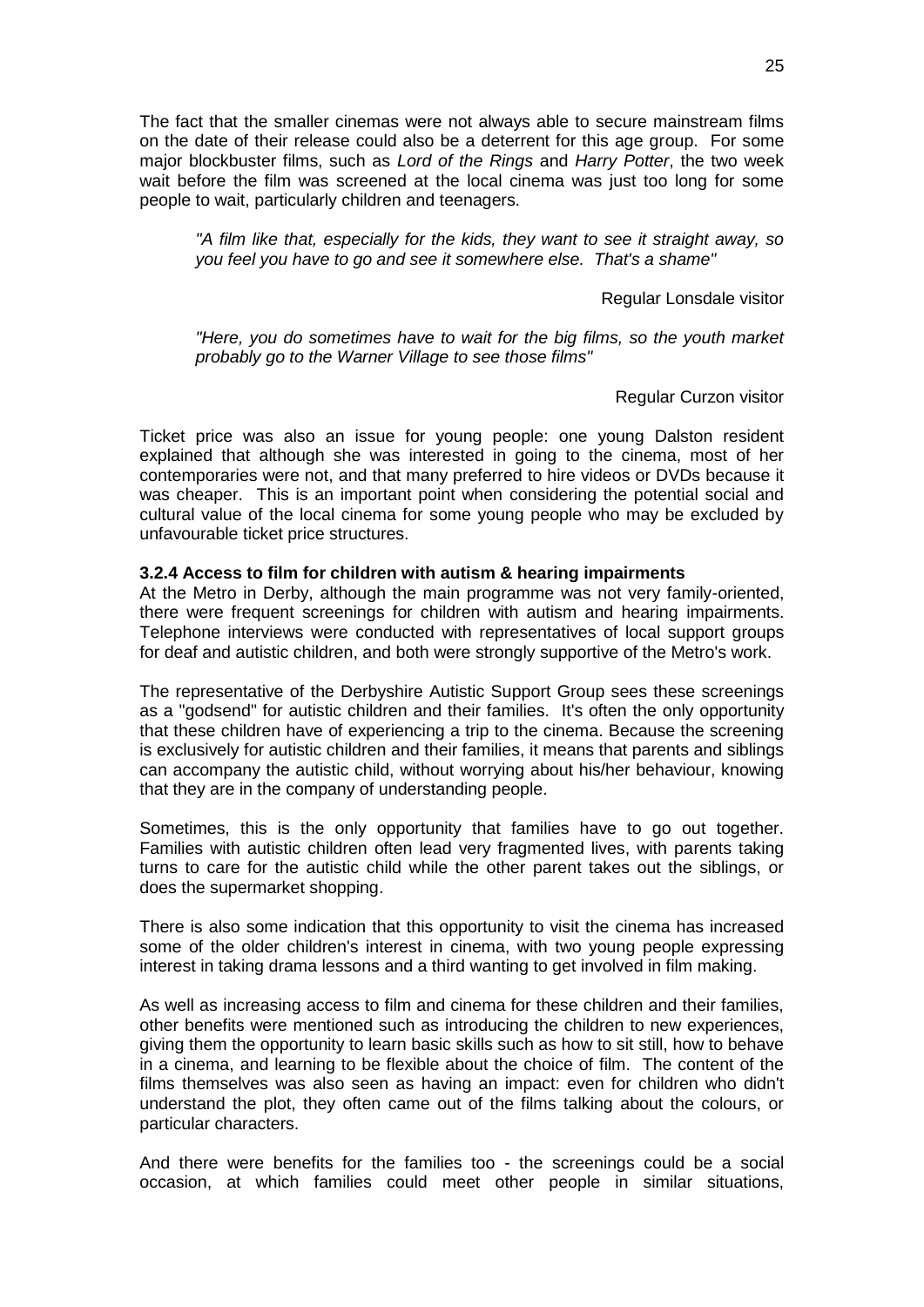experiencing similar difficulties. And where children were taken to the screenings by the Support Group, this could be a welcome break for the families.

A representative of the Derby Deaf Children's Society reported similar sorts of benefits to hearing impaired children and their families. Again, the Metro was seen as providing a unique opportunity for hearing impaired children and their families to see sign-interpreted films at the cinema. It was an opportunity for families with hearing impaired children to access cinema in the same way that hearing families are able to do. It was also seen as a social occasion for the children and their families, an event where they could socialise with people in a similar situation. In this case, the cinema is having a clear positive social and cultural impact for those families who may otherwise be excluded from such activity.

#### **3.2.5 Access to film for older people**

As mentioned earlier, the local populations of Annan and Clevedon were older than the national average, and the older residents were seen as an important part of both cinemas' audiences. The matinees for older people were seen as a "godsend", particularly for those who did not like going out in the evenings. At a Curzon audience discussion group, it was pointed out that without a local cinema, many of the older Clevedon residents who were currently enjoying this service would not dream of travelling for miles to visit the cinemas further afield.

*"They wouldn't go to the cinema at all if it wasn't here"*

Members of the Lonsdale audience focus groups felt that these screenings were a valuable service for this section of the population, and a way of re-introducing people to the cinema, who might not have attended for years:

*"My mother came to see Calendar Girls, and she hadn't been to the cinema in 30 years... that's great, because my mother now may come back again. They enjoy it when they get there, they just need the push"*

The screenings were seen as a real social occasion for the audience:

*"They're a god send... you come here, have a hot drink and a biscuit, sit down and watch it in a great atmosphere, and have a wonderful experience".*

Regular Curzon visitor

*"We make a point of keeping Tuesday afternoon free... it's really sociable. Everybody says hello"*

Regular Lonsdale visitor

These matinees were also an opportunity for carers to come to the cinema with their charges.

An interview was conducted with one of the organisers of the Hackney Festival for Older People. She had been heavily involved in setting up the annual Rio screenings, and had received a lot of very positive feedback from the audience at these events. In the first of these screenings, it became clear that for many of the older people in the audience, who came from across the borough of Hackney, it was the first time they had been to the cinema for 20 or 30 years. Lack of independence or mobility, lack of money, poor access to transport, no partners or friends to go with, and also fears about the safety of going out (particularly at night time) were common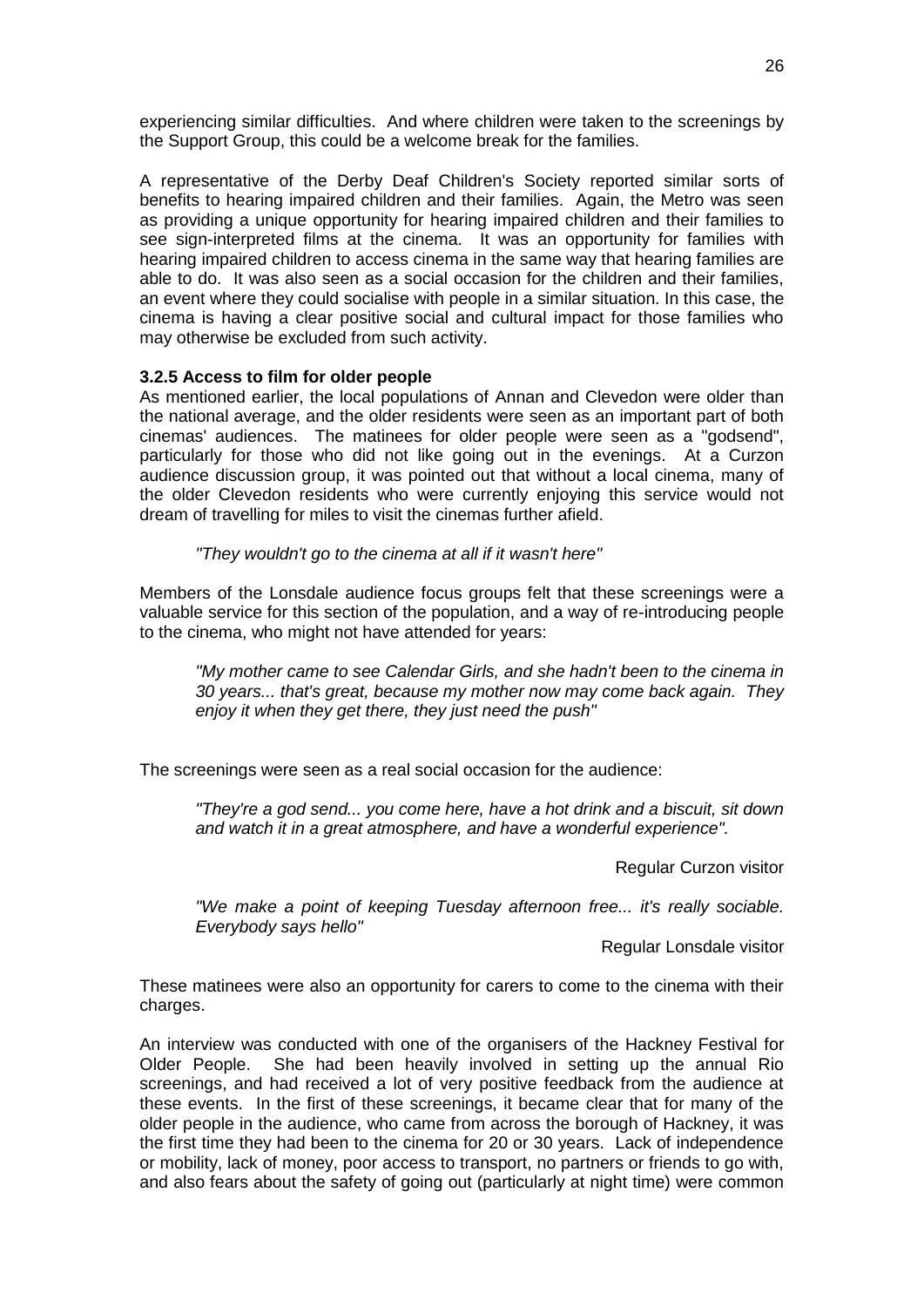barriers to people visiting the cinema. A significant proportion of the audience at these screenings were living in old people's homes, or sheltered housing, so were often reliant on others to organise outings for them.

These special screenings, initially wholly funded by Hackney Council, had provided them with an opportunity to see films in a safe environment, with no worries about transport to and from the cinema, or paying for the tickets. The events, at which refreshments were served and entertainment provided were seen as a welcome social occasion for older people of all ethnic backgrounds, and a positive way of increasing the quality of life of older people in Hackney.

Attendance at these events had dropped off since the Council withdrew some of the funding. A small charge is now made for each ticket, transport now has to be organised by the various nursing homes and other community organisations involved, and refreshments are no longer provided. However, the Rio reduces the prices of its own refreshments for these screenings to keep costs manageable for the audience and helpers. New funding arrangements are currently being explored, in order to keep these events running.

#### **3.2.6 Access to film for particular local minority ethnic groups**

As described earlier, both the Rio and the Metro were located in multicultural areas, and were engaged in programmes and events designed to appeal to particular local minority ethnic groups.

The Rio's various festivals and special screenings of world cinema were welcomed as a very positive way of engaging the local minority ethnic communities in Hackney. For instance, in an interview with one of the organisers of the Kurdish festival, he felt strongly that the festival was giving the East London Kurdish community access to films that would not otherwise have an outlet in this country. He pointed out that the festival would have been impossible without the Rio's agreement not to charge an up-front fee for obtaining the films, and hiring the cinema. The fee is taken out of the ticket sale income. The Rio's practical help with organising the festival, and raising funding has also been invaluable.

The festival representative also felt that the festival was a service to the community, in that it drew people into the cinema who would not normally attend. He felt sure that some people who had attended the Rio for the first time at the festival had gone on to become regular Rio audience members.

Feedback was also extremely positive following the 100 Black Men of London screenings for young people and their parents (in 2003). The following comments were received after screenings of films about Rosa Parks and Marcus Garvey, both important figures in Black history:

*"This is an ideal opportunity to teach our children about someone so prominent in our history"*

*"I found the showing of Rosa Parks amazing. Not just the film, but being in a room with black women and men and most importantly children"*

*"Can I just say how much we enjoyed the screening on Sunday. We all felt*  that we came away better informed and enlightened, and proud to be part of *such a rich and diverse community - thank you"*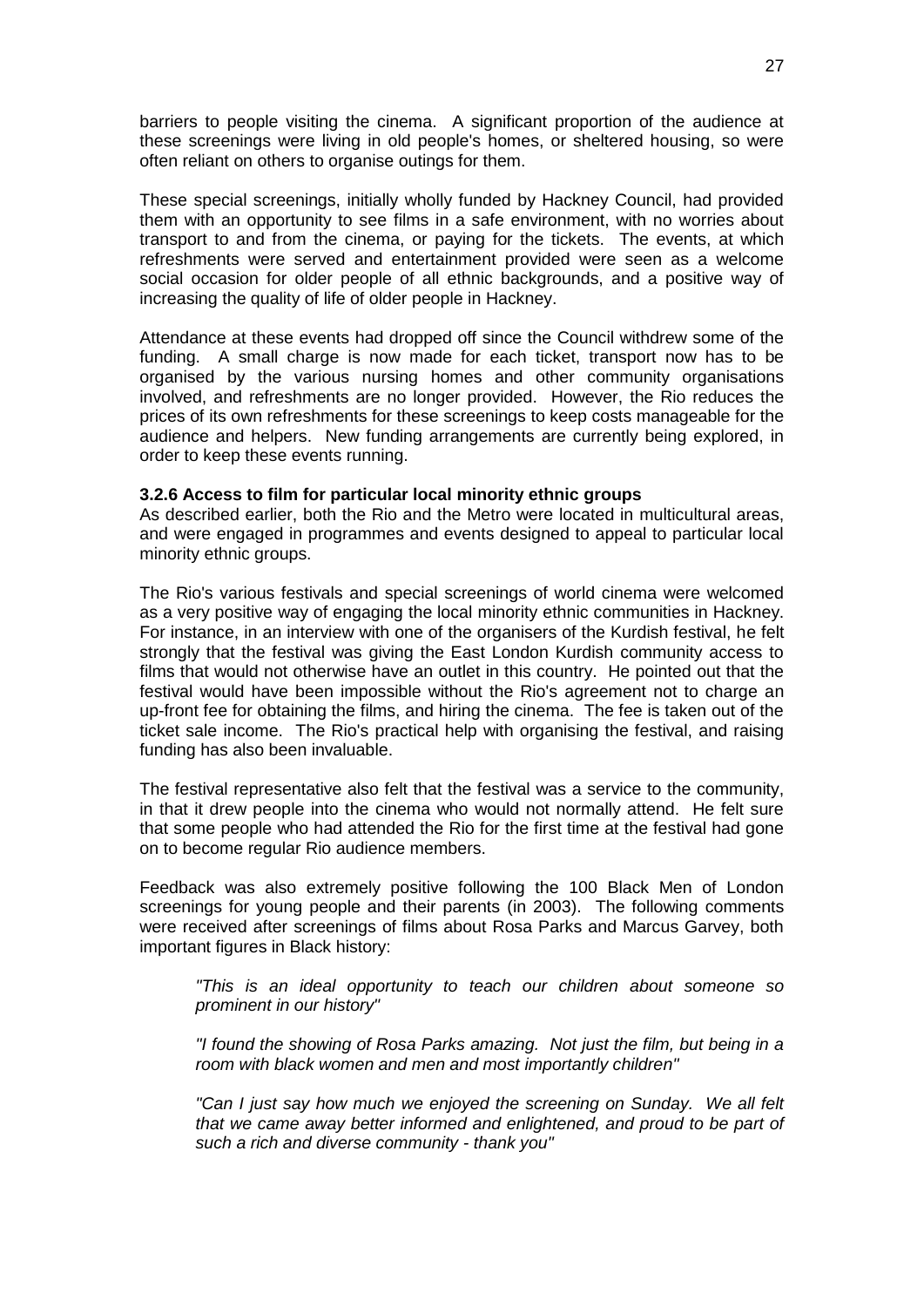While these festivals and special events were welcomed, both audience and local residents felt that more could be done within the main year-long film programme to engage the various minority ethnic groups living in Hackney: including more films which would appeal directly to the sizeable African-Caribbean population in Dalston, the local Vietnamese and Chinese communities, and the Turkish and Kurdish communities.

This was a view supported by other participants in the study, including members of both the Kurdish and Turkish Festival committees, a local Turkish newspaper, and the director of Kush Promotions, who promote the work of black filmmakers, and have used the Rio's basement to run a digital video production training course for socially disadvantaged young people.

The shared view was that, while the festivals and special events were a good way of making links with the various local minority ethnic communities, these links were not being maintained outside these special events, and there were not enough films in the main year-round programme to appeal directly to these local residents. It was particularly noticeable that in a borough in which one in four residents were Black or Black British, the regular cinema audience fewer than one in ten of the regular Rio audience came from this ethnic background.

Interviewees suggested two ways of tackling the problem: firstly, a change in programming, to include regular screenings of films throughout the year that appeal to these different communities, would generate a year-round audience for the cinema. Secondly, a change in the marketing strategy was recommended. For instance, there was felt to be scope for better targeting of advertising of such films, for example in Turkish newspapers, restaurants and kebab shops. Local community organisations could also be enlisted to help with spreading the word about films or events of particular interest to them.

In Derby, the local population was not as ethnically diverse as in Hackney. However, 13% of the local population were from minority ethnic backgrounds, and as discussed earlier, the Metro sought to programme a diverse range of films designed to appeal to the various local minority ethnic communities. In an audience survey conducted as part of this study, like the Rio, the Metro appeared to be attracting a disproportionately high percentage of residents from a white ethnic background. However, one initiative that is worth noting is the well-established link with a local group of South Asian women. In response to an initial request from the group, the Metro agreed to set up private screenings of Indian films for the group. By doing this, the Metro is enabling this group not only to see Indian films which might not be screened elsewhere in Derby, but also to view them in a female-only setting. For cultural reasons, these women would probably not feel comfortable attending regular cinema screenings.

#### **3.2.7 Access to film for people with disabilities**

The case study cinemas varied in the level of access they provided for people with disabilities. The Curzon, Lonsdale, Savoy and Rio all offered wheelchair access to their screens and toilets. The Metro's ability to offer access to people with mobility problems is limited by its current building, which is owned and run by the University of Derby. There are no dedicated toilets for disabled customers, and no unassisted access to the cinema. However, when the cinema relocates to the new QUAD development, disabled access will be improved.

The Metro is fully equipped to screen films for people with hearing impairments, and is equipped with an infra-red system. It also provides sign-interpreted screenings, as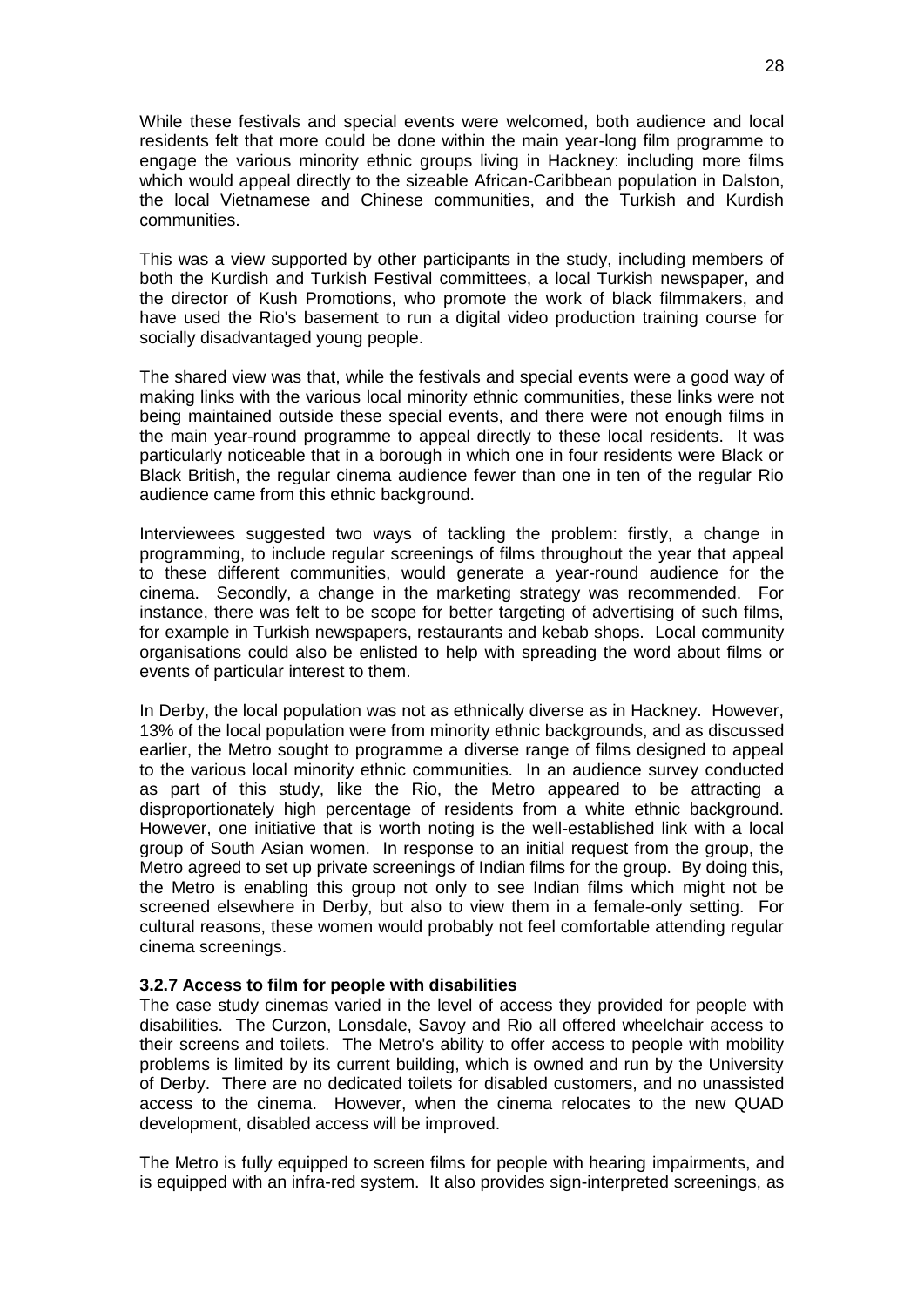described in an earlier section. The Curzon and Rio also have infra-red assisted hearing systems or induction loops for the hard of hearing. The Curzon also offers audio description facilities on selected films, through Dolby screentalk. There are no facilities in the Savoy for induction loops or subtitling.

The Savoy does not currently offer wheelchair access to its restaurant and bar. However, the Merlin Cinema group is in the process of adapting some of its other cinemas in West Cornwall for disabled users. The Regal cinema in Redruth is the most accessible.

#### **3.2.8 Opportunity to learn new skills or knowledge**

As discussed earlier, all five case study cinemas have established links with local schools or colleges. To illustrate the sort of benefit that these links can have, interviews were conducted with a teacher from a local primary school in Annan, and a media studies teacher at an FE College in Derby.

The Annan primary school teacher explained that her school had been organising twice-yearly screenings for its pupils for the last four years, and found that children really benefited from the experience, both socially and educationally. She described the purpose of the screenings as "educational pleasure". Children who might go to the cinema with their parents got a particular pleasure out of going with a group of peers. The school, wherever possible, tried to link the trips to literacy skills, organising discussions of the content of the film in class before and after the screenings. It was also suggested that the screenings were a particularly important provision for children from poorer families and those living outside Annan, who were isolated by lack of transport. These children might otherwise not get the opportunity to visit the cinema.

Several cinemas tried to accommodate school requests to screen particular films with links to subjects being studied by pupils. These screenings were of clear educational benefit to the pupils: for example, a special screening at the Lonsdale of *The Pianist* for local secondary school pupils to coincide with the school's Remembrance Day lessons about the holocaust.

The Curzon provided another example of direct involvement in local pupils' studies. The cinema had recently been the focus of a local history project (organised by the Watershed in Bristol) for pupils at a local primary school. And the Savoy cinema manager, in his role as a local businessman, had given presentations to the college's tourism and media students about how to market services to the local community.

An interview was conducted with a media studies teacher at an FE college in Derby. The teacher was herself sometimes a guest lecturer at Metro, and often took her A level students to Metro screenings. She saw the links with the Metro as having many benefits for her students. At the simplest level, their attendance at regular screenings was a valuable way of introducing them to a wider range of films than they would see at the multiplexes; and served to increase their interest in cinemagoing. The screenings also helped to illuminate particular issues being studied on the A level course. And the trips to the cinema were a good social occasion for the students.

The links with the Metro were also valuable in providing students with career information. Recently, the Metro had held a media careers day at which students were able to learn more about various different sectors of the industry, including journalism, television and film making. The education officer at the Metro was also proactive in organising behind-the-scenes tours of Metro for interested students; and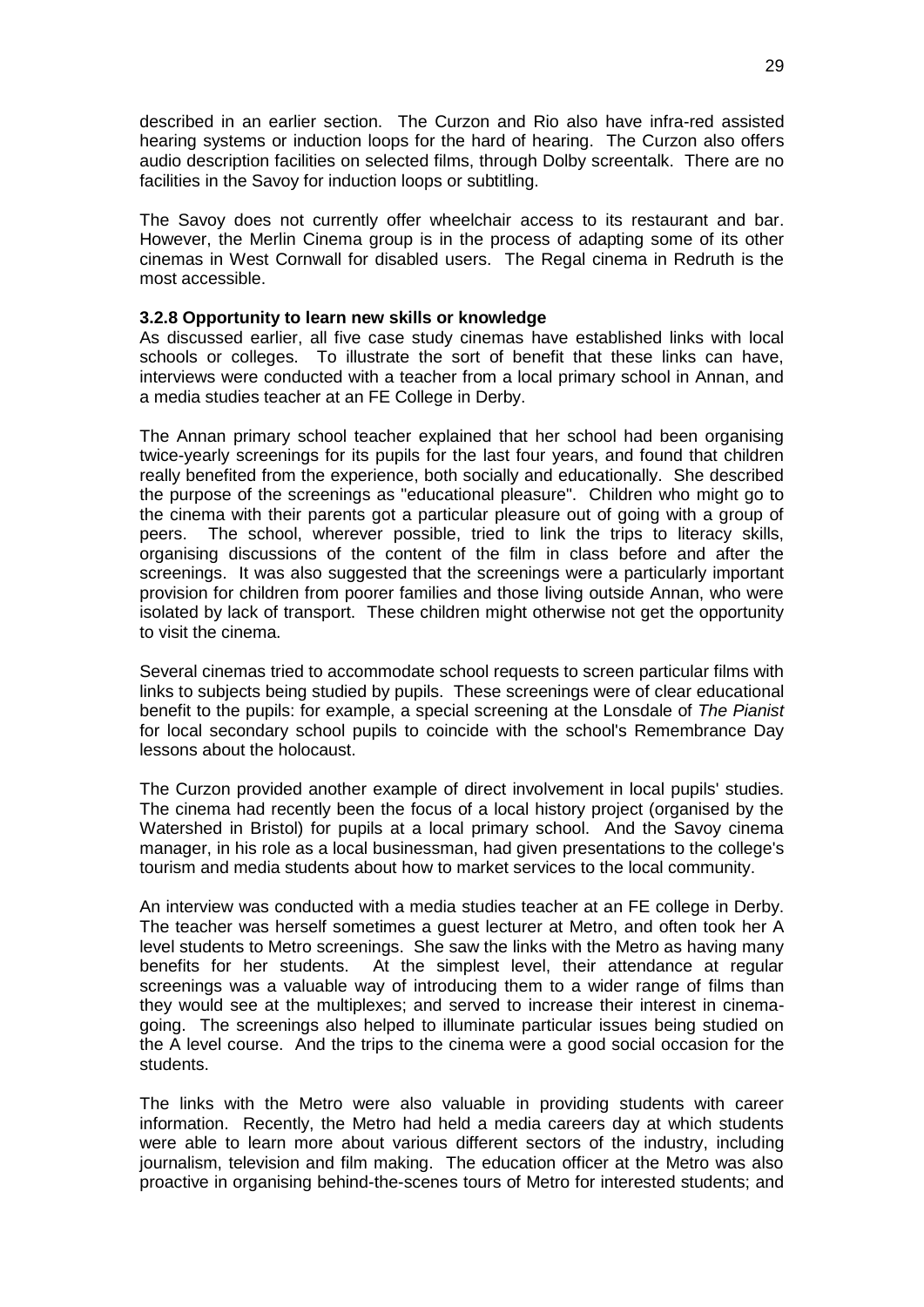arranged end of year screenings of the work of student film-makers. The good twoway communication between the college and Metro was much appreciated; in particular, Metro was very open to suggestions about programming that would fit in with specific aspects of the college course.

The Curzon, Rio and Metro were all involved in the delivery of training programmes in video and film production to local young people and other residents. Interviews were conducted with a number of the tutors, course directors and youth workers, to explore the impact of such programmes on the participants.

The Curzon has ongoing links with various local authority-run youth clubs. One recent project involved a group of about seven 15-16 year olds, who were selected because of attention problems at school. They made local news reels, working under the guidance of a local production company, and a local film editor who is on the cinema's management committee. The resulting reels were screened at the cinema before the main feature.

An interview was conducted with a Clevedon youth worker who had been involved in various projects with links to the Curzon, including this news reel project. She very much welcomed the links with the Curzon and the enthusiasm of the cinema manager, who attends monthly youth forum meetings; and she could see clear benefits for the young participants. As a result of the newsreel project, some of the participants had decided to change their career ideas, and pursue work in film production and other media-related sectors. She also felt that the project had been important in giving *"a voice to the community, particularly the younger people"*. Following this project, the youth group had been inspired to start a new project, making a "scary movie", and together with "Calling the Shots", a production company in Bristol, successfully applied for a First Light grant. The resulting film will be shown at the Curzon, and will be attended by other schools and youth groups in the area. There are also plans to start another newsreel project, to be screened monthly in the cinema. As well as motivating the young people, and introducing them to new career ideas, the link with the cinema is create new younger audiences for the Curzon. Clearly, links between the local cinema and young people in the community can be enhanced by the First Light scheme.

The long-running tape slide course at the Rio is the only such course on offer in London, and is unique in its direct association with a working cinema. As part of this study, an interview was conducted with the course tutor to discuss what sort of benefits were gained by course participants.

The course attracts up to ten students a year from a range of backgrounds - women who wanted to come back to learning after raising families; photography, fine art or film students seeking to expand their technical skills, and their portfolios; and Rio visitors and local residents simply interested in learning a new skill. Completion of the course quite often led students towards further training courses, or opened up potential new career opportunities.

The association with the Rio was felt to be invaluable for the course, and meant that the students were able not only to view screenings of their work in progress, but also to promote their finished product in a public arena. It took the course out of a purely academic environment and placed it in a professional work environment, making it much more clearly vocational and career-enhancing.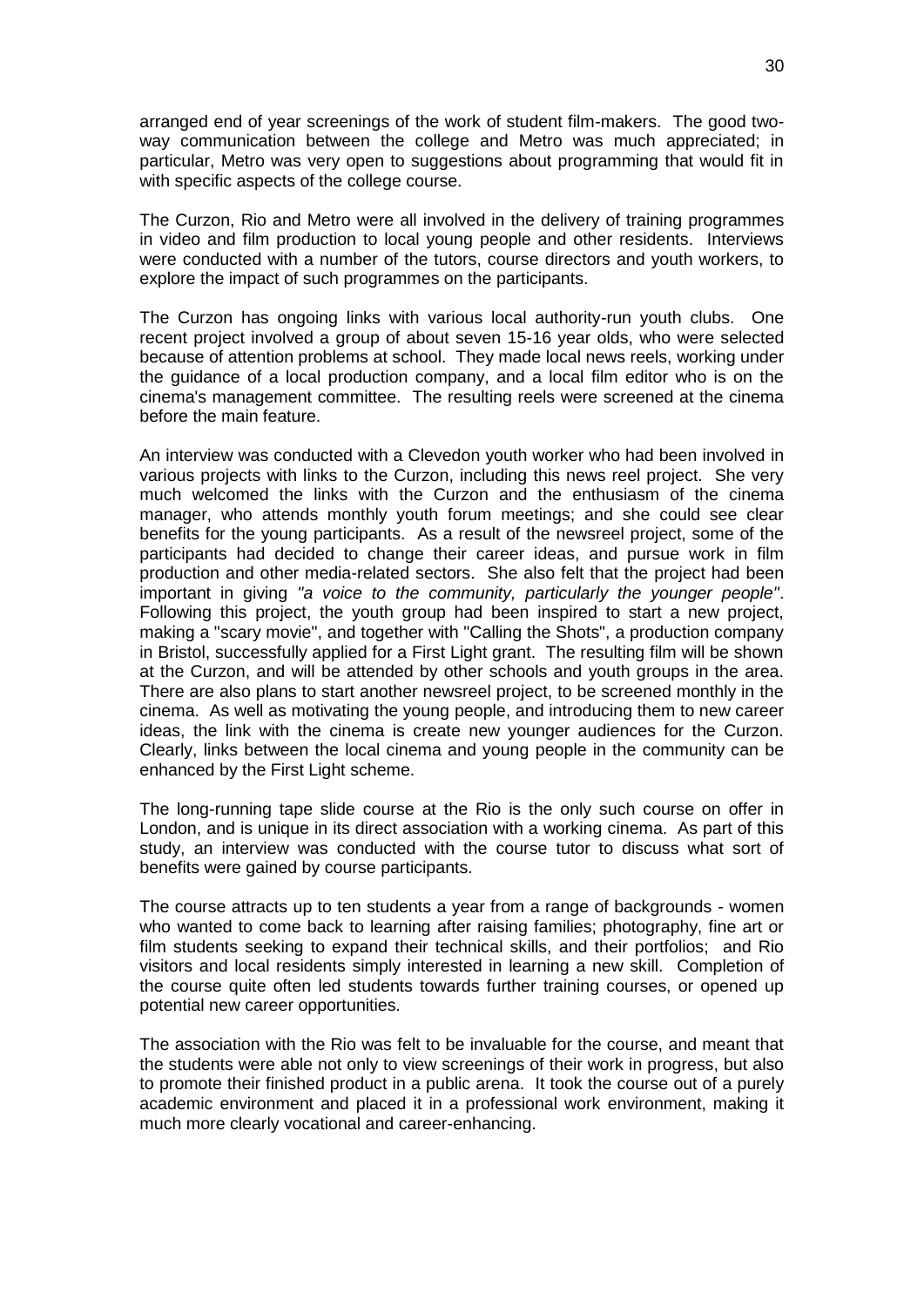It was also a good social network for course participants, and for some had helped to reduce feelings of isolation - for example, for people new to the area, or for mothers who had felt excluded from work or learning networks while raising their families.

Similar benefits for participants were reported by the director of 'Bridge to Normal Living: a digital video production course', run by Kush Promotions in the basement of the Rio from 2000 until December 2003. As well as helping to engage a group of socially excluded young people, who had been having problems with substance misuse and offending, the course enabled participants to learn new film-making skills, and introduced them to the joys of film-watching. Many of the course participants became regular Rio visitors after the course. The director of Kush Promotions also felt that having the course based at the Rio made the cinema appear more accessible to the wider local community.

About 24-30 students per year participate in the Balik Arts Video Projects, which are based at the Rio. Most of the students are local young people from Turkish, Kurdish and Turkish Cypriot backgrounds. And some of the projects are targeted at specific groups, such as young offenders. The course leader reports similar benefits to those highlighted for the above courses: increased confidence, ideas for future training and careers, enhanced social networks and an increased appreciation of film-watching (enhanced by the provision of free tickets to selected Rio screenings).

As mentioned earlier, Metro offers its visitors a range of 'lifelong learning' options, such as introductory talks before screenings of films, an informal Talk Cinema course, a more formal Introduction to Film course, and various study evenings on particular film genres.

In the audience focus group, it was clear that these courses and events were seen as a real selling point for the Metro, and an opportunity for people interested in cinema to expand their film knowledge:

*It's different, and you wouldn't get that in a multiplex. That's why you come here ...I come to learn stuff"*

Regular Metro visitor

A discussion group was held with people who were currently attending, or had recently attended, the Introduction to Film or Talk Cinema courses. They were asked what they felt they had gained from attending the courses, and one of the main benefits was felt to be an introduction to new films and film genres. The following quotes are typical:

*"I have certainly seem films that I wouldn't have done. We saw one that was*  advertised as a film about two teenage boys in Spain, and that would just not *have appealed to me. But it was one of the best films I have ever seen".*

*"It motivates me to go out and see films that I probably wouldn't see otherwise".* 

*"Now I have come in and seen things that I never would have thought of seeing. It has broadened my horizons; it's been really good"*

Talk Cinema / Introduction to Film course participants

Taking part in the courses and study evenings was also seen as an opportunity to meet like-minded people: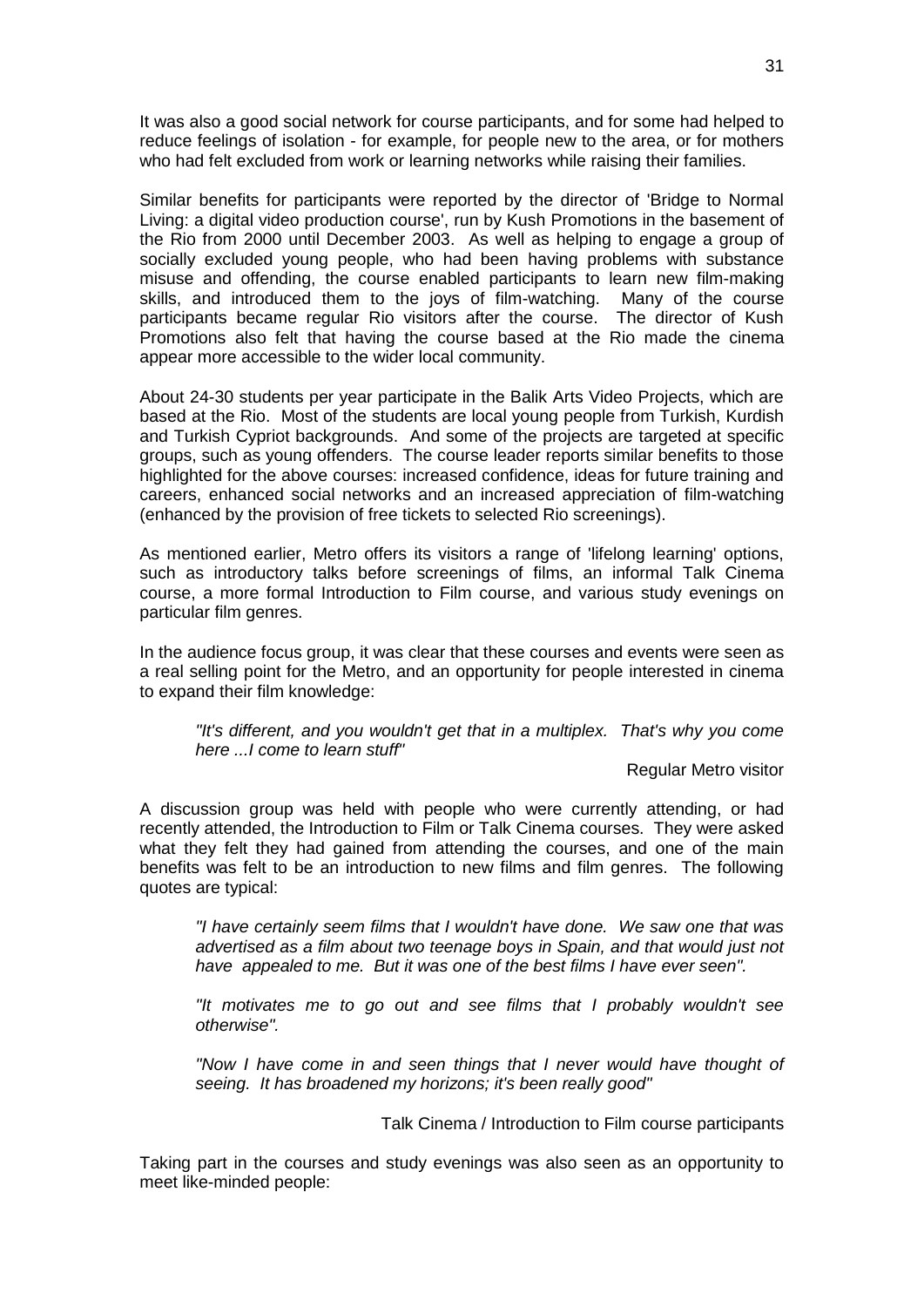*"It doesn't feel like a course - it feels like a night out and a chance to talk... There is an image of people coming out of a cinema animatedly discussing what they have just seen, and it's become part of the culture. I think to give people the opportunity to do that in some sort of organised but fairly flexible way is great. It can be a way to meet people with like-minded interests"* 

Other reported benefits were an increased interest and motivation to read more books about film, see more films of particular genres, or by particular directors; and perhaps investigate more advanced film studies courses.

As mentioned earlier, the Metro is the only case study cinema with a dedicated education officer. During the study, several of the other cinema managers explained that they were very keen to expand their educational activities and links with schools, but struggled to make any progress with this within the constraints of their budget and without additional staff.

The Rio manager, for example, is very keen to expand the educational work of the cinema, but had felt unable to make progress on this, with the current level of staffing. Hackney Council also acknowledged the huge untapped potential for the Rio to work with local schools, and has recently provided funding to enable the Rio to offer free screening events to local schools. The manager reports a high level of interest from local schools so far. The funding is only for a 3-month trial, and for the Rio to continue this level of educational activities may require the appointment of an outreach and education post.

The Curzon manager has met with local school teachers to discuss the possibilities or establishing more school links and educational projects, and one of the cinema's future plans is to apply for funding for a part-time education officer.

In Annan, another potential problem was raised. Although some local schools are still clearly supportive of the cinema trips, the manager feels that the demand for school screenings may be decreasing. This is due in part to the increasing requirements for schools to carry out risk assessments and send out consent forms, even for simple trips to the cinema; and also to the increasing technical ability of schools to project their films themselves from DVDs on the school site, providing the appropriate licences are in place.

#### **3.2.9 Specialised cinemas: Drawing in local audiences**

For the two specialised cinemas, a key issue that was raised during the study was their ability to attract a wide range of local residents. Both cinemas were successful in attracting niche groups of film enthusiasts, and also had good links with specific local minority ethnic communities, schools, youth groups and so on, as described earlier.

However, it became clear during the study that both cinemas were less well engaged with the more general local population.

The perception of the cinemas as offering only a specialised programme appears to be one of the main deterrents for the wider local population. In a focus group of local multiplex visitors in Derby, none had been attracted to the Metro by the listings in the local press, mainly because they did not recognise the film titles, directors or stars. When deciding to go the cinema, they tended to be drawn to multiplexes as a result of the national advertising campaigns for the big budget blockbuster movies.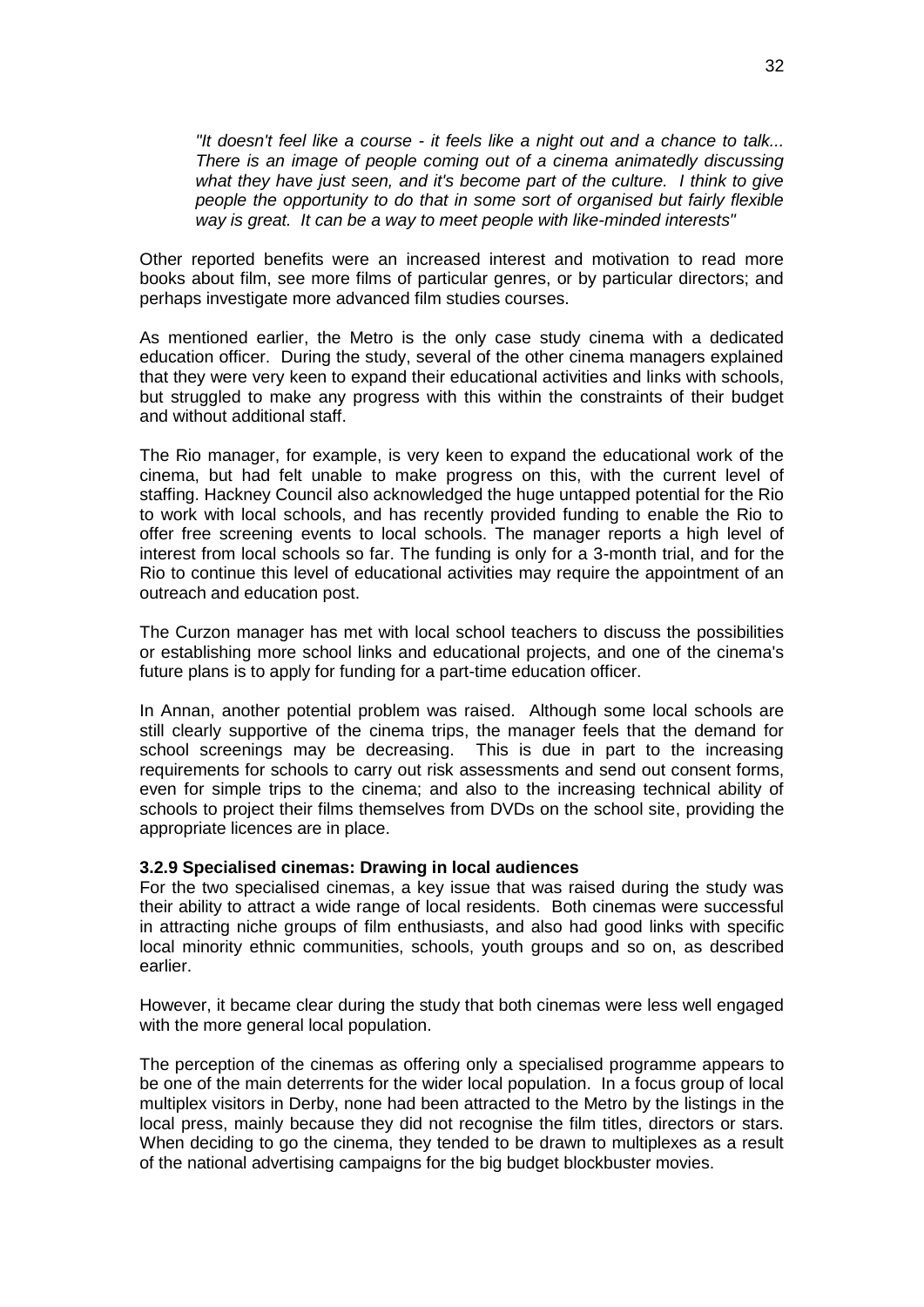Similarly, in a focus group of Dalston residents who were not regular Rio visitors, they felt that the Rio has had a rather specialised image, only catering to those who were interested in "intellectual", out-of-the-ordinary and subtitled films; and despite the increasing numbers of mainstream films being screened at the cinema, this specialised image endures for many, and puts people off. As one local resident put it:

#### *"No matter how good it looks on the outside, if the films don't appeal to certain people, they are not going to come"*

In both the local resident groups, the cinemas' marketing and advertising strategies were highlighted as possible problems. In the Dalston resident group, several people mentioned that they were often not aware of what was showing at the Rio, and would like to see more prominent advertising on the outside of the building about current and forthcoming films, and wider and more frequent distribution of brochures. None of the local Derby resident group had seen the Metro brochures, despite the 22,000 brochures distributed locally every two months.

The residents in these two discussion groups were regular multiplex visitors, and one of the features of multiplex cinemas that attracted them was the quality of the facilities, including the screen and sound quality, the comfort of the seats and the range of confectionery on offer. Multiple screen cinemas are also able to screen films for longer. Small cinemas like the Rio and Metro would struggle to compete with the multiplexes on these terms.

However, the idea of a community cinema was certainly something that appealed to the local Derby residents. As explained earlier, there was some interest in the idea of the Metro being a safe, friendly, central cinema, particularly appealing to local families. The group were also impressed with the links the Metro had with community groups. They had not seen any press coverage of this, and felt that the Metro could do more to promote itself as a community cinema.

Whether the specialised cinemas, in particular the Metro, should be casting their nets wider to appeal to more of the local population is an issue for debate. Both Hackney and Derby City Councils were supportive of the cinemas' current work, but felt that both the Rio and Metro could do more to create a stronger local image for the cinema, build up a wider audience base, and extend their outreach activities.

Among the regular Rio and Metro visitors, there were mixed views about whether the cinemas should attempt to appeal to a wider audience. Some were of the view that the cinemas should reach out to a more diverse audience from all sections of the local population. Others felt that in order to attract a wider audience, the cinemas would need to change the balance of their programmes between specialised and mainstream, which would reduce their appeal to the current committed audience.

#### **3.2.10 Opportunity to see films in a "traditional" local cinema setting**

In interviews and discussion groups with the audience for all five case study cinemas, the cosy, friendly atmosphere of the cinemas was repeatedly praised. The cinemas were seen as providing the opportunity to see films in an intimate local setting, rather than in a large "impersonal" out-of-town cinema. There were repeated references throughout the study to the real "sense of community" that was part of the traditional cinema experience, and was not in evidence in the modern multiplex cinemas.

The following quotes are typical of the discussions: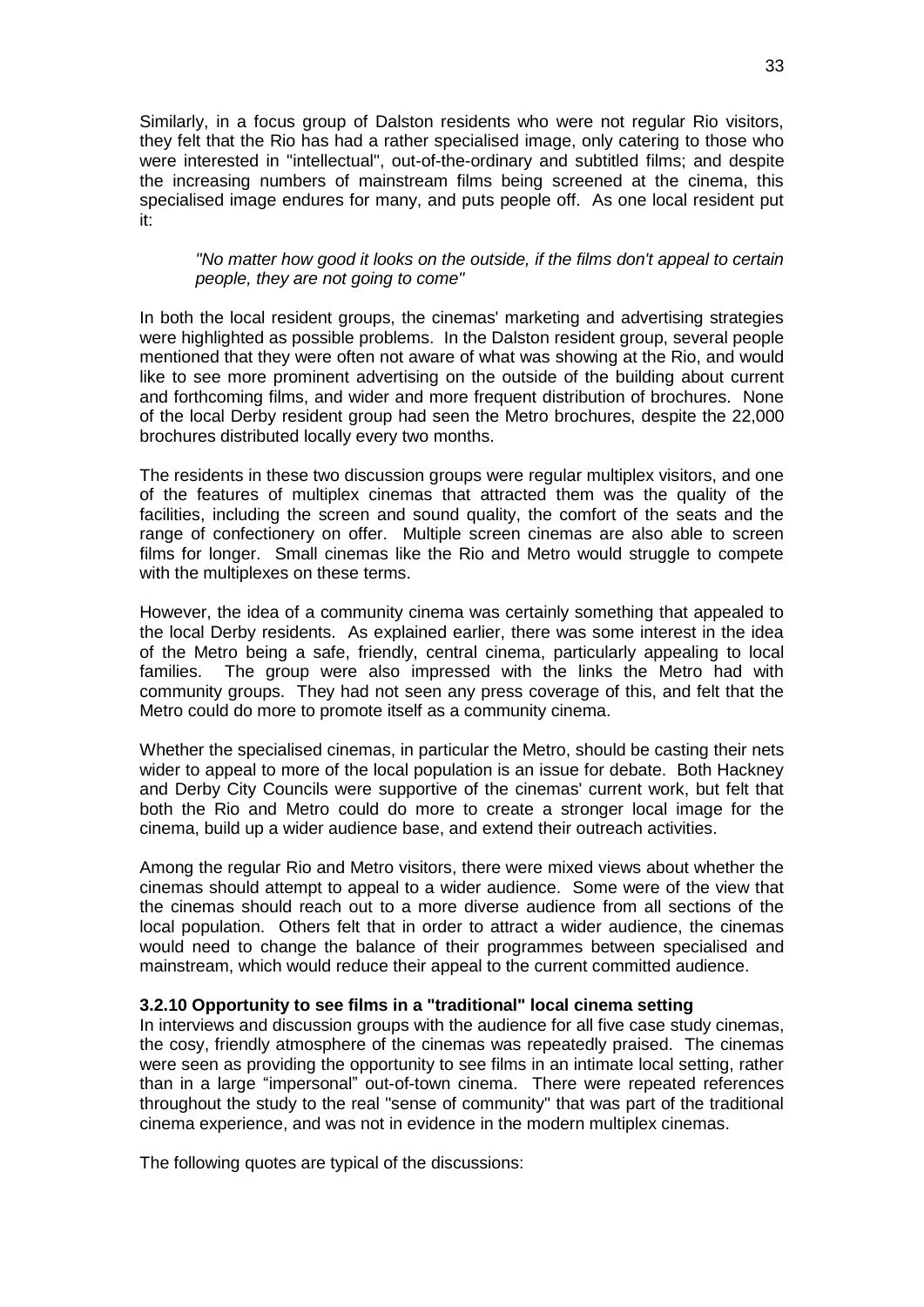*"It's a charming little cinema, with a personal touch"*

*"People get to know you - they recognise you, and have a chat. You meet other people and there is a real community thing"*

*"The atmosphere is wonderful, and it's very much a community in the afternoon. We've been welcomed with open arms"*

*"I like to come here because it's very local, very cosy and very intimate... the atmosphere is better"*

*"In the multiplex, it's just not the same sort of experience at all. It's very big and impersonal"*

Regular visitors at the Savoy, Curzon, Lonsdale, Metro and Rio

For the audiences at the Rio and Curzon, the historic nature of the cinema building itself also contributed to the experience of watching films in a traditional setting, as the following quotes illustrate.

*"I think the Rio has a very nice personality. It's quite cuddly. It has this nice building with the Art Deco feel"*

*"It's smaller, different, it has a bit of history to it"*

Regular Rio visitors

*"When you come here, you really do come for the cinema experience. Anywhere else, you are just going to watch the film. Here, you appreciate everything... it's friendly, it's nostalgic, going up the stairs, the kiosk in the corner..."*

Regular Curzon visitor

It was recognised that the case study cinemas' facilities sometimes compared unfavourably with those of some multiplexes. For instance, the seats at the Metro were felt to be rather uncomfortable, and the quality of the sound and screen were not always as good as other Derby cinemas. However, the slightly dated, well-worn nature of the facilities had its own appeal for the audience, as illustrated by these quotes from Metro regulars:

*"It's quirky"*

*"I quite like the ticket office and the till. It's cute"*

For some regular visitors at the Rio and Metro, part of the appeal of the cinemas over the more commercial cinemas was the type of audience they attracted:

*"You do not get the kids here so often: that puts me off going to a mainstream cinema, with kids screaming. You often can't hear anything, and I can't watch the film properly... that's why I come here. Because you know that people generally are going to be avid film fans"*

Regular Metro visitor

*"I think that is what independent cinema is all about... it's not for the young people to hang out. It's to appreciate the movie"*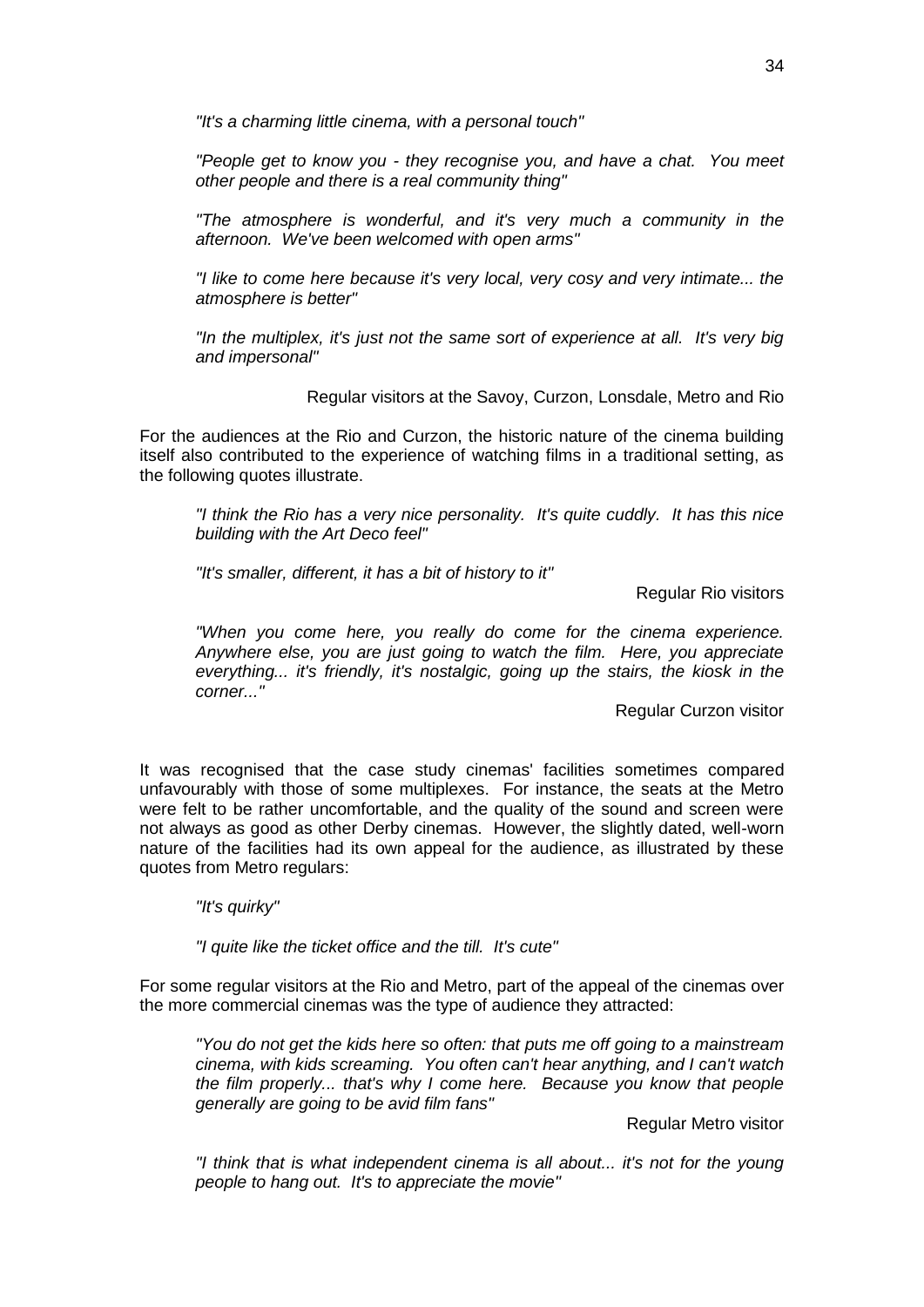But even for the committed Rio and Metro regulars, multiplexes were sometimes the cinema of choice. For watching big action movies, the multiplexes' bigger screens and higher sound quality were attractive. The greater viewing opportunities available on any one day at multiple screen cinemas were also a draw, and for younger people, the food available at the multiplexes was a more attractive option than the Rio or Metro refreshments.

#### **3.2.11 Contribution to a sense of place / Focus for pride in the local area**

Participants in the study were asked what sort of wider role the cinemas played in their local areas, and in improving the image of the locality.

#### *Role as local venue*

In all five areas, the cinema was regarded by local residents and the local press as a key entertainment venue. In Penzance, Clevedon and Annan, there were not felt to be many other entertainment options in the towns: for example, the Clevedon Mercury described the Curzon as Clevedon's *"only venue of note in the town".* And the cinemas were seen as providing a vital service for local residents, particularly the young people. One regular Curzon visitor highlighted a potential negative social impact arising from cinema closure:

*"There would be a lot less for young people to do here if it closed down, and there would be many more kids hanging around on the streets"*

Savoy, Curzon and Lonsdale visitors shared the view that small towns like theirs were *"lucky"* to have a cinema that showed such a variety of films every week. It was recognised that local cinemas had closed down in many other areas in recent years, and their towns were unusual in this regard.

In Derby too, although local residents were not always fully aware of the Metro, its committed regulars and the local press felt that the cinema was providing an important cultural service in Derby:

*"It helps to keep it [cultural life] ticking over in Derby, because the cultural pulse of Derby is very weak"*

*"I think if the Metro was to close tomorrow, it would be a huge cultural loss to Derby"*

When lists of "places of interest" in Hackney were being compiled by the local paper, the Rio always featured as one of the key entertainment venues in the borough along with the Empire and Ocean. It was seen as a vital resource for local residents, given there were no other cinemas in the borough.

#### *Local press coverage*

One indicator of a cinema's place in the local area is the level of prominence it achieves in the local press. The extent of local press coverage varied among the five case study cinemas. Press support was strong for the Curzon and Rio, reasonably good for the Metro and Lonsdale, but less so for the Savoy.

In Clevedon and Hackney, the local press has been actively involved in campaigns to support their local cinemas. The Clevedon Mercury, a free newspaper distributed throughout North Somerset, has adopted the Curzon cinema as *"its big campaign"*.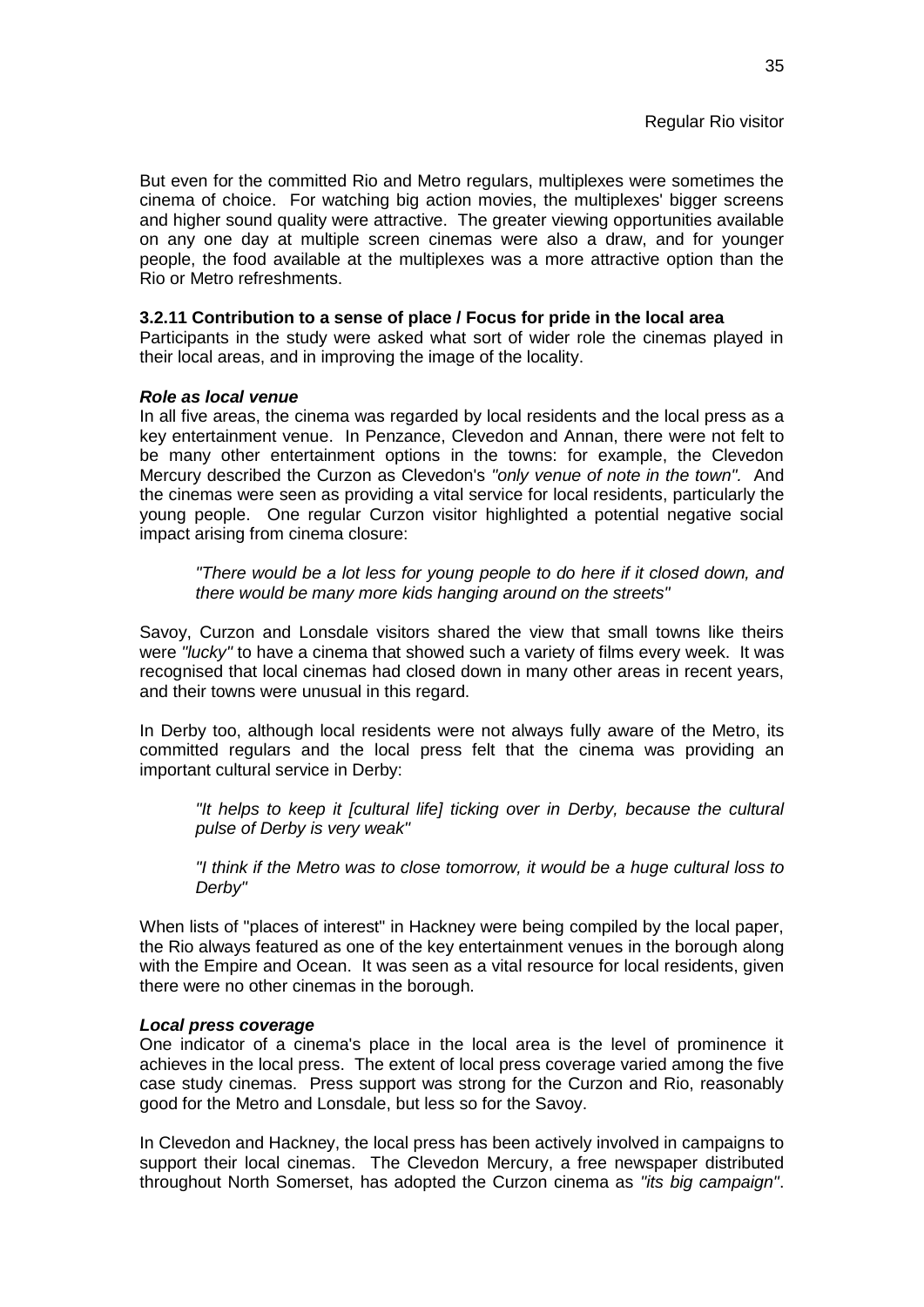In the nineties, when the cinema was threatened with closure, the Mercury covered the story and fund-raising efforts, and contributed £3,000 of its own money to help the community buy the cinema. Since then, regular coverage is given both to the cinema's programme of films, but also to the many fund-raising activities that have taken place, and the cinema logo features prominently above the paper's masthead logo. The cinema has also been featured on local television news programmes.

In May 2003, an article in the Hackney Gazette alerted the Rio and its audience to a proposed development for Dalston which included a four-screen multiplex in its plans. The Rio management sought public support to oppose planning permission being granted, and features appeared in both the Hackney Gazette and Time Out, which led to the voicing of much local support.

The Lonsdale is reasonably prominent in local newspapers, largely due to the cinema's weekly adverts. However, in the film reviews, because prominence is usually given to the "big titles", the local papers do tend to favour the Odeon cinemas over the Lonsdale. The cinema manager is also fairly proactive in getting editorial coverage of the cinema's community initiatives. For instance, the Annandale Observer had recently published articles about school visits to the cinema, and a recent initiative with young mothers. The Observer was also quick to produce a substantial piece, with colour photographs, about the participation of the cinema in this study, with a prominent reference to the article on the front page of the paper.

In Derby, the Metro was regularly covered by the local press, both in terms of programme listings and more substantial stories about the films or news stories. Both local papers tried to provide more coverage to the Metro than other cinemas in Derby. They recognised that as a specialised cinema, it needed more local press coverage than multiplexes which benefit from the big national advertising campaigns associated with individual mainstream films. The local papers also provided regular coverage of Metro news stories, such as its screenings for deaf children, links with local schools, and its place in the QUAD development; these stories were often written in response to Metro press releases.

Although the Savoy cinema has received good press coverage in the past (in 2002 the magazine *Cornwall Today* ran a feature about the history of the cinema, and its recent refurbishment by the current owner), its coverage is now limited to basic cinema listings in the local newspapers. The cinema itself rarely receives additional press coverage. This was confirmed in an interview with a representative from The Cornishman newspaper, who felt that beyond weekly advertisements of the film programme, the cinema was not very proactive in getting press coverage for its events.

#### *Local council support*

Another indication of a cinema's place in the local area is the level of Council support and recognition it receives. The Curzon, Metro and Rio were well supported by their local councils, but there was not much Council recognition of the Lonsdale or Savoy cinemas.

The Curzon, Metro and Rio have all received both financial and practical support from their local Councils. North Somerset District Council provided a financial contribution to the community purchase of the cinema in the nineties, and further grants for the purchase or maintenance of equipment at the cinema. The Council also make a practical contribution to the running of the Curzon through the presence on the management committee of two town councillors, and practical advice from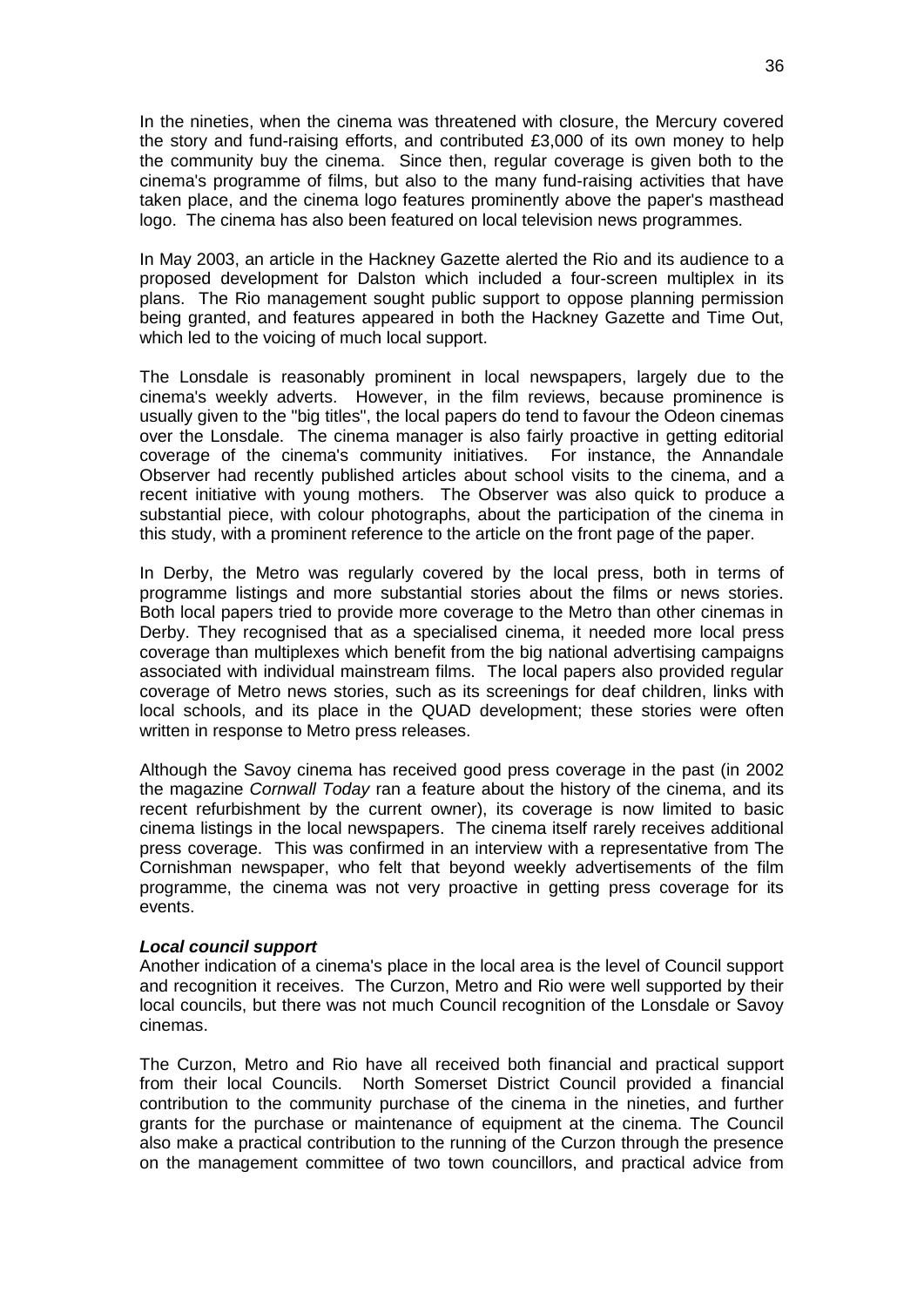Council staff in funding applications, and facilitating links between the cinema and other local events and organisations, such as the local museum.

Derby City Council is the principal funder of the Metro, and there are close day-today links between the Metro and Council staff. There is a member of the council on the Cinema Board, and council staff advise and assist the cinema on various aspects of local authority policy and funding. The Council actively supported the Metro several years ago in its appointment of a permanent education officer.

The Rio has received revenue support in the past from Hackney Council, and is now in receipt of Neighbourhood Renewal Funding, which supports specific programming such as the Turkish and Kurdish Film Festivals and a recently launched trial education programme. The Council have been working closely with the Rio's board and management in recent months, to expand the cinema's programming and organisational development and ensure that the cinema's future is secure.

The Curzon and Metro cinemas were both identified as a key part of their Councils' cultural strategies. The Metro, in particular, had a central place in the QUAD project: Derby's future visual arts and media centre, a project which the Council was part funding. The Metro manager is involved in the Arts Community Forum, and is a member of the steering group for the Council's Arts Strategy. While the Rio did not feature explicitly in Hackney Council's cultural strategy, the cultural development officer at the Council recognised the Rio as one of the three best known cultural institutions in Hackney, and its importance as the only cinema in the borough.

Both the Metro and Rio were also recognised by their local Councils as key community-based organisations. Derby City Council felt that the Metro was doing very important work through its links with various community groups such as children with hearing impairments, and its educational work with schools and colleges. The Council saw this as the Metro's unique selling point, and was very keen that this work continue when the cinema relocated to its new building. Hackney Council recognised the Rio as *"a strong and vibrant community-focused institution"*.

All three of these cinemas also featured in Council tourism materials. In Clevedon, the Council Tourism Committee were seeking to promote the cinema in a number of ways, including on brown signs from the major roads, and via a North Somerset regional heritage and tourism information centre. The Rio is featured in Hackney Council's "Discover Hackney" brochures, which are distributed throughout the borough; and the Council also displays the Rio's brochures in council offices, buildings and libraries. And the Metro was briefly referred to in Derby tourism print and web publicity, and is marked on the Tourist Office city map.

In Penzance and Annan, there was much less evidence of local council support for the cinemas. Neither cinema was mentioned in their council's cultural or tourism strategy, although there was some promotion of the Savoy as a rainy day attraction by the local Penzance tourist office, and the Savoy also features as one of twenty sites of historical interest on the local authority's "Penzance Trail", and is marked as such by a plaque on the front of the building.

In Annan, neither the cinema nor its visitors felt that the Council recognised the value of the Lonsdale. The cinema, despite applying, had not benefited from the council's "high street facelift fund", and had had to fund the installation of brown street signs to the cinema itself. And unlike the nearby towns of Moffat and Gretna, the council in Annan had not funded a town map, marking key sites such as the cinema and swimming pool. The Lonsdale audience focus group participants were not sure that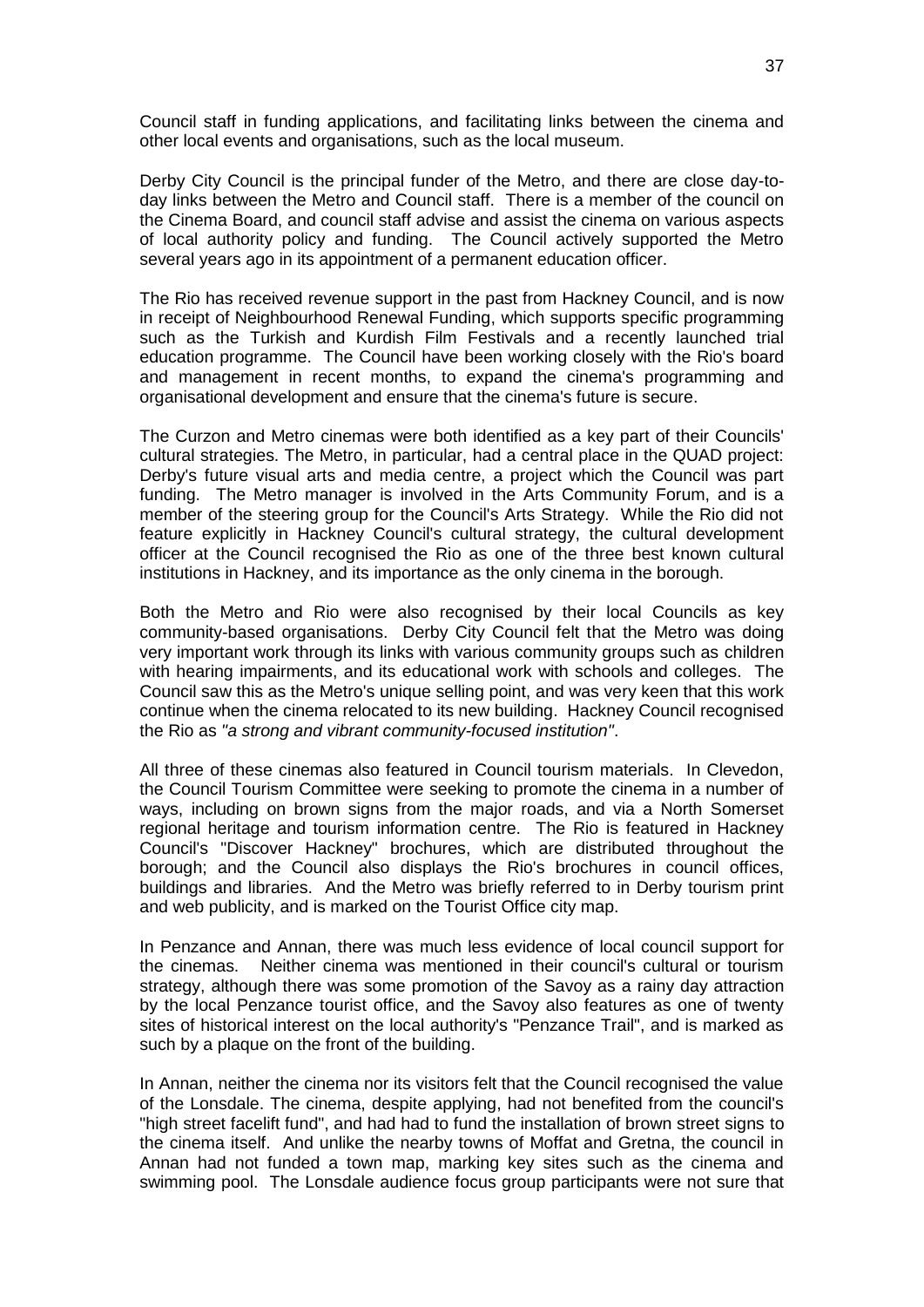the council would necessarily step in to help if the Annan cinema was threatened with closure. The local council was viewed as generally rather neglectful of Annan, letting some of the historic buildings fall into disrepair.

#### *Place within local community*

It became clear during the study that all five case study cinemas enjoyed strong support among local residents. This was particularly strong in Clevedon, where the cinema had been the focus of a major fund-raising campaign. The high regard in which the Curzon is held locally is demonstrated by the significant and ongoing involvement of local residents and businesses in fund-raising efforts for the Curzon Restoration Fund. Recent fund-raising activities include sponsored parachute jumps and cycle rides, annual open-air concerts, seat sponsorship and black-tie events to celebrate the cinema's 90th birthday. To date, £150,000 has been raised.

Both the Savoy and the Rio had also enjoyed demonstrations of local support when they were threatened with closure. The Savoy had been saved from almost certain closure in the early nineties by the current owner who had bought the cinema in 1990 and embarked on a five-year programme of improvements. By transforming it into a three-screen cinema and incorporating a bar, restaurant and take-away units, he had successfully turned the failing single-screen cinema into a financially viable operation. During the renovations, owner Geoff Greaves received a considerable amount of local support for his efforts, and Cornwall Today described him as a "knight in shining armour".

In 2003, when the Rio was threatened with a potential multiple screen cinema development in Dalston, the cinema sought public support to oppose planning permission being granted. The Rio supporters, both local and London-wide rose to the challenge. A flurry of emails and letters were received by the Planning department supporting the Rio's position, and planning permission for the new cinema was refused.

In interviews and discussions in all five areas, the cinemas' regular visitors expressed feelings of loyalty, pride and protectiveness towards their cinemas, which they saw as vital amenities for the local communities, as the following quotes illustrate.

*"I think people feel very protective towards the Rio because we don't want to lose it"*

*"If it [the Savoy] were to close, there would be an outcry... it would be a disaster"*

*"It's [Curzon] our cinema, it's the whole community's, not just a particular group, but everybody's... That's something to be really proud of"*

*"I don't know what the community would do if we lost the cinema [Lonsdale]"*

In Derby, the Metro was highly valued by its regular audience of film enthusiasts, and the various local organisations and schools that were linked to the Metro. However, the cinema did not have a consistently strong image across the wider community. The City Council hopes that Metro's new visible, central location in QUAD, and its expansion to two screens will enable the cinema, in its main film programme, to reach out to a wider local audience, rather than its current limited appeal to a certain type of film enthusiast. As one Metro visitor put it: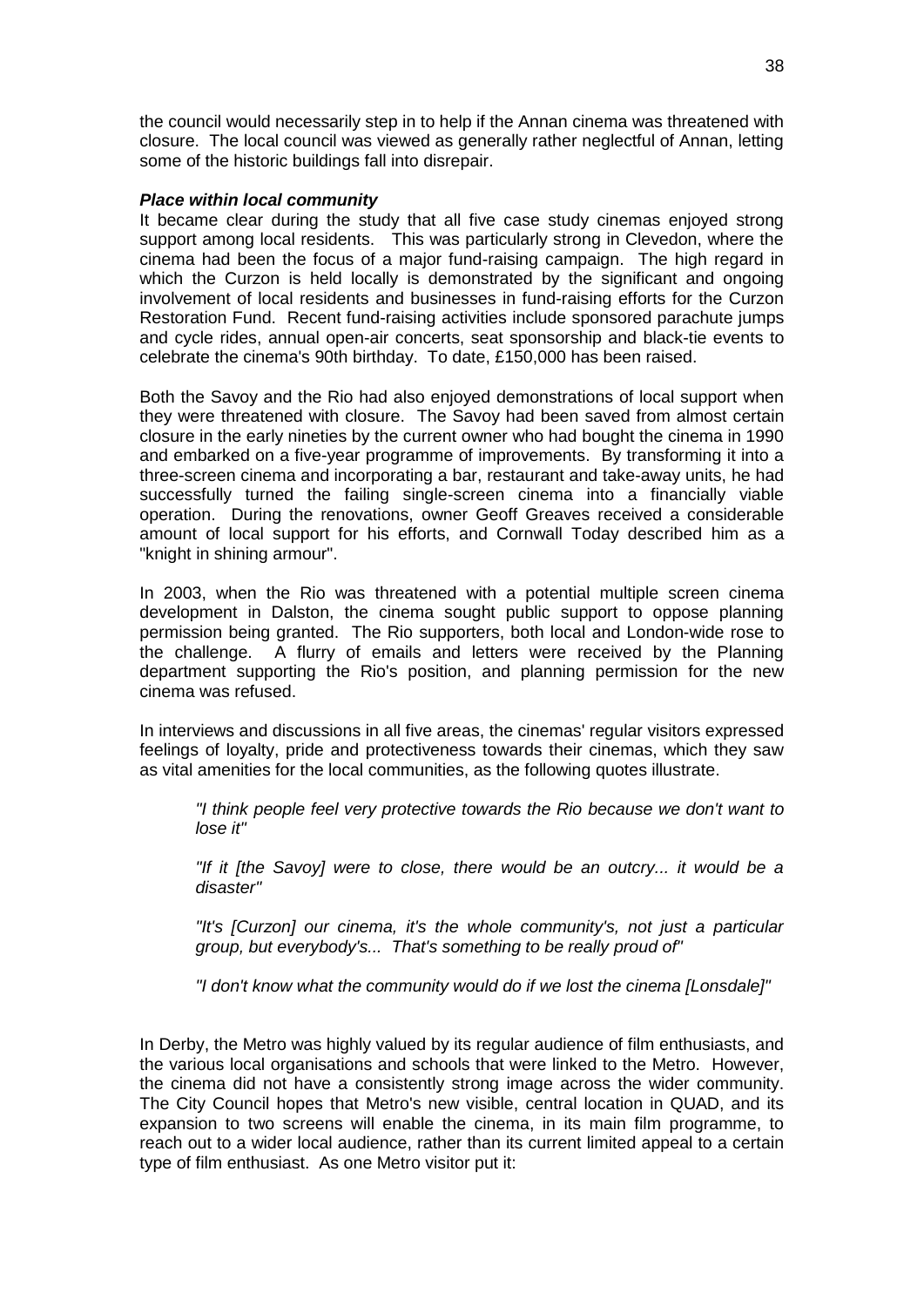*"If the Metro were to close, it would be a tragedy for us, but for the community as a whole, they would not really notice what had happened"*

This suspicion was given weight during interviews with local Derby residents who were not regular Metro visitors. A focus group was conducted with residents who had been recruited in local streets and shopping centres. Several of those attending the group had not even heard of the Metro cinema, and those who were aware of its existence tended to be unclear about where the cinema was, or what sort of films were being shown:

*"People don't have a clue as to where it is. It's not in a prominent position, is it? If you don't know Derby town centre, then you don't know how to get there"* 

*"If it's a local community cinema, it's not really going to have the funding to*  push big on the marketing like the Showcase and the UCI. So people don't *get to know that it's here, and if they do know it's here, they don't know what films are on, or what they are about"*

As has already been discussed in various sections of this report, all the cinemas were seen as playing a part in the local community to a greater or lesser extent. The Curzon was a community-owned cinema, and the local community were actively involved in supporting the cinema through their fund-raising activities and working as volunteers at the cinema itself. The Metro and Rio were well established as community-focused institutions through their work with various community organisations and schools. The Savoy was perhaps rather less community-focused than the other four cinemas in terms of outreach work. However, it was recognised as a key local business in the area, and regularly supported local charities and fundraising events. In Annan, local perceptions of the cinema were inextricably linked to perceptions of the cinema owner, and his commitment to the local community was highly valued. The owner's teaching background meant that he was well known among local children, and he was often personally involved in local school events, Girls Brigade award ceremonies as well as working as a local swimming coach. The Lonsdale cinema was also a regular sponsor of local events and organisations.

#### *Effect on local migration*

In three of the case studies, the cinema's regular visitors felt that the presence of the cinema in the town affected people's decisions to move into or out of the area. In Annan, the Lonsdale had been a factor in attracting some of the newer residents to the town, as the following quotes from members of the audience group indicates:

*"It's just over a year since we moved here from Glasgow, and the cinema was one of the considerations we took into account when we moved here. We*  lost our local cinema on the south side of Glasgow, and that was quite an *event, having fought for it twice over ten years. So to come here, and find one that has very up to date films was a great bonus"*

*"We moved up from London about three years ago, and one of the reasons we chose Annan was because it had such a good range of facilities, which included a cinema"*

While the Curzon regulars did not believe that the presence of the cinema in the town would necessarily attract people to move to the area, they did feel that the cinema was *"a very good reason to stay once you're here"*.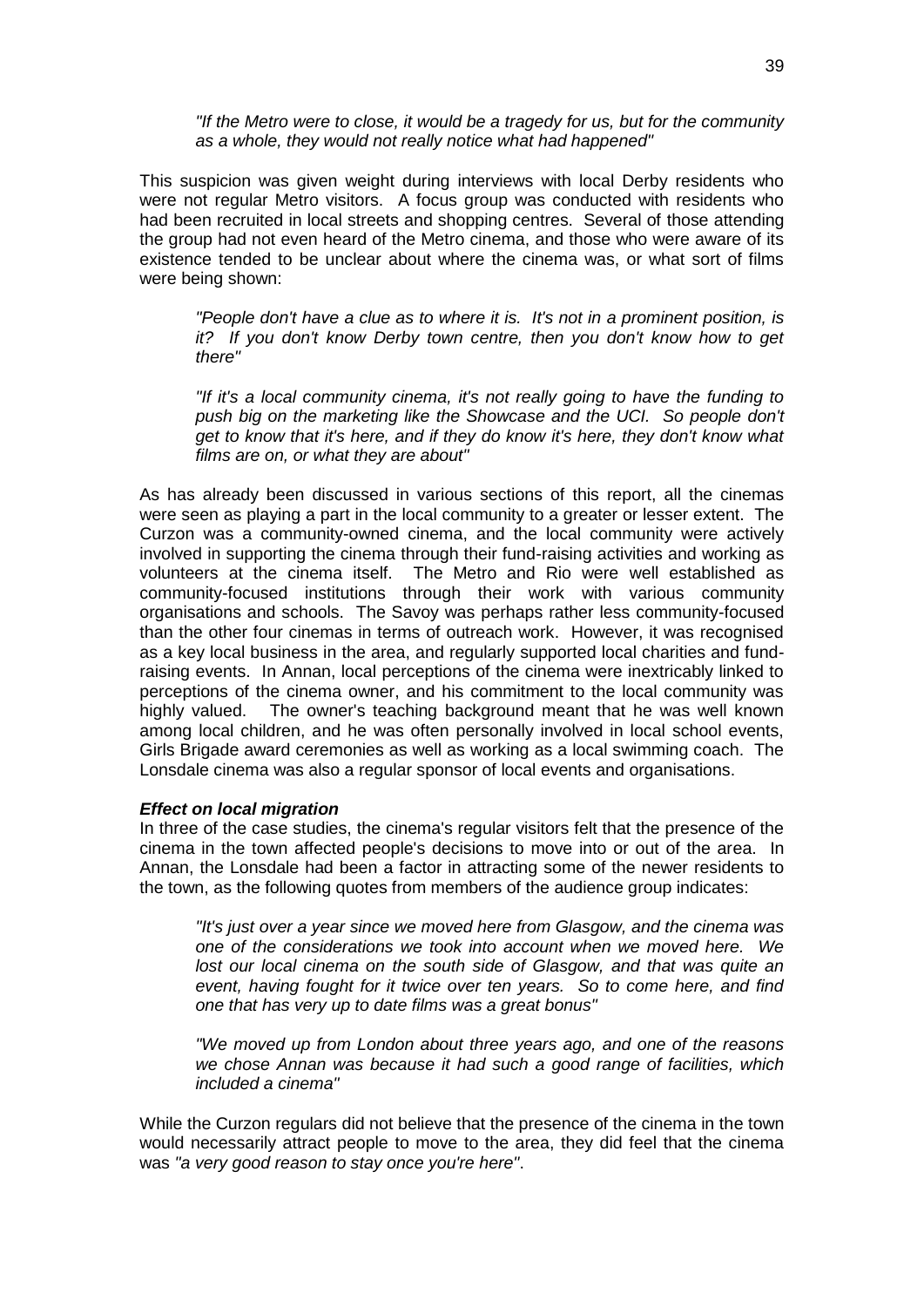These sentiments were echoed by one of the regular Savoy visitors in Penzance:

#### *"I would move back to London if it closed"*

#### *Environmental impact on immediate vicinity*

Another way in which cinemas can contribute to the sense of a local place is via their environmental impact on their immediate vicinities. This issue was discussed with study participants.

The Lonsdale, Savoy and Rio were all recognised as having played an important part in raising the image of the local area. With several of the older buildings in Annan falling into disrepair, regular Lonsdale visitors were impressed with the "real effort" that the cinema management had made with the upkeep of the cinema. Several commented on how well-kept the building was, the quality of the sound and screen, and the toilets were described as "immaculate". The cinema was seen as setting a good example in a town that was looking rather neglected, with an increasing number of empty shops on the high street, and a big site near the Town Hall that has been derelict for several years.

The manager of the Savoy plays an active part in the local Trader Association, and hosts the association's meetings in the Savoy bar. In this role, he has been directly involved in working with other local businesses to regenerate Causewayhead, the pedestrianised street on which the cinema is located. In the early nineties, the street was largely derelict, with many shop windows boarded up. The subsequent renovation of the cinema and the rest of the street has significantly improved the ambience of the area, and the level of trade, both for the cinema and other adjacent businesses, has risen as a result. The regular cinema-goers appreciated the cinema's interior and exterior renovations, but some still described the cinema as "a bit tatty", particularly the foyer and toilets, and felt that this needed to be improved in order for the Savoy to properly create an impression of being an important building in Penzance.

A representative of the Hackney Gazette described the Rio as *"a local landmark most people know of it"*, with its Art Deco frontage and being situated in the main shopping area. Both Rio regulars and other local residents agreed that it created a focus for the high street, which was important for generating passing trade for other businesses, in an otherwise fairly deprived area:

*"I think it is a symbol of the fact that Dalston is not a dump... we have a lot there - there's the Rio, the jazz bar, a lot of excellent Turkish restaurants, the theatre. And I always think of the Rio first, as it is in a prominent position"*

*"Without the cinema, I could imagine that a lot of the cafes and restaurants wouldn't be here as they would lose the passing trade. People wouldn't probably hang out in the high road"*

At the time of this study, the Metro was looking forward to its relocation to a more visible location in Derby, as part of a new visual arts and media centre being planned for the City Centre. In its present location, within a University building on a mainly residential street within five minutes walk of the city centre, the cinema's presence was fairly unobtrusive. However, it was felt that its presence on Green Lane had benefited the immediate local area. The cinema is located on the edges of the City Centre and Normanton, in an area which has a poor reputation, and has been associated with prostitution, drugs and car crime. The nearby dwellings are largely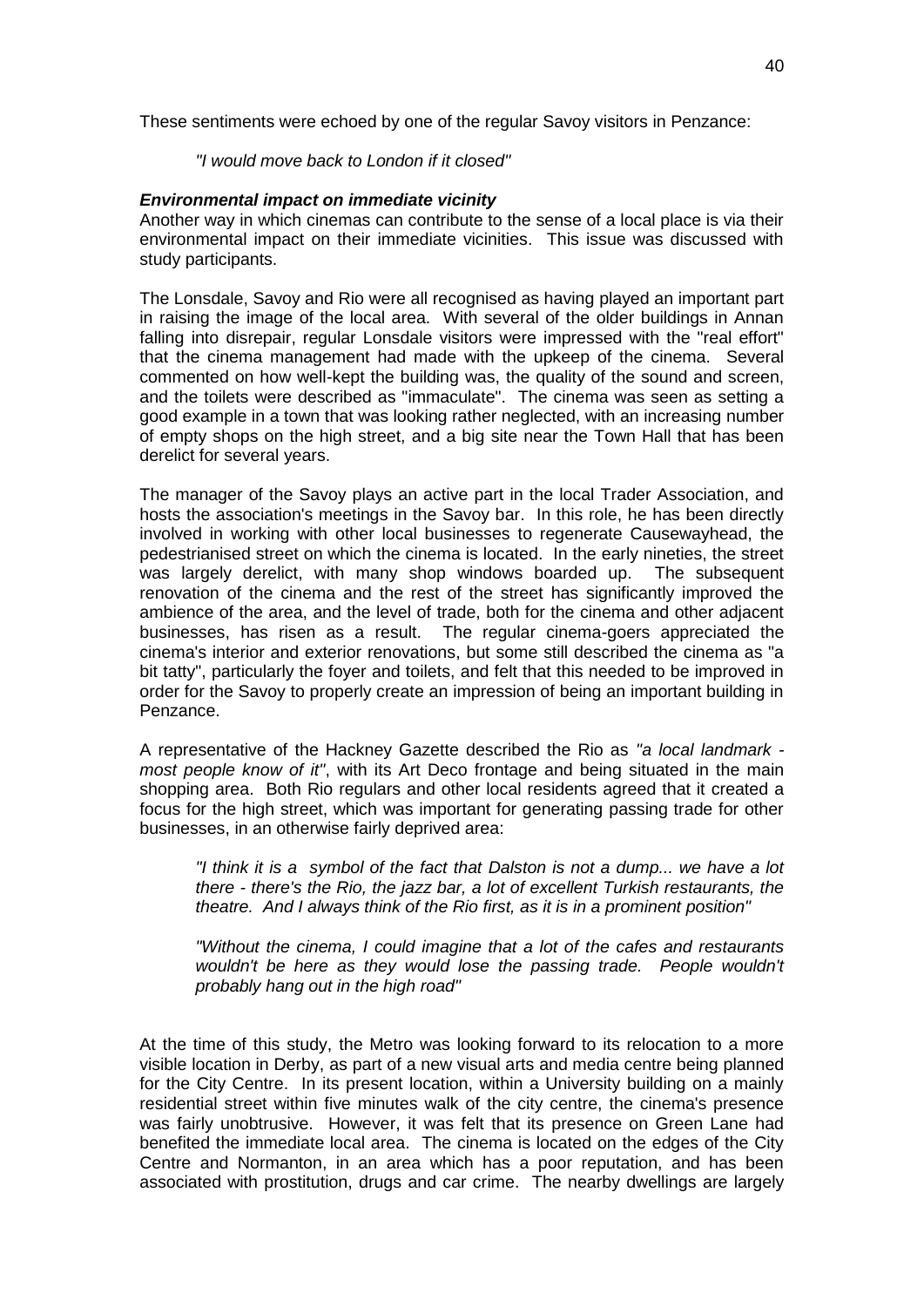flats and hostels, with a fairly transient population. The cinema had helped to improve feelings of safety in the area. The comings and goings of the Metro audience increased "footfall" in the area considerably, and the neon signage of the cinema added considerably to the street and pavement lighting.

*"It brings life to Green Lane, and when it goes from here, in the evening there will be nothing up here"*

Regular Metro visitor

Similarly, the Lonsdale was felt to have improved security in its immediate vicinity through the building of a fence around the car park, and improved street lighting.

In Clevedon, all those interviewed during the study were keen to see a successful outcome to the cinema's Lottery bid, and felt that the cinema, once restored to its former glory, would be an enormous benefit to the image of the town:

*"I think if they did the building up maybe back to its original look, then people would come from miles around to see it"*

*"It could become like a national treasure, and then pull in a wider audience"*

#### *Generating regional or national interest in the local area*

We have already mentioned a number of ways in which the case study cinemas were seen as enhancing the image of the area: making it a more attractive place to live, contributing to the overall cultural image of the area, and enhancing the built environment.

Some of the cinemas had also generated some regional or national interest in the local area. For instance, the Curzon's historical claim to be the "oldest, purpose-built, continuously operated cinema in the world" is well marketed by the cinema via its website and annual Open Days. As a result, the cinema has attracted the support of a number of well-known film makers based in the West of England who recognise the Curzon's importance in cinematic history. Aardman founders, David Sproxton and Peter Lord, and director Nick Park, have all become patrons of the Restoration Fund appeal. Other patrons include Terry Gilliam, Alan Rickman, Tony Robinson and Sir Charles Elton who has lived in Clevedon all his life. This historical claim, and these associations with senior figures in the film industry, give the Curzon some national as well as local kudos. The cinema has received some national press coverage as a result, on the BBC 6 o'clock news, and on Sky television.

The Savoy also claims to be the longest continually open cinema in the country, but it was widely felt among those interviewed in Penzance that this historical claim was not well promoted beyond the plaque on the foyer wall about the 1912 opening. The cinema had received some regional attention in 2002 when it was the subject of an article in the magazine 'Cornwall Today'. This article had outlined the history of the cinema from its 1912 opening, through its various changes of ownership and fortune, and its recent refurbishment. However, there was very little ongoing promotion of the historical aspects of the cinema, and this was felt by many to be a missed opportunity, and that it should be seen as a selling point for both the cinema and the town.

The Rio was recognised not only as a key entertainment venue for Hackney, but also as one of the key London art-house cinemas. Time Out, which has an estimated readership of 280,000 and is distributed throughout London and the rest of the UK, always has listings for the Rio cinema, and will often include a review of the film in its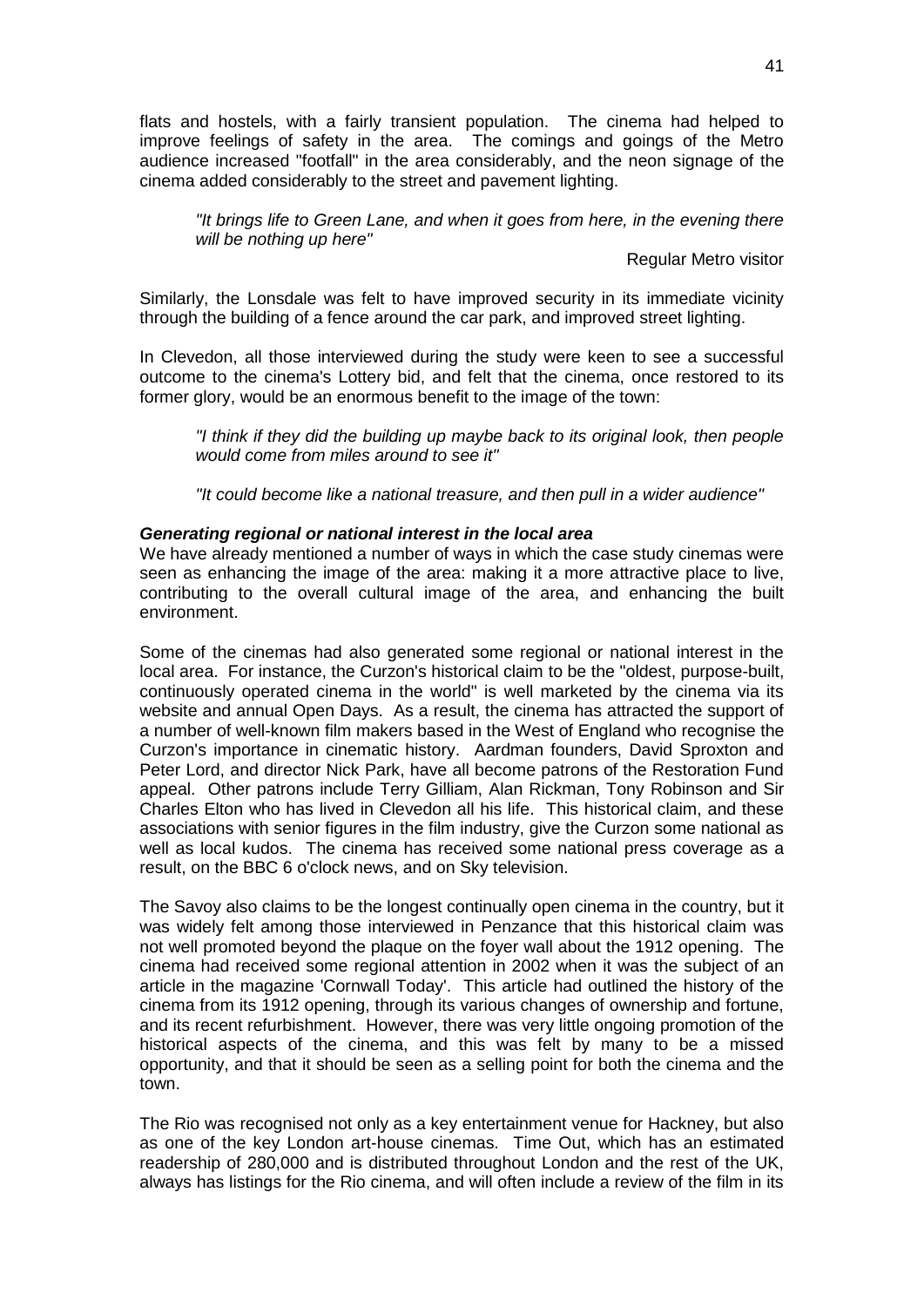'repertory and special screenings' section, and special coverage is always given to the Turkish and Kurdish Festivals. In a poll of Time Out readers a few years ago, the Rio appeared as one of their top 15 London cinemas.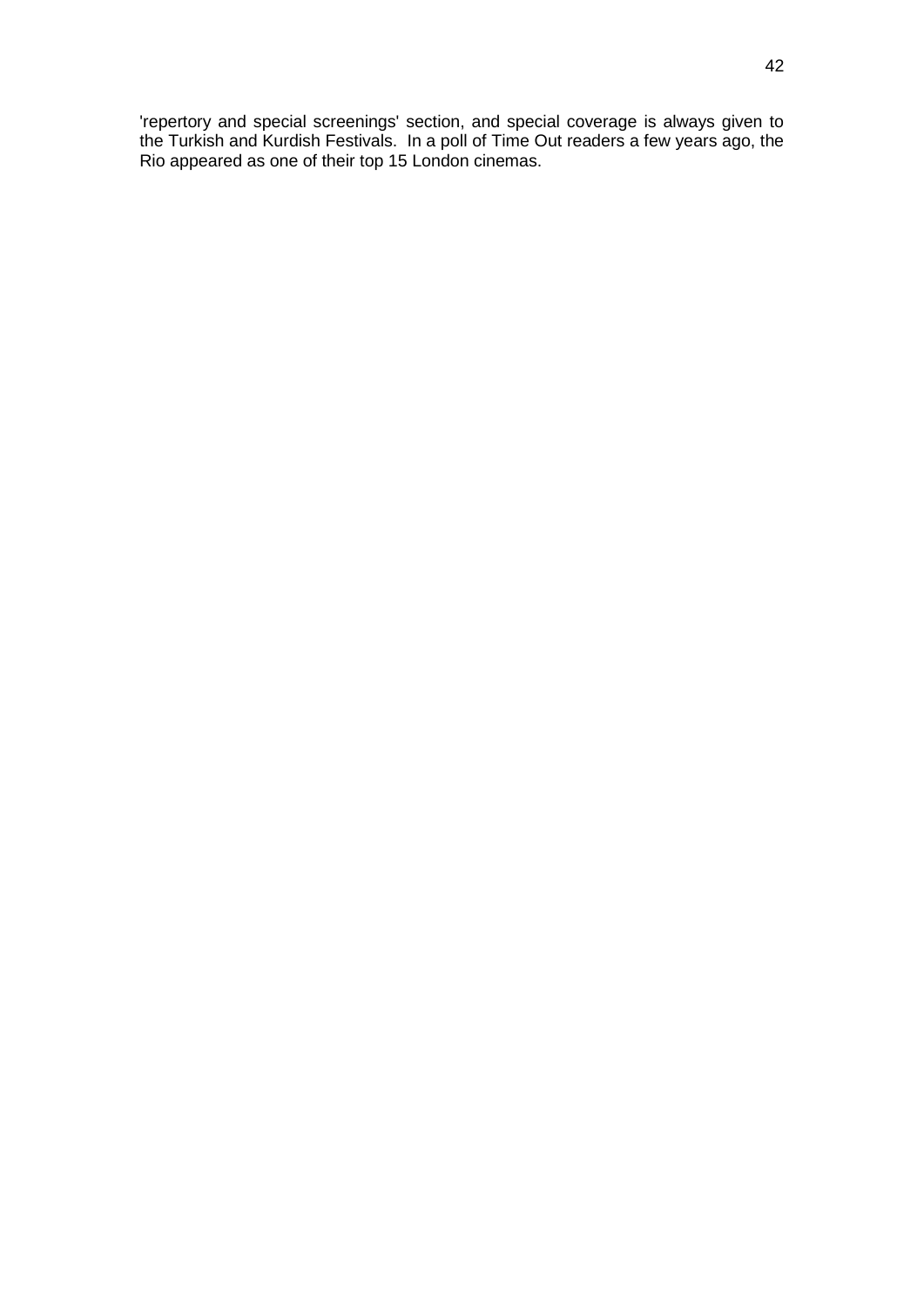## **4. The impact of local cinema on the local economy**

#### **4.1 Overview of income and expenditure**

Each case study cinema provided details of their annual income and expenditure. As Table 4.1.1 shows, ticket sales income was the biggest contribution to turnover in four of the cinemas. The exception was the Metro, Derby for which the biggest contribution - 42% of annual turnover - was made by public funding from Derby City Council and EM Media.

Food and drink sales were the next biggest contribution to income for the cinemas; this was particularly strong for the Savoy, Penzance which incorporated not just a cinema but also a bar, restaurant and takeaway outlet.

Advertising revenue made up between 2% and 9% of annual turnover in the cinemas.

|                             | % of annual turnover (2002-2003) |                     |                    |                 |                 |  |
|-----------------------------|----------------------------------|---------------------|--------------------|-----------------|-----------------|--|
|                             | Savoy,<br>Penzance               | Curzon,<br>Clevedon | Lonsdale,<br>Annan | Metro,<br>Derby | Rio,<br>Dalston |  |
| <b>Ticket sales</b>         | 54                               | 77                  | 57                 | 34              | 75              |  |
| Food, drink & merchandising | 42                               | 17                  | 33                 | 2               | 11              |  |
| Advertising revenue         | 4                                | 6                   | 9                  | 2               | 8               |  |
| Revenue funding             |                                  |                     |                    | 42              | 3               |  |
| Project funding             | -                                |                     |                    | 12.5            |                 |  |
| Other income                | <1                               |                     |                    | 7.5             | 2               |  |
| Total                       | 100                              | 100                 | 100                | 100             | 100             |  |

#### **Table 4.1.1 Annual income of case study cinemas**

As shown in Table 4.1.2, film hire and staff costs tended to be the biggest expenses for each cinema. In the four non-subsidised cinemas, film hire accounted for between 25% and 40% of their expenditure; and staff costs accounted for between 16% and 39%.

In the Metro cinema which, unlike the other case study cinemas, employed permanent staff members who focused solely on education and community activities, staff costs accounted for about half the annual expenditure (49%); and film hire 17%.

Another major item of expenditure included catering costs. Clearly, the extent of this expenditure varied with the type of catering arrangements being offered by the cinema. For cinemas with catering that was limited to a small kiosk or bar, catering accounted for between 2% and 14% of annual expenditure. The Savoy cinema in Penzance had a bar and restaurant, and fast food outlets serving the street directly, and catering costs accounted for almost a quarter of its annual expenditure (23%).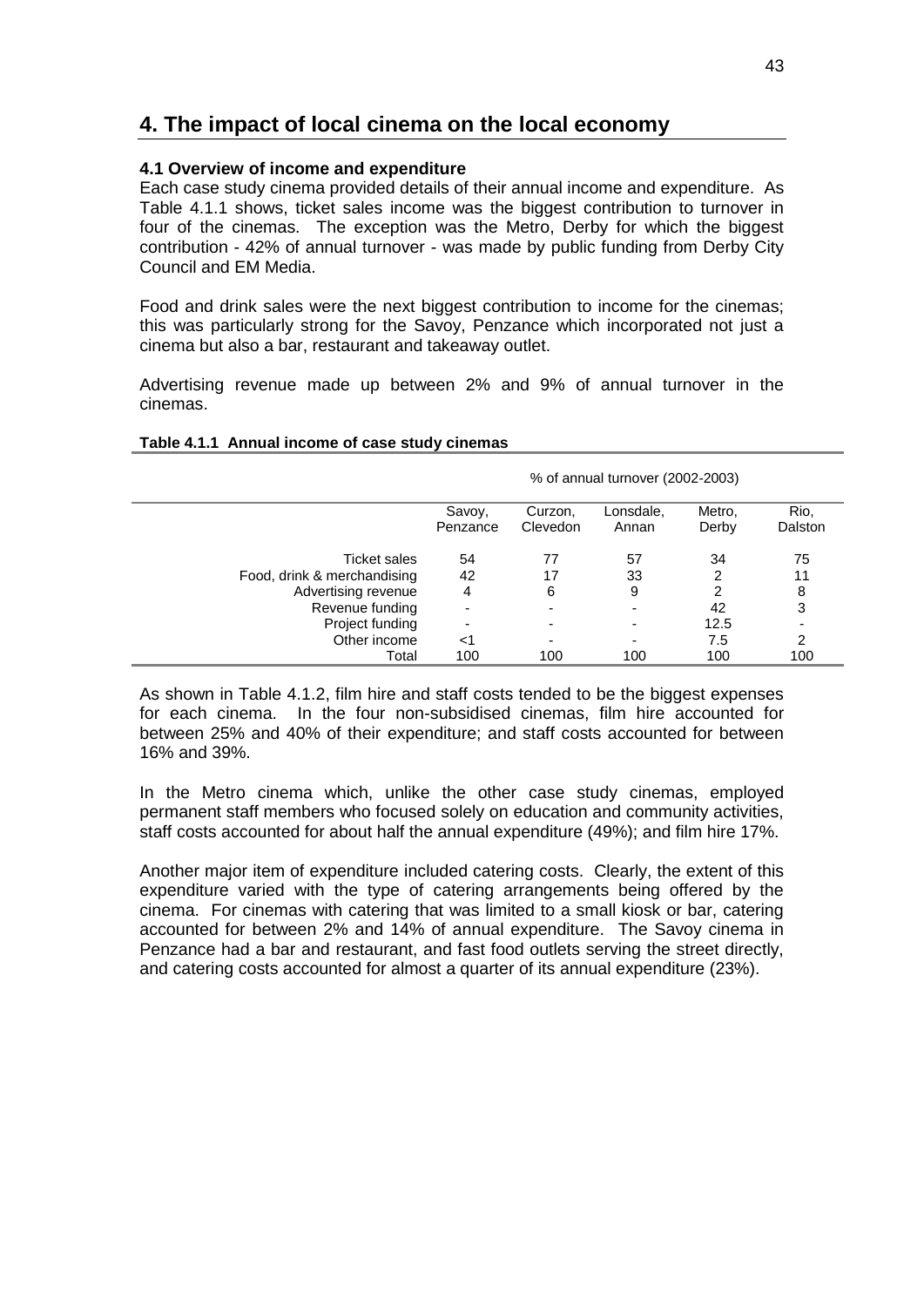|                                                    | % of annual expenditure (2002-2003) |                     |                    |                 |                 |  |  |
|----------------------------------------------------|-------------------------------------|---------------------|--------------------|-----------------|-----------------|--|--|
|                                                    | Savoy,<br>Penzance                  | Curzon,<br>Clevedon | Lonsdale,<br>Annan | Metro,<br>Derby | Rio,<br>Dalston |  |  |
| Staff costs                                        | 29                                  | 16                  | 24                 | 49              | 39              |  |  |
| Film hire                                          | 30                                  | 40                  | 25                 | 17              | 31              |  |  |
| Catering                                           | 23                                  | 13                  | 14                 | 2               | 5               |  |  |
| Repairs and maintenance                            | 3                                   |                     | 22                 | 11              | 5               |  |  |
| Rent / mortgage                                    | 6                                   | 9                   |                    |                 | 3               |  |  |
| Advertising and publicity                          | 2                                   | 4                   |                    | 8               | 5               |  |  |
| Office costs and travel                            |                                     | 4                   |                    | 5               | 2               |  |  |
| <b>Fuel and utilities</b>                          |                                     | 5                   |                    |                 | 3               |  |  |
| Insurance                                          |                                     |                     |                    |                 |                 |  |  |
| Subscriptions & licences                           |                                     |                     |                    |                 |                 |  |  |
| Bank charges & finance fees                        |                                     |                     |                    |                 |                 |  |  |
| Other expenditure<br>(inc. educational activities) | $\star$                             |                     |                    |                 |                 |  |  |

#### **Table 4.1.2 Annual expenditure of case study cinemas<sup>4</sup>**

**4.2 Measuring local money flows: cinemas' local spending in their communities** As part of this study, we wanted to look at the place of cinemas in their local economies. In this section, we discuss the extent to which the cinemas' expenditure stayed within the local area.

As stated in the Government's National Strategy for Neighbourhood Renewal (2000):

*"the problem is not necessarily that too little money flows into a neighbourhood. Rather, it is what consumers, public services and businesses do with that money. Too often, it is spent on services with no local presence, and so immediately leaves the area".* 

In order to measure what proportion of cinemas' income immediately left their local areas, the researchers and cinema manager first needed to agree a definition of "local", in order to calculate what constituted "local spending".

In making these decisions, the main criterion was the catchment area for the cinema audience. Other criteria were the geography, transport links and travel patterns of the area; and the location of, and pattern of business between, suppliers in the area.

This was inevitably a rather subjective decision in each case, but on the whole, "local" was defined as within a 10-20 mile radius of the cinema. Table 4.2.1 gives a description of the local area for each cinema.

One of the most difficult definitions to agree was the local area for the Rio in Dalston. As the cinema was the only one in Hackney, the borough of Hackney may have seemed the obvious choice. However, this would not have reflected the fact that the Rio's specialised programme attracts a more London-wide audience, or the unique nature of the London economy and distribution of businesses. The four-borough definition which was agreed was an attempt to explore the cinema's relationship with geographically close businesses, but any such definition is somewhat artificial in such a highly concentrated area as London.

 4 Each case study cinema provided account information categorised in slightly different ways. In order to present directly comparable expenditure breakdowns for the five cinemas, Table 4.1.2 excludes NI & pensions, rates, taxes and depreciation.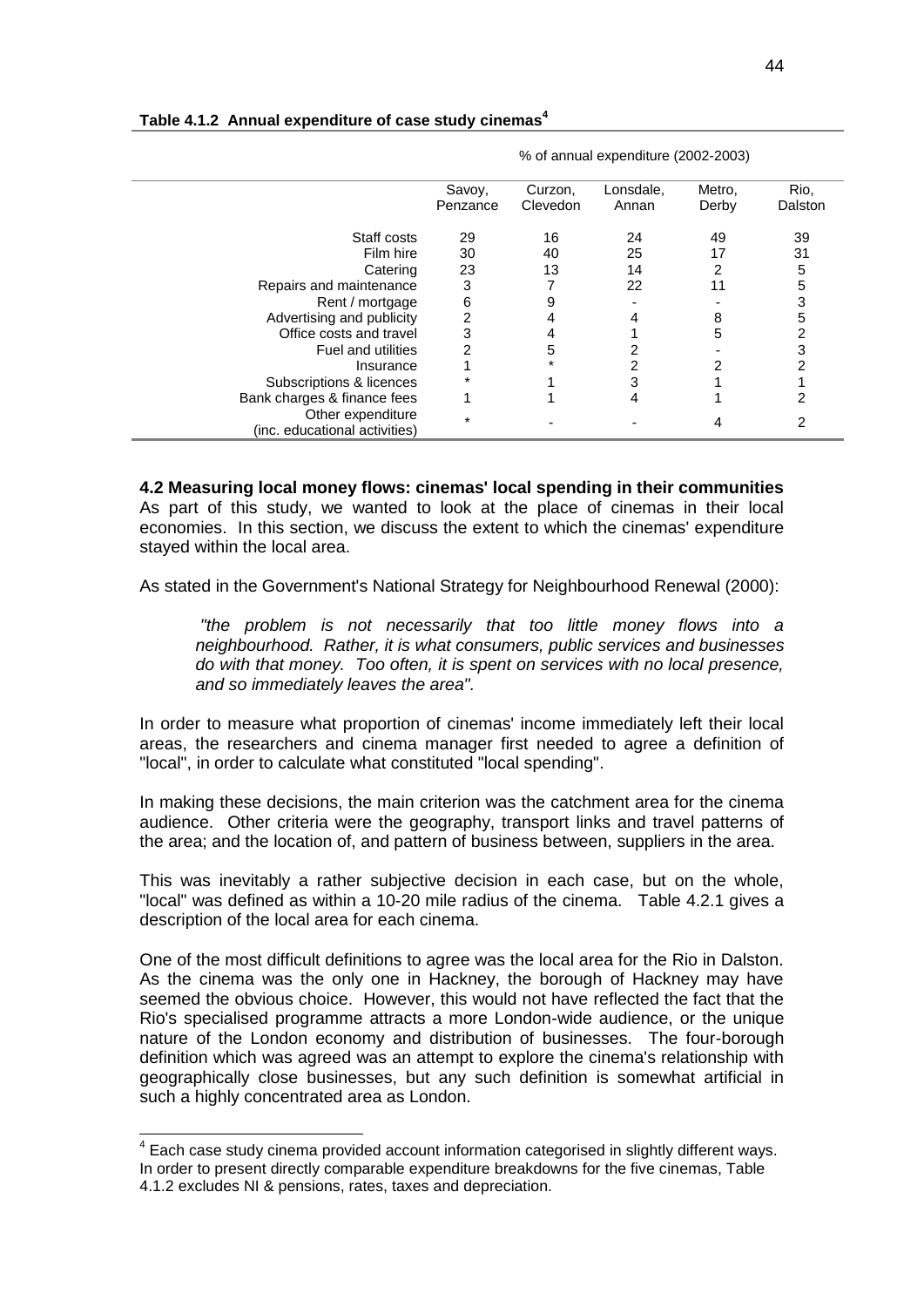| Savoy, Penzance  | Penwith district - an area of West Cornwall that stretches from Lands<br>End to Hayle      |
|------------------|--------------------------------------------------------------------------------------------|
| Curzon, Clevedon | Within a ten mile radius of Clevedon                                                       |
| Lonsdale, Annan  | Within a twenty mile radius of Annan                                                       |
| Metro, Derby     | Derby                                                                                      |
| Rio, Dalston     | The four neighbouring London boroughs of Hackney, Tower Hamlets,<br>Islington and Haringey |

#### **Table 4.2.1 Definition of "local area" for each case study cinema**

Cinemas were then asked to estimate how much of their annual expenditure was "local". The five case study cinemas, on the whole, reported broadly similar patterns of local spending, in that each cinema reported that most or all of their staff lived in the local area, so all or the vast majority of staff costs (excluding NI and pension) could be classified as local expenditure.

And all five cinema managers, where the market allowed it, tried to seek out local suppliers in favour of more distant suppliers. There was a feeling that, as small businesses themselves, they should try to support other small local businesses where possible, in order to help sustain the local economy.

However, one of the major expenses for all cinemas is film hire, and as most film distributors are based in central London, or abroad, this money automatically left the locality of each cinema.

But for services such as building upkeep, printing and advertising, supply of confectionery and other catering stock, vehicle hire and accountancy, a significant proportion of the suppliers were located in the cinemas' localities.

This proportion of local supplies did vary between the cinemas, and this was often for geographical boundary reasons. For instance, the Savoy was very successful in using suppliers from Cornwall and Devon. 88% of the money spent on catering supplies and equipment went to businesses located within these two counties. However, only 19% went to businesses located within the Penwith district, the "local area" definition agreed on initially.

The Rio also reported a low local spending rate for its confectionery supplies, as very few suppliers were based in the boroughs of Hackney, Tower Hamlets, Islington or Haringey. The artificial nature of this "local area" definition was discussed earlier; and if we look at the wider region, the Rio spent 76% of its confectionery budget within Greater London.

Other factors came into cinemas' decisions not to use local suppliers, and these were often simple business decisions about saving money. For instance, sometimes local suppliers were simply not offering value for money, when compared to more distant competitors; and sometimes the cinema wanted to maintain a long-standing contract with a particular supplier, with whom they had developed a good working relationship, despite their geographical distance.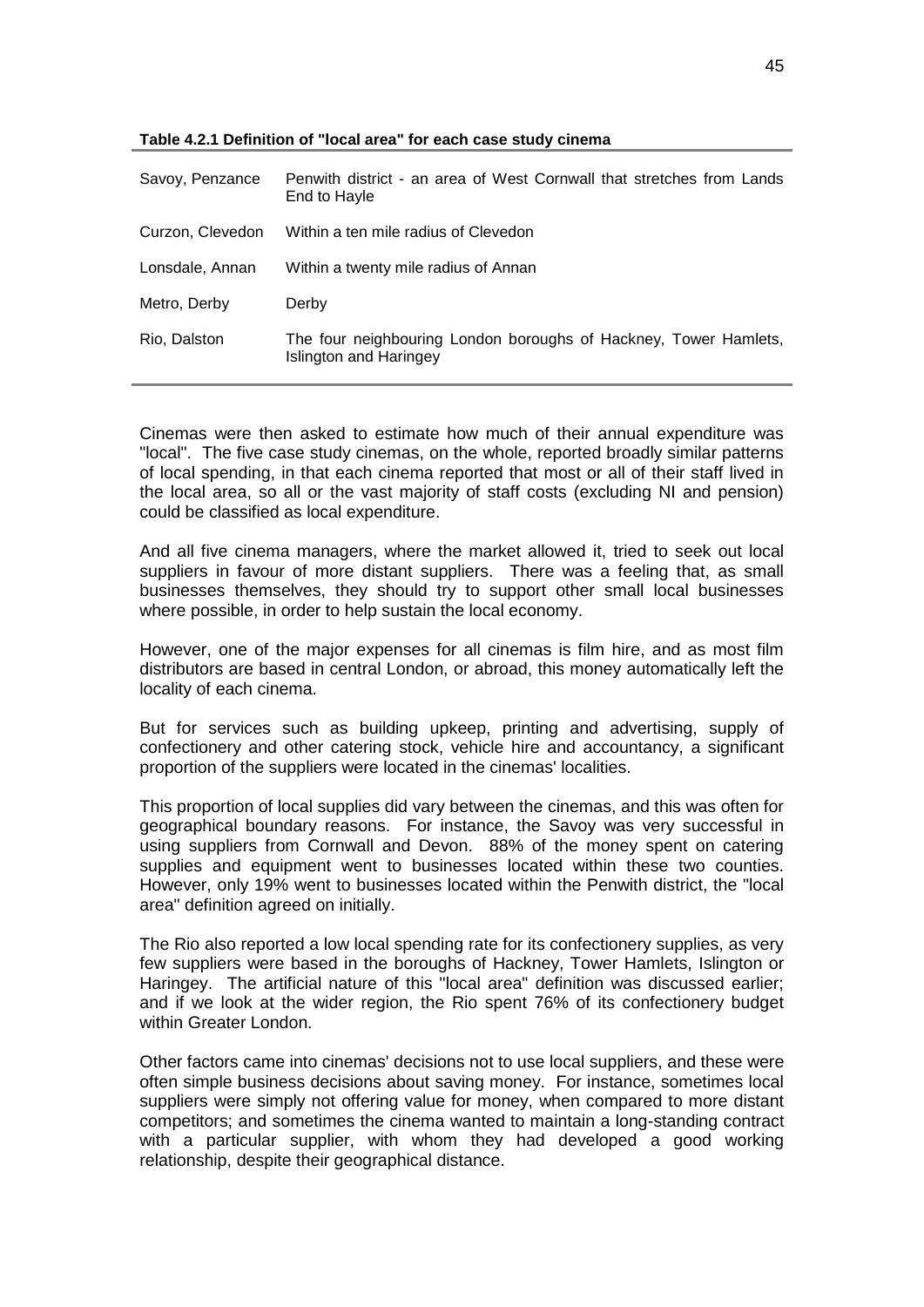As table 4.2.2 shows, the cinemas' overall local spending rates (after excluding taxes, rates, depreciation, staff NI and pension) ranged from 42% of annual expenditure to 62%. The overall rate for each cinema was of course dependent, not only on the local spending rates for the different types of expenditure, but also by the extent to which different types of expenditure contributed to the cinema's overall annual expenditure.

Therefore, for example, at the Metro with its relatively large number of local paid staff (several of whom were full-time), its higher staff costs contribute a lot to its overall local expenditure rate. For other cinemas, their reliance on volunteers and occasional part-time staff meant that their lower local staff costs had less impact.

Table 4.2.3 shows the regional spending rates of the cinemas. For the Savoy, the wider region was defined as Cornwall and Devon, for the Lonsdale as 'within 40 miles of Annan', for the Metro as Derbyshire and for the Rio, the region was Greater London. (Only local spending information was collected for the Curzon). Regional spending rates ranged from 43% to 88%.

|                                    | % of annual expenditure (2002-2003) that was<br>spent in the local area, as defined in Table 4.2.1 |                     |                    |                 |                 |  |
|------------------------------------|----------------------------------------------------------------------------------------------------|---------------------|--------------------|-----------------|-----------------|--|
|                                    | Savoy,<br>Penzance                                                                                 | Curzon,<br>Clevedon | Lonsdale,<br>Annan | Metro,<br>Derby | Rio,<br>Dalston |  |
| All expenditure (after tax)        | 42                                                                                                 | 50                  | 43                 | 62              | 43              |  |
| Staff costs (excl. NI and pension) | 100                                                                                                | 100                 | 100                | 100             | 85              |  |
| Film hire                          | 0                                                                                                  | 0                   | 0                  | 0               | *               |  |
| Catering                           | 19                                                                                                 | 81                  | 67                 | 64              | 23              |  |
| Repairs and maintenance            | 36                                                                                                 | 90                  | 12                 | 0               | 30              |  |
| Rent / mortgage                    | 0                                                                                                  | 100                 | 0                  | 0               | 100             |  |
| Advertising and publicity          |                                                                                                    | 100                 | 100                | 84              | 45              |  |
| Office costs and travel            | 48                                                                                                 | 96                  | 22                 | 23              | 5               |  |
| Fuel and utilities                 | 0                                                                                                  | 0                   | 0                  | $\Omega$        | 0               |  |
| Insurance                          | 100                                                                                                | 0                   | 0                  | 100             | 0               |  |
| Subscriptions & licences           | 0                                                                                                  | 0                   | 0                  | 0               | 12              |  |
| Finance fees                       |                                                                                                    | 74                  | 79                 | 66              | 0               |  |
| Other                              | 90                                                                                                 | 0                   | 0                  | 32              | 55              |  |

#### **Table 4.2.2 Local expenditure of case study cinemas<sup>5</sup>**

-

<sup>5</sup> Each case study cinema provided account information categorised in slightly different ways. In order to present directly comparable local spending rates for the five cinemas, Tables 4.2.2 and 4.2.3 exclude NI & pensions, rates, taxes and depreciation.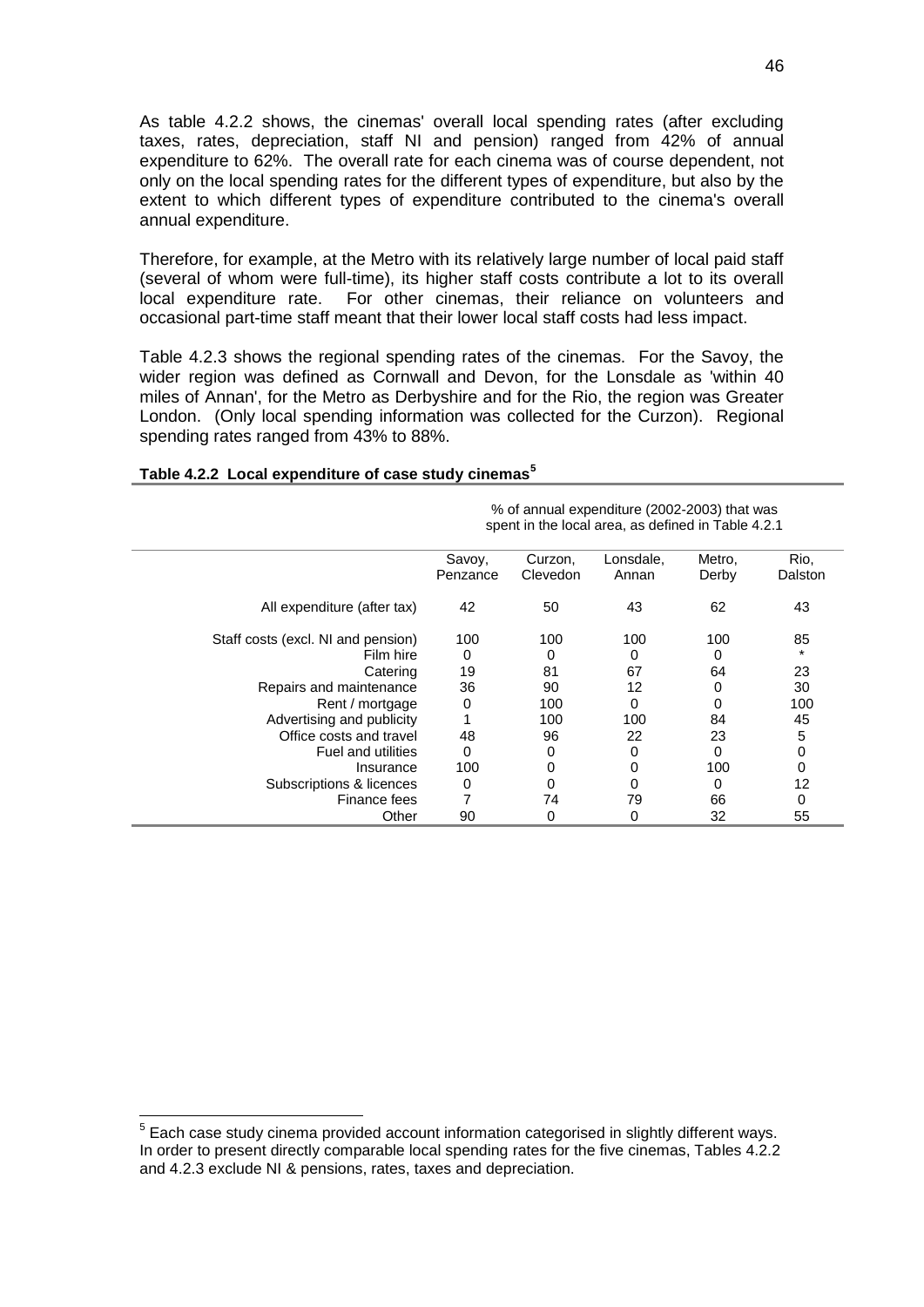|                                    | % or annual expenditure (2002-2003) that was<br>spent in the wider region |                     |                    |                 |                 |  |  |
|------------------------------------|---------------------------------------------------------------------------|---------------------|--------------------|-----------------|-----------------|--|--|
|                                    | Savoy,<br>Penzance                                                        | Curzon,<br>Clevedon | Lonsdale,<br>Annan | Metro,<br>Derby | Rio,<br>Dalston |  |  |
| All expenditure (after tax)        | 59                                                                        | n/a                 | 43                 | 74              | 88              |  |  |
| Staff costs (excl. NI and pension) | 100                                                                       | n/a                 | 100                | 100             | 100             |  |  |
| Film hire                          | 3                                                                         | n/a                 | 0                  | 0               | 95              |  |  |
| Catering                           | 88                                                                        | n/a                 | 67                 | 100             | 76              |  |  |
| Repairs and maintenance            | 68                                                                        | n/a                 | 13                 | 91              | 73              |  |  |
| Rent / mortgage                    | 0                                                                         | n/a                 | 0                  | 0               | 100             |  |  |
| Advertising and publicity          | 52                                                                        | n/a                 | 100                | 93              | 65              |  |  |
| Office costs and travel            | 67                                                                        | n/a                 | 22                 | 27              | $\sqrt{5}$      |  |  |
| <b>Fuel and utilities</b>          | 10                                                                        | n/a                 | 0                  | $\Omega$        | 0               |  |  |
| Insurance                          | 100                                                                       | n/a                 | 0                  | 100             | 100             |  |  |
| Subscriptions & licences           | 19                                                                        | n/a                 | 0                  | $\Omega$        | 25              |  |  |
| Finance fees                       |                                                                           | n/a                 | 79                 | 66              | 46              |  |  |
| Other                              | 90                                                                        | n/a                 | 0                  | 51              | 95              |  |  |

#### **Table 4.2.3 Regional expenditure of case study cinemas**

In this study, we had originally intended to use a local multiplier tool, LM3, which has been developed by the New Economics Foundation (NEF), in partnership with the Countryside Agency and Esmee Fairbairn Foundation, to help small businesses measure the impact of local spending in their communities. This LM3 tool is designed to track where money is spent in the local economy, and would have enabled us to estimate what proportion of a cinema's income stays within the local economy, and what proportion leaves the area.

The LM3 tool measures only the first three rounds of spending, and is designed to give an *indication* of the cinema's impact on the local economy, rather than a precise measurement. The first round of spending is the initial income of the cinema itself. The second round is the money spent locally by the cinemas; and the third round is the money spent locally by the cinema's staff and suppliers. A local multiplier score (LM3) can then be calculated by adding the money from all three rounds together, and dividing by the initial income. The LM3 tool is described in more detail in section 10, along with an account of our experiences of adapting the tool for use with local cinemas.

As described above, only the first and second rounds of spending have been reported. As the work progressed, it became clear that within the budget of this study, it was not going to be possible to calculate LM3 scores for the cinemas with any degree of confidence, based on the third round of spending with cinema staff and suppliers. For the tool to be used successfully, much more face-to-face contact with the study participants would be required than the current research budget allowed, in order to encourage staff and suppliers to participate in the study, to reassure them of confidentiality and to advise them on the categorisation of the various items of expenditure. Although we have not therefore been able to report any quantitative indication of our case study cinemas' impact on their local economies, we feel that this methodology could be a useful tool for small cinemas and similar venues, and would be worth exploring further in the future. These issues are discussed in much more detail in section 10.

 $\frac{1}{2}$  of annual expenditure (2002-2003) that was  $\frac{1}{2}$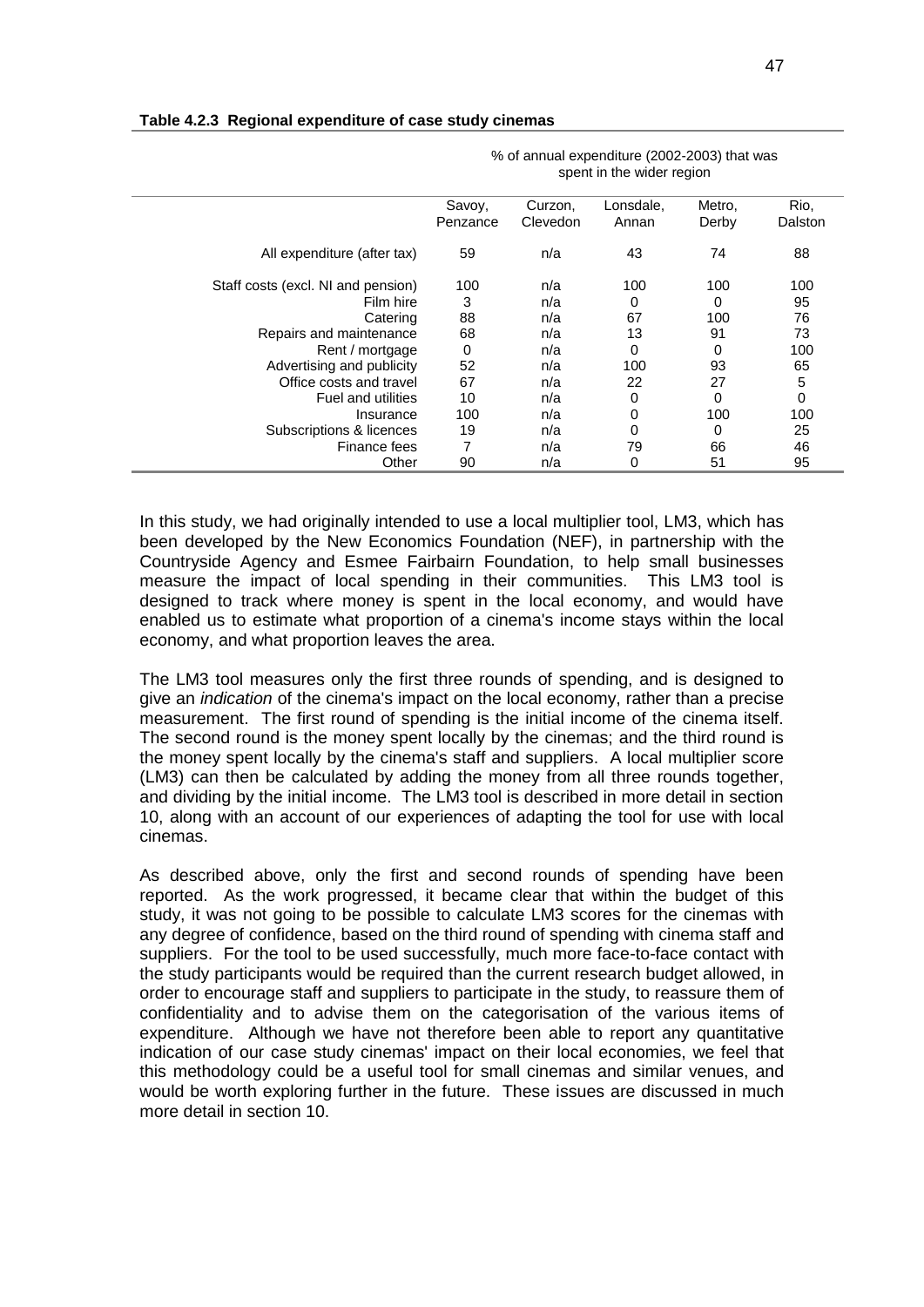#### **4.3 Other direct and indirect local economic impacts**

#### **4.3.1 Additional local spend by cinema visitors**

The above section takes into account money spent by the audience on cinema tickets, and drinks and confectionery bought from the kiosk. There is an additional impact to be considered on the local economy, that is, the money spent by cinema customers (and staff) on their way to and from the cinema in local shops, bars and restaurants, and on local transport, babysitters and so on.

Precise information about how much cinema customers spent in this way was not systematically collected during this study. However, in discussion groups with regular cinema visitors in all five case study areas, a number of local bars, restaurants, bakeries, food shops and take-away outlets were identified, which regularly attracted the custom of cinema visitors.

As the scope of this study did not enable us to conduct audience surveys in each of the case study areas, a quantitative survey was conducted with the audience of the Metro, Derby. One of the questions asked in the survey was about whether the visitor had been for a meal or drink before or after visiting the cinema. Half had done so, although the Metro's own bar was the most commonly frequented: 34% of Metro visitors had been for a drink in the Metro bar, 9% had visited another bar, and 11% had gone for a meal at a local restaurant or pub.

#### **4.3.2 Impact on local labour market**

All five cinemas had a direct, albeit limited, impact on their local labour markets through their employment of local residents as staff. However, none of these were large businesses, and numbers of staff ranged from five to twenty-three, most of whom were employed part-time, as seen in Table 4.3.1. In addition to these regular staff, most cinemas also employed occasional part-time staff to help out in peak periods.

|                                        | Savoy,<br>Penzance | Curzon,<br>Clevedon | Lonsdale<br>. Annan | Metro.<br>Derby | Rio,<br>Dalston |
|----------------------------------------|--------------------|---------------------|---------------------|-----------------|-----------------|
| Total no. full-time staff at cinema    | 4                  |                     |                     |                 |                 |
| Total no. of part-time staff at cinema | 16                 | 13                  |                     |                 | 20              |

#### **Table 4.3.1 Local expenditure by cinema staff**

The Curzon is unique in also drawing on a large pool of local volunteers, who help out with ushering, repairs and maintenance, finance and management. It is also unique in that most of its staff and volunteers are of, or approaching, pensionable age, and as such, the cinema is providing valuable part-time working opportunities to older local residents who are not in search of a full-time job.

Staff training and the provision of career development opportunities are other ways of enriching the local labour market, and all five cinemas offered their staff training of some sort.

Most cinemas offered selected staff in-house projectionist training, first aid and fire training; and new recruits were generally inducted informally into the various elements of the cinema business, by being shown the ropes by more experienced staff members.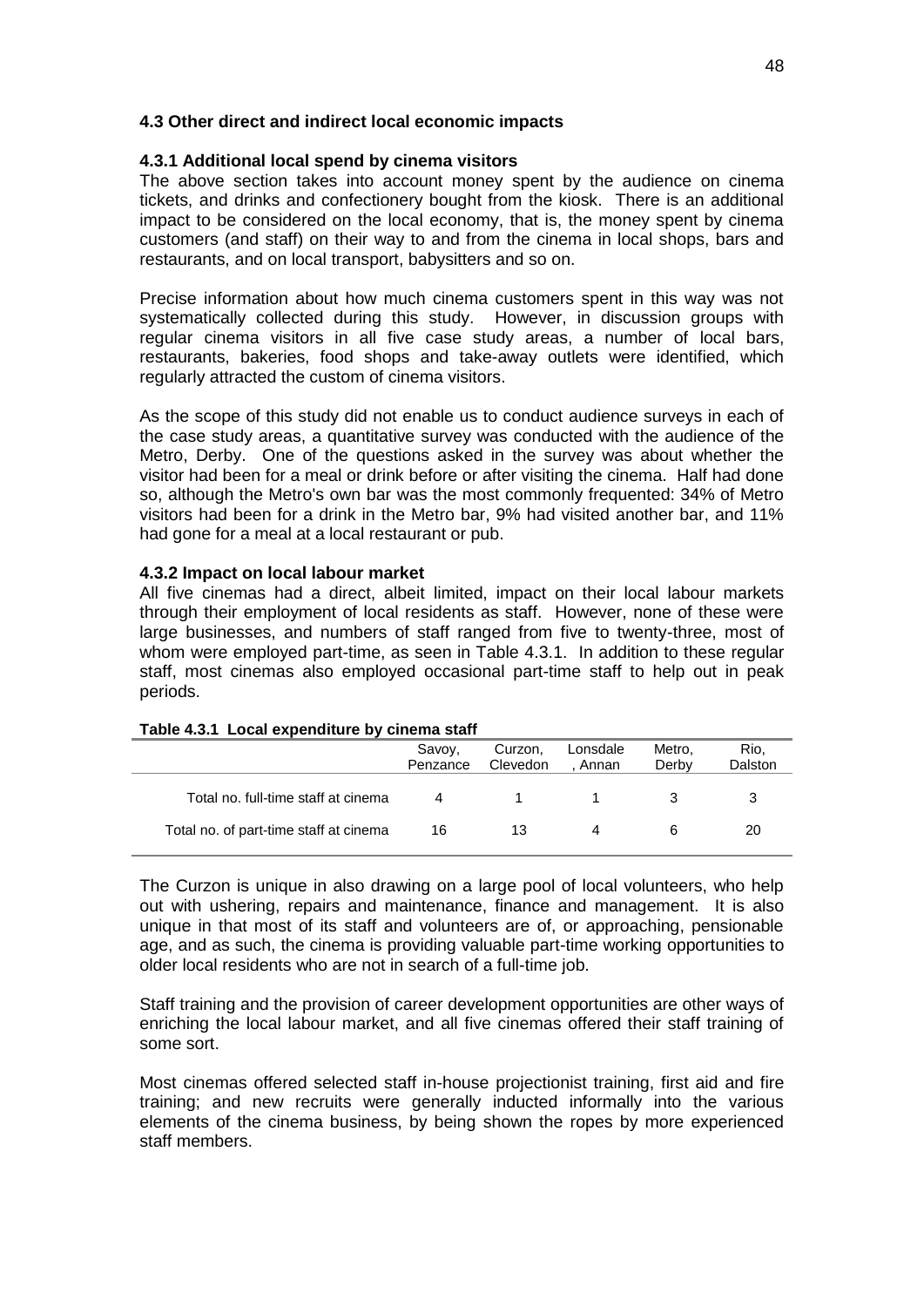However, some cinemas - the ones with the largest, most diverse staff base - offered more training and development opportunities than others. The Savoy cinema in Penzance with its on-site bar, restaurant and take-away outlets, and its links to other cinemas in the Merlin group, was able to provide its staff with good opportunities for progressing within the company. For example, one long-standing staff member had moved from cleaner to chef to accounts. All Savoy staff are expected to "multi-task", moving from cinema to catering as necessary; thus, a job at the Savoy was seen as offering work experience in a number of different roles. The cinema also sent its office staff on occasional externally-run Business Link courses.

The Savoy was also fulfilling an important role in the seaside town of Penzance, in that it was one of the few businesses that had been able to offer local people permanent year-round employment. Because of the large influx of summer tourists, traditionally much of the work in Penzance has been seasonal, although this situation is now improving with the recent opening of the nearby Eden Project and the Tate at St Ives which has extended the tourist season by several months.

The Metro in Derby was another cinema that offered its staff good training and development opportunities. Recent training had included externally-run computer courses for office staff, deaf awareness training to help staff work with deaf people, and courses on marketing via the internet. Key staff were also regularly sent to various film festivals, in order to keep up to date with industry developments and contacts. Staff also reported opportunities to learn skills from each other within the Metro office, mainly related to computer software, such as Photoshop.

The Metro also liked to enable collaborations between members of its staff and local film-makers, in which both the staff and the film-makers are able to learn new skills. For example, in a recent project, a film-making course was jointly run by a member of Metro staff and a local film-maker. Through the running of this course, the Metro staff member learned new film-making skills and knowledge, while the local filmmaker (previously inexperienced in teaching) learned new teaching skills. He has since gone onto use these teaching skills on other courses.

A number of staff at the Metro are themselves keen film-makers, and the Metro sometimes provides them with opportunities to screen their own short films or trailers before the main feature.

#### **4.3.3 Cinemas' links with other local businesses**

As well as the cinemas' direct expenditure on local supplies and local staff wages, all the cinemas, to varying extents, had links with other local businesses, which helped to embed them within their local economies.

Association with the cinemas, some of which have fairly prominent local images, can be a marketing opportunity for local businesses, and four out of the five cinema managers reported this kind of relationship with local businesses. For example, numerous Clevedon businesses have sponsored fund-raising events at the cinema, or contributed funds or goods in kind; in turn they are acknowledged in the Curzon brochures and website. In Dalston, the Turkish and Kurdish film festivals are partsponsored by local Turkish restaurants and bakers, who are then listed in the festival programmes. Rolls Royce and Derbyshire Building Society sponsor the screenings for hearing impaired children at the Metro cinema in Derby, in return for free advertising in the cinema brochure. In Penzance, local businesses tend not to advertise in the regular Savoy leaflets. However, when the Merlin Cinema group launches a new venture, such as a refurbished bar in one of its West Cornwall cinemas, local businesses often take out support advertising in the local paper,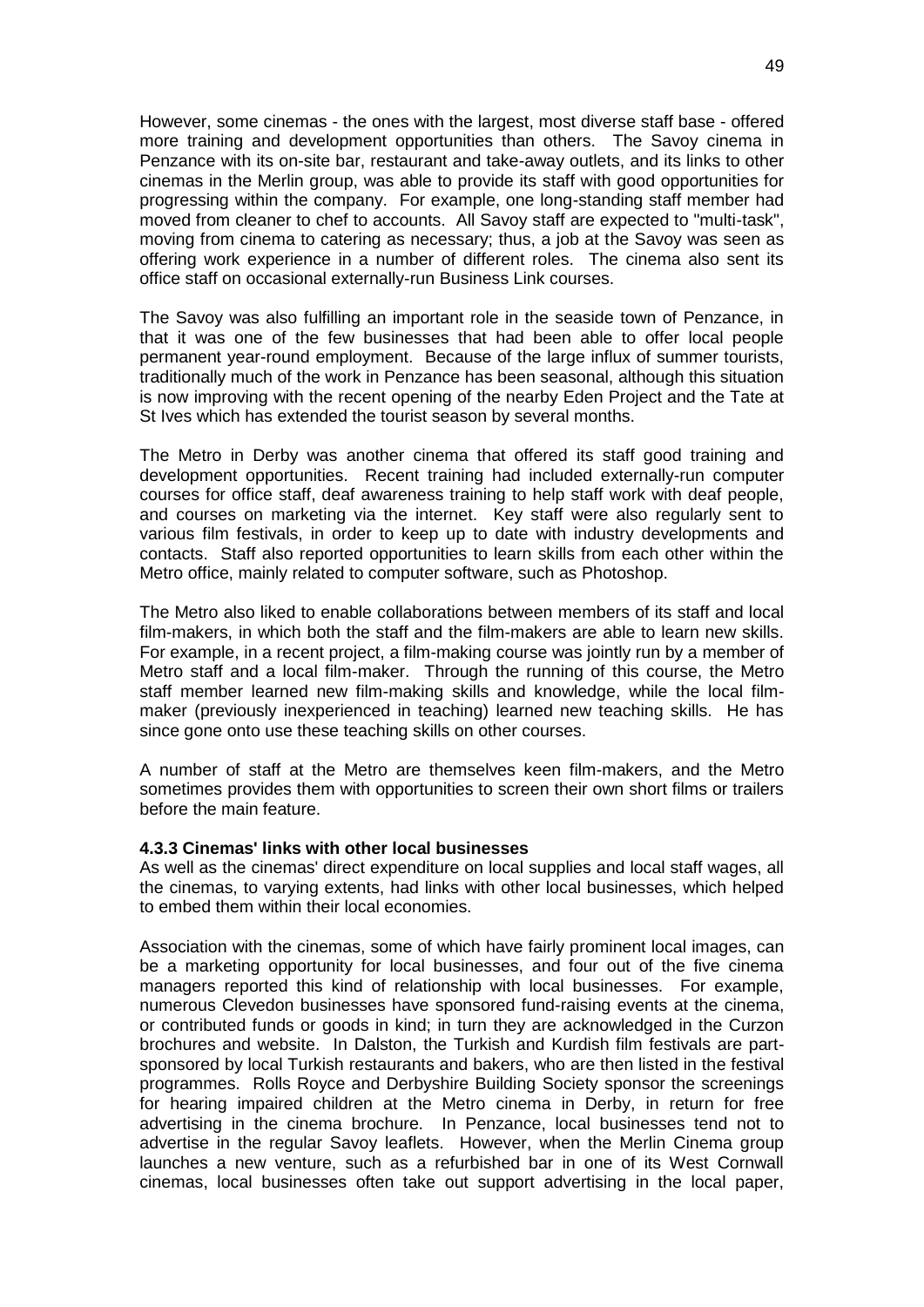wishing the company well. It was clear from talking to local suppliers in Penzance that the manager of the Savoy was held in high regard as a key local businessman, and had established good long-standing relationships with numerous local suppliers. One of the Savoy's suppliers, a sign designer who had installed the new signage at the cinema, used it as an illustration for potential clients of the sort of work he could provide.

Some of the case study cinemas had engaged in occasional collaborations with local businesses, to the benefit of both organisations. For example, the Metro had organised a special Thai-themed event, for which the cinema had screened a Thai film and a nearby Thai restaurant had provided the food and drinks. The Rio had set up an occasional link with nearby cafes or restaurants, which had offered discounted meals to cinema users on production of a cinema ticket. Both the Curzon and the Lonsdale in Annan had engaged in similar discount deals with local restaurants.

The Rio had made very good links with local Turkish and Kurdish businesses in Hackney through its annual screenings of Turkish and Kurdish film festivals. In interviews with the organisers of these festivals, both highlighted a number of ways in which the festivals were important for the local economy. The festivals brought in Turkish and Kurdish audiences from all over London and beyond, who visited many of Dalston's Turkish bars and restaurants. The international guests were put up at local hotels (sometimes in Dalston, and increasingly since its refurbishment, in the Islington Hilton). Receptions were held in local Turkish restaurants. And local businesses were used by the festival organisers: for example, to design the festival posters, or to drive VIP guests around.

Several of the cinemas also had links with local film industry practitioners. In fact, the Metro cinema saw one of its key roles to provide a meeting place and networking opportunities for local film-makers and film-making teachers. For example, the cinema has provided free meeting and working space for various local industry organisations such as Script Engine and Derby Scriptwriters. It has also screened work for Mediaworks, a Derby organisation that runs film-making courses, and has collaborated directly with local film makers in the delivery of such courses.

For the other cinemas, links with film industry practitioners were not as central. The Rio recently held an event to celebrate the work of local Hackney-born film director, Asif Kapadia; as well as the occasional screening of less well-known film makers such as a short film about the anti-war rallies. The cinema also occasionally organises out of hours screenings for cast and crew of low budget films. The cinema also screened the work of a number of short film and video production making courses, that were run from the cinema basement.

The Lonsdale in Annan had organised an event recently for local students, promoting the work of screenwriter Frank Cottrell-Boyce, who has a holiday home nearby.

The Curzon cinema had high profile patrons who were locally based, including Aardman Animations and Sir Charles Elton. Also, one of the cinema's management committee was also a film editor, who got involved with the day-to-day running of the cinema and educational events at the cinema.

The Savoy occasionally screens rushes for local shoots, has sometimes been the location for TV productions, and is also involved from time to time in offering training to local media and tourism students in how to market services to local communities.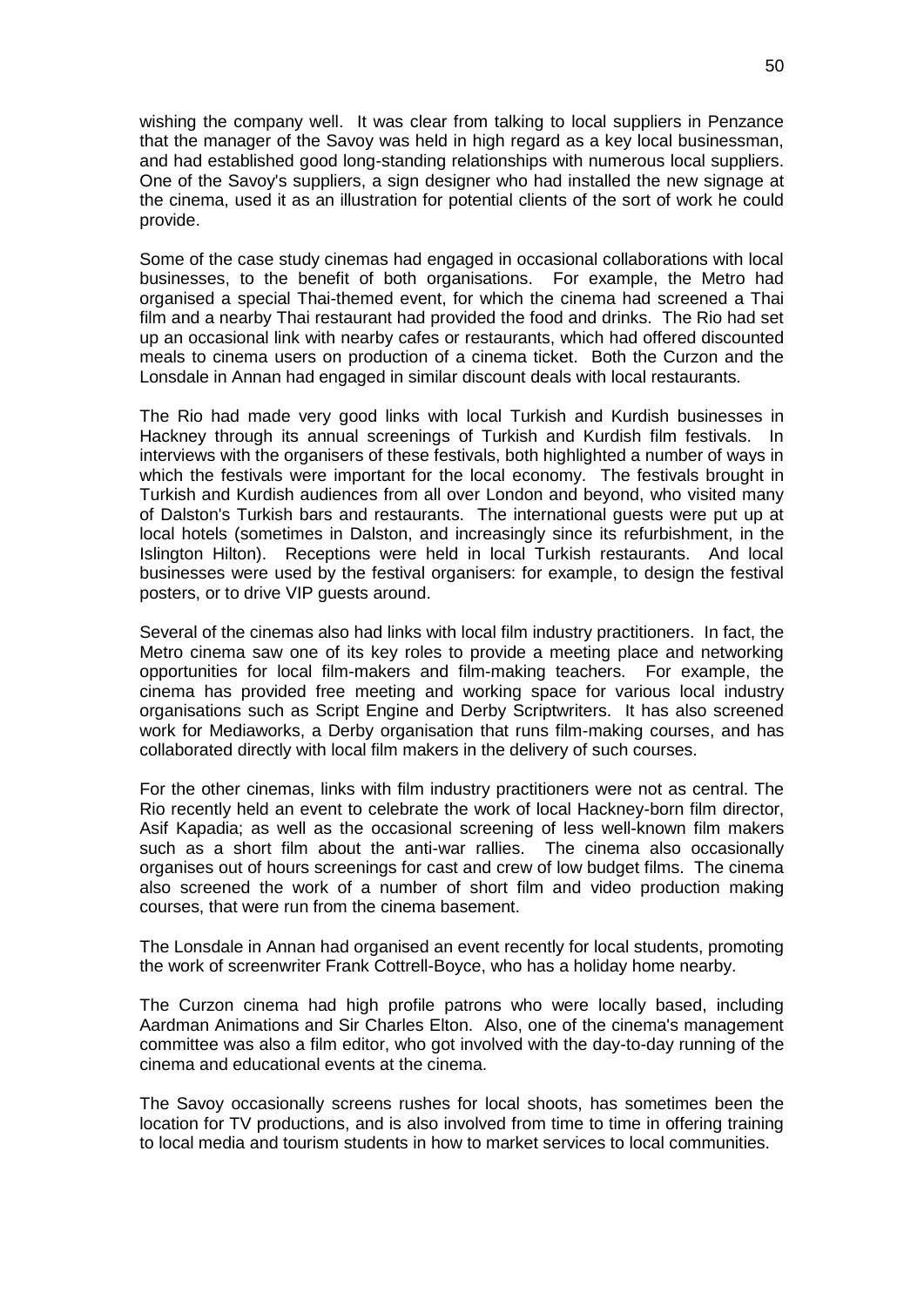## **Further reading**

- For details of the case studies see sections 5-9.
- For a full account of the methodology see section 10.
- For the impact measurement toolkit see section 11.

#### **Acknowledgments**

This report was managed and steered by:

Ann Griffiths, *bfi;* Sean Perkins, UK Film Council; Sarah Beinart, independent consultant; Ana Tovey, Film London;

Report author: Sarah Beinart.

We would like to thank all those who kindly assisted us in this research project by either filling in a questionnaire survey, providing key local data, participating in a telephone interview or a discussion group. In particular, our grateful thanks go to the managers and staff of the Metro Cinema, Derby; Rio Cinema, Dalston; Curzon Cinema, Clevedon; Lonsdale Cinema, Annan and Savoy Cinema, Penzance.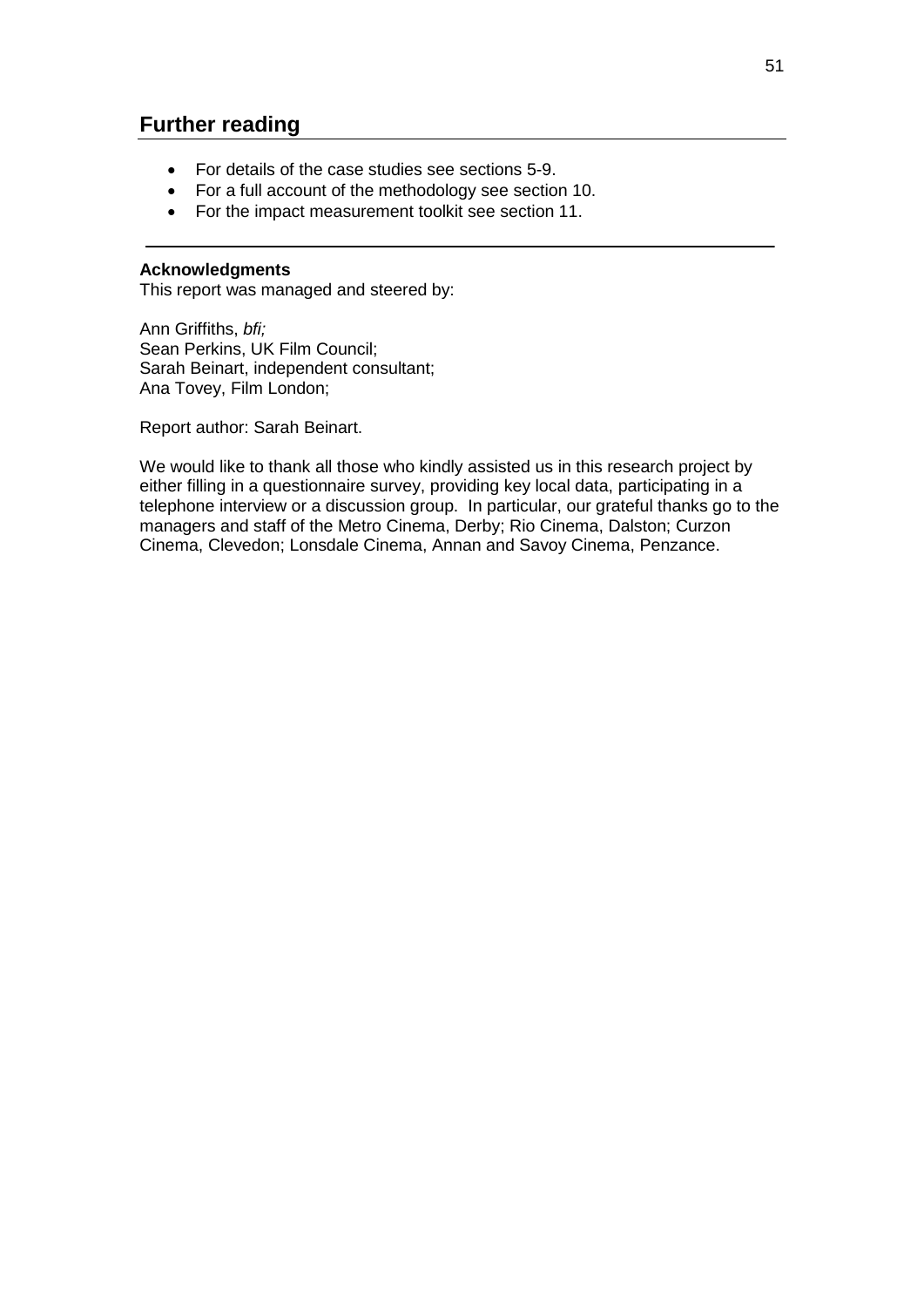## Appendix

| Table 1: Cinema income and expenditure |
|----------------------------------------|
|----------------------------------------|

| <b>Information</b>                        | Impact   |
|-------------------------------------------|----------|
| Ticket sales (and membership income)      | Economic |
| Food, drink and merchandising sales       | Economic |
| Advertising revenue (screen and brochure) | Economic |
| Public / private funding                  | Economic |
| Staff costs                               | Economic |
| Marketing and publicity expenses          | Economic |
| Film rentals                              | Economic |
| Premises costs                            | Economic |
| Office costs and licences                 | Economic |
| Programme enhancement / education costs   | Economic |
| Finance costs, interest, audit fees       | Economic |
| Annual gross turnover                     | Economic |

#### Table 2: Building / Facilities / Location

| <b>Information</b>                                            | Impact                        |
|---------------------------------------------------------------|-------------------------------|
| Style of building / 'fit' with surrounding buildings and area | Environmental                 |
| Number of screens / seats                                     | Economic/Social/Cultural      |
| Location (central / outskirts)                                | Environmental/Economic        |
| Part of, or close to, other leisure facilities                | Economic/Environmental/Social |
| Type of businesses adjacent to cinema (before & after)        | Economic/Environmental/Social |
| Parking facilities                                            | Environmental/Social          |
| Accessibility by public transport                             | Social/Environmental          |
| Quality of seating, projection, sound equipment, screen,      | Social/Cultural               |
| sound-proofing, air-conditioning, toilets, office space etc.  |                               |
| Provision of other facilities: bar / restaurant / shops etc.  | Social/Economic               |
| Accessibility for people with disabilities                    | Social/Economic               |
| Future development plans                                      | Social/Economic/Environmental |
| Distance from other first run cinemas / specialised cinemas   | Social/Economic               |
| in the region                                                 |                               |

## Table 3: Programming and pricing information

| <b>Information</b>                                           | Impact                   |
|--------------------------------------------------------------|--------------------------|
| Type of circuit / hub and spoke arrangements etc.            | Social/Cultural/Economic |
| Range of films showing (including special events, festivals) | Cultural/Social          |
| Range of times showing                                       | Social                   |
| Number and frequency of films showing by type (certificate,  | Cultural/Social          |
| genre etc)                                                   |                          |
| Number of tickets sold by type (certificate, genre etc)      | Economic/Social/Cultural |
| % capacity sold by type (certificate, genre etc)             | Economic/Social          |
| Target audience (local only, or attracting audiences from    | Social/Cultural/Economic |
| further afield)                                              |                          |
| Ticket pricing structures (including membership schemes,     | Economic/Social          |
| discounts, partnership offers with other businesses)         |                          |
| Other cinema uses (e.g. bingo, amateur productions,          | Economic/Social          |
| conferences)                                                 |                          |
| Future programming plans                                     | Social/Cultural/Economic |

| ∣ Information                                             | <b>Impacts</b> |
|-----------------------------------------------------------|----------------|
| Demographic profile (age, sex, ethnic origin, disability, | Social         |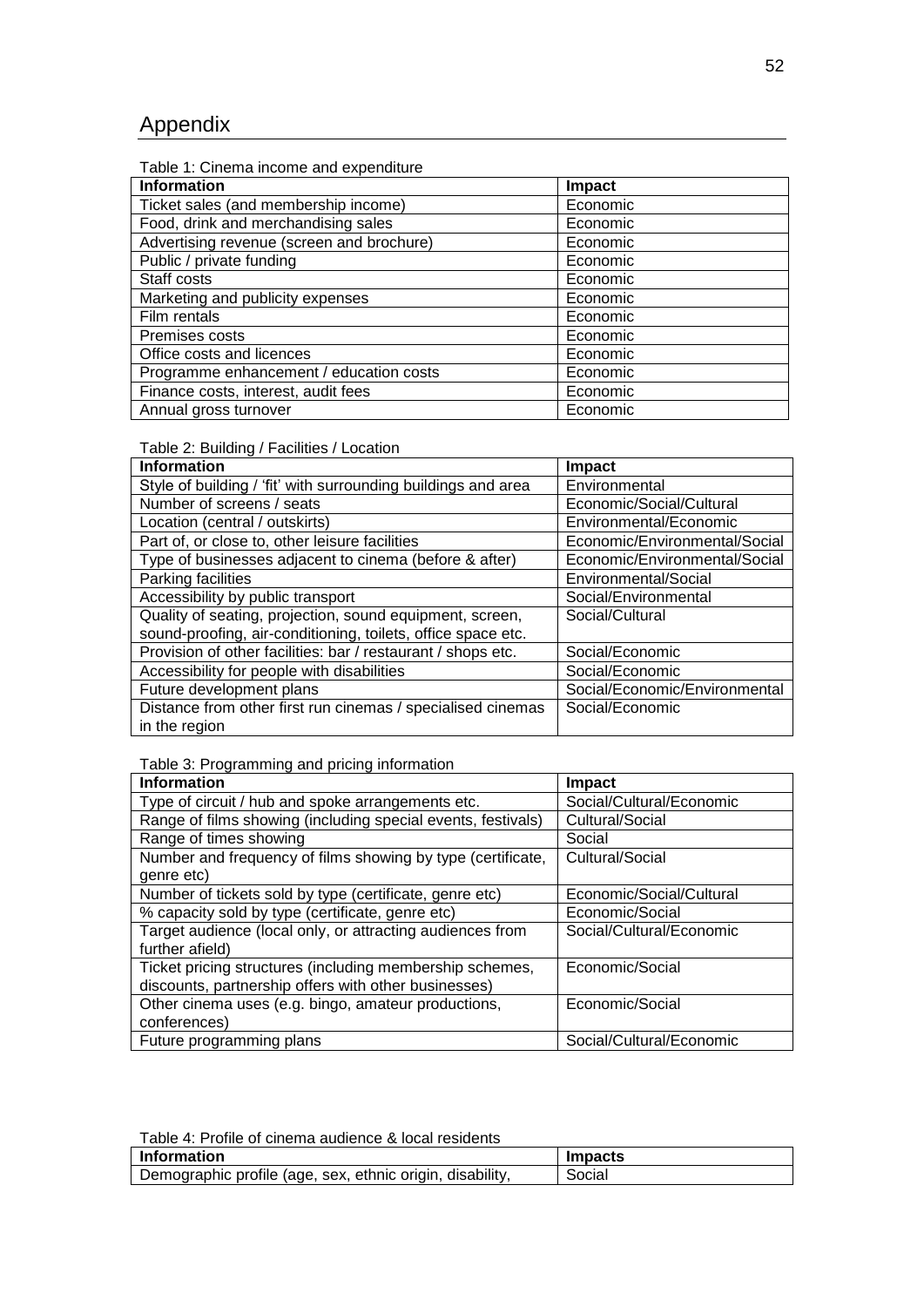| socio-economic group, area of residence)                       |                                |
|----------------------------------------------------------------|--------------------------------|
| Frequency of cinema visits, if any                             | Social                         |
| Type of journey to cinema / time taken                         | Social/Environmental           |
| Barriers to use (accessibility, transport, price, timing, film | Social/Economic/Environmenta   |
| choice, lack of interest in cinema etc.)                       |                                |
| Other film consumption (books, videos/DVDs, TV etc.)           | Social/Economic                |
| Spend outside cinema as part of same trip, or as a result of   | Economic                       |
| cinema attendance                                              |                                |
| Use of, awareness of, views about other cinemas / cultural     | Social/Cultural/Economic       |
| facilities / meeting places                                    |                                |
| Awareness of cinema showings and services                      | Social/Cultural/Economic       |
| Views about range of films on offer                            | Social/Cultural/Economic       |
| Views about ticket prices                                      | Social/Cultural/Economic       |
| Views about quality and range of cinema facilities             | Social/Cultural/Economic       |
| Views about service quality                                    | Economic/Social                |
| Views about accessibility                                      | Social/Economic                |
| Views about transport links to cinema                          | Social/Environmental/Economi   |
|                                                                | C                              |
| Views about location of cinema (security, lighting, litter,    | Environmental                  |
| noise, proximity to other facilities etc.)                     |                                |
| Views about cinema as meeting place, focal point               | Social                         |
| Level of interest in film generally                            | Social/Cultural                |
| Pros and cons of watching films in cinema vs. other media      | Social/Cultural/Economic       |
| (TV, video/DVD etc.)                                           |                                |
| Pros and cons of multiplexes vs. traditional cinema            | Social/Cultural/Economic/Envir |
|                                                                | onmental                       |
| "Life after five" in the local area - for different age groups | Social/Cultural/Economic/Envir |
|                                                                | onmental                       |
| What services / qualities wanted from a local cinema           | Social/Cultural/Economic       |
| Attitudes towards local cinema closures                        | Social/Cultural/Economic/Envir |
|                                                                | onmental                       |
| All above to be looked at from the point of view of different  | Social/Cultural/Economic/Envir |
| social and age groups                                          | onmental                       |

Table 5: Employment and training by cinema

| <b>Information</b>                                          | <b>Impacts</b>  |
|-------------------------------------------------------------|-----------------|
| Number of full-time / part-time jobs (permanent / temporary | Economic/Social |
| or casual)                                                  |                 |
| Demographic profiles of staff                               | Social          |
| Training provision                                          | Economic/Social |
| Skills level of staff                                       | Economic/Social |
| Volunteering                                                | Social/Economic |

#### Table 6: Marketing and publicity

| <b>Information</b>                                | <b>Impacts</b>           |
|---------------------------------------------------|--------------------------|
| Type of marketing                                 | Economic/Social/Cultural |
| Local media coverage                              | Social/Cultural/Economic |
| Any national coverage /corporate involvement      | Social/Cultural/Economic |
| Any local / national kudos associated with cinema | Social/Cultural/Economic |

| Table 7: Links with local business / organisations |  |  |  |  |  |  |
|----------------------------------------------------|--|--|--|--|--|--|
|----------------------------------------------------|--|--|--|--|--|--|

| l Information                                                | <b>Impacts</b> |  |  |  |
|--------------------------------------------------------------|----------------|--|--|--|
| Local expenditure (local supplies etc)                       | Economic       |  |  |  |
| Other links / partnerships with local business (ads, events, | Economic       |  |  |  |
| sponsorship)                                                 |                |  |  |  |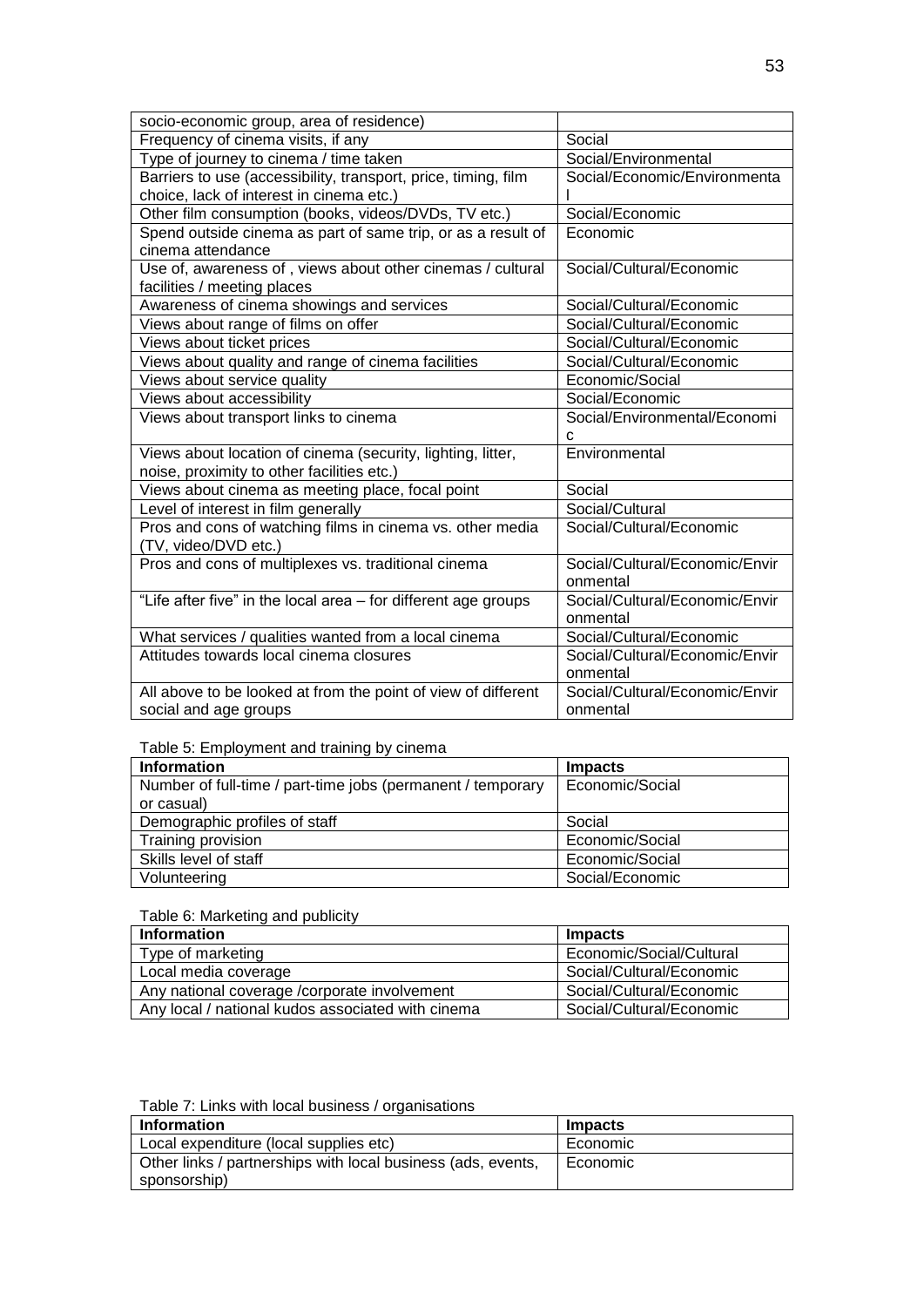| Links with local production industry                     | Economic/Cultural        |
|----------------------------------------------------------|--------------------------|
| Links with other local groups (film societies, community | Social/Cultural/Economic |
| groups etc)                                              |                          |

Table 8: Educational activity

| <b>Information</b>                                       | <b>Impacts</b>  |
|----------------------------------------------------------|-----------------|
| Educational activities in / linked with cinema (formal / | Social/Cultural |
| informal)                                                |                 |
| Links with local schools, colleges, other groups         | Social          |
| Outreach activities                                      | Social          |
| Local relevant training / education provision (FE / HE / | Social/Economic |
| Adult education)                                         |                 |

Table 9: Social inclusion/community cohesion activity

| <b>Information</b>                                           | Impacts         |
|--------------------------------------------------------------|-----------------|
| Action aimed at minority or disadvantaged groups (e.g.       | Social/Cultural |
| content of films, specific initiatives involving particular  |                 |
| groups, ticket discounts)                                    |                 |
| Action aimed at fostering links with community (historical / | Social/Cultural |
| social)                                                      |                 |

Table 10: Views of participants and tutors in educational / outreach activities

| <b>Information</b>                                            | Impact          |
|---------------------------------------------------------------|-----------------|
| Gains / losses from participation during activity             | Social/Economic |
| Gains / losses from participation after end of activity /     | Social/Economic |
| course / workshop                                             |                 |
| Ongoing contact with other participants, tutors, cinema staff | Social/Economic |
| etc                                                           |                 |
| Further enrolment / repeat participation                      | Social/Economic |
| Personal development                                          | Social/Economic |

Table 11: Views of local businesses

| <b>Information</b>                                         | <b>Impacts</b>                |
|------------------------------------------------------------|-------------------------------|
| Local spend                                                | Economic                      |
| Levels of trade associated with cinema users               | Economic                      |
| Potential / existing partnerships with cinema              | Economic                      |
| Cinema as focus for local regeneration / tourist promotion | Economic/Environmental        |
| Reasons for location in area (e.g. as a result of or in    | Economic/Environmental/Social |
| association with cinema, or independent of its existence?  |                               |
| Proximity of cinema seen as benefit to them?)              |                               |

Table 12: Views of local authority / other local officials about:

| <b>Information</b>                                       | <b>Impacts</b>                |
|----------------------------------------------------------|-------------------------------|
| Place of cinema in local cultural strategy               | All impacts                   |
| Place of cinema in local regeneration / development      | All impacts                   |
| strategy                                                 |                               |
| Public funding of cinema                                 | Economic                      |
| Use of cinema as part of the image of the area (in local | Social/Economic/Environmental |
| policy, tourism promotion etc)                           |                               |